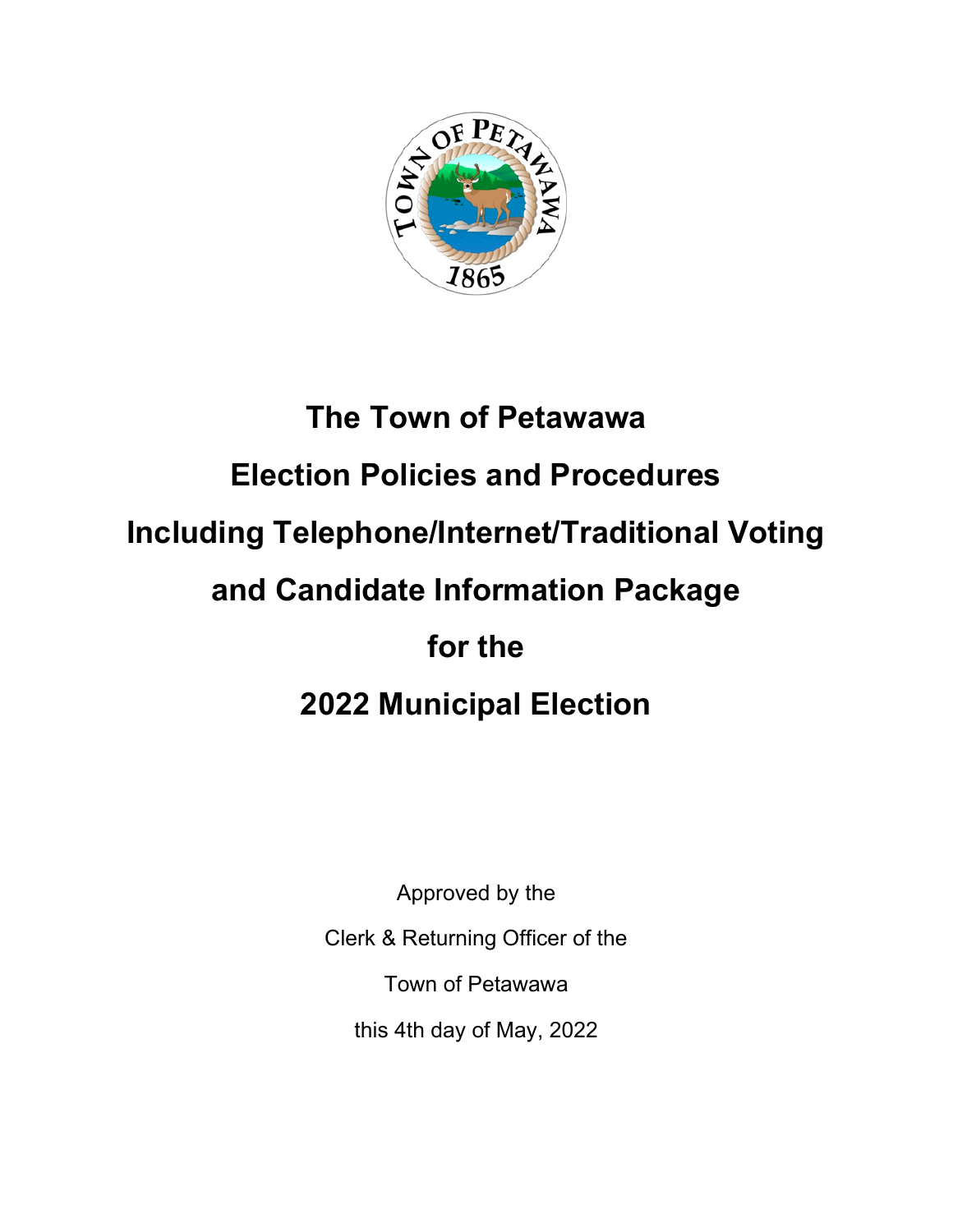# Table of Contents

| 1.              |                                                                         |  |
|-----------------|-------------------------------------------------------------------------|--|
|                 |                                                                         |  |
|                 |                                                                         |  |
|                 |                                                                         |  |
|                 |                                                                         |  |
|                 |                                                                         |  |
|                 |                                                                         |  |
|                 |                                                                         |  |
| 2.              |                                                                         |  |
| 3.              |                                                                         |  |
| 4.              |                                                                         |  |
| 5.              | Preliminary List of Electors/Voters' List [Section 17 to 28]  12        |  |
| 6.              |                                                                         |  |
| 7.              | Candidate Campaign Contributions & Expenses [Section 88.8 to 88.32] 16  |  |
| 8.              | Candidate Campaigning & Campaign Advertising [Section 88.3] 22          |  |
| 9.              |                                                                         |  |
|                 |                                                                         |  |
|                 |                                                                         |  |
| 10 <sub>1</sub> | Contributions to Registered Third Parties [Section 88.12 (1) to (5)] 29 |  |
|                 |                                                                         |  |
| 11.             |                                                                         |  |
|                 |                                                                         |  |
|                 |                                                                         |  |
|                 |                                                                         |  |
| 12.             |                                                                         |  |
|                 |                                                                         |  |
|                 |                                                                         |  |
|                 |                                                                         |  |
| 13.             |                                                                         |  |
| 14.             |                                                                         |  |
| 15.             |                                                                         |  |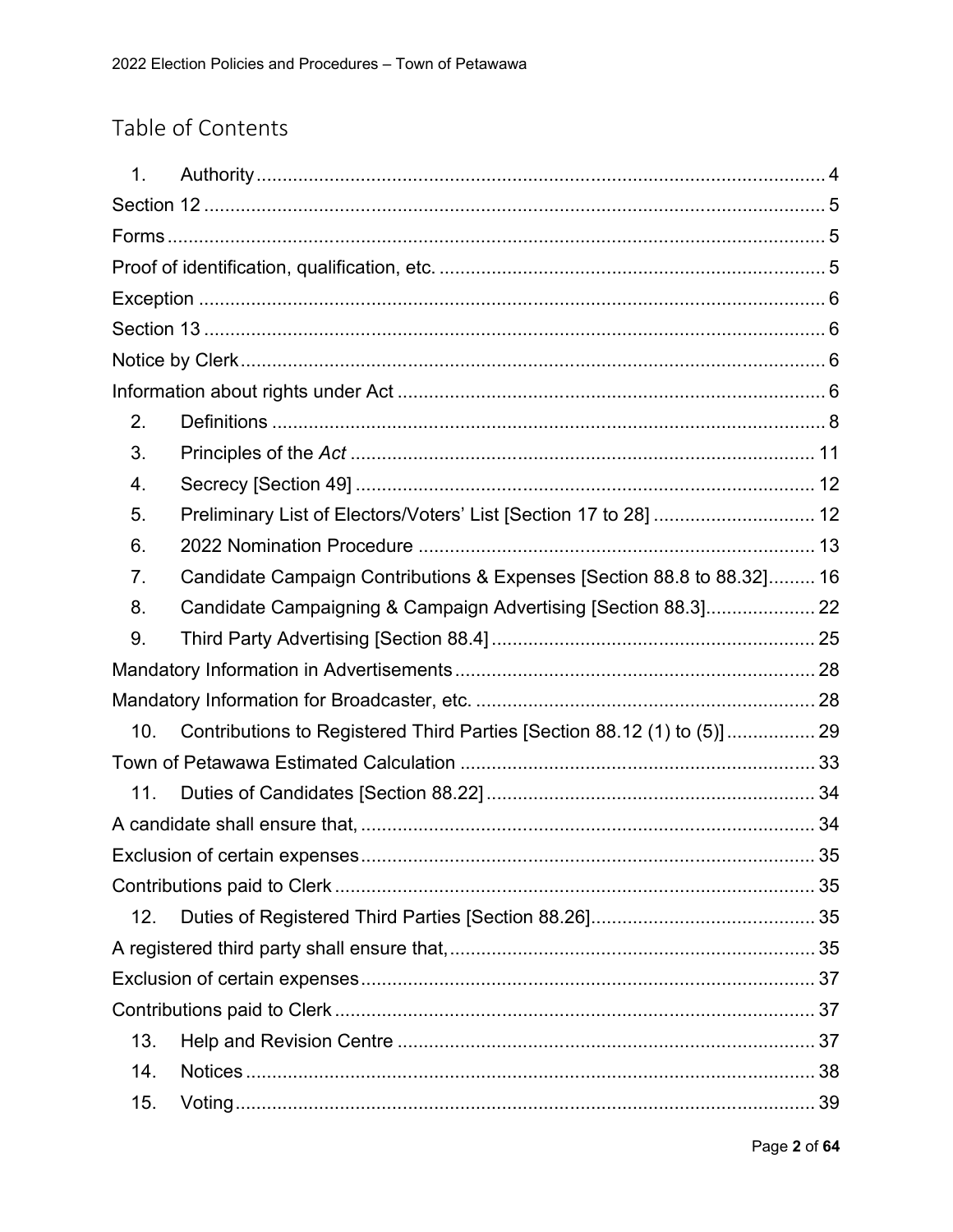| 16. |                                                                    |  |
|-----|--------------------------------------------------------------------|--|
| 17. |                                                                    |  |
| 18. |                                                                    |  |
| 19. |                                                                    |  |
| 20. | Corrupt Election Practices – Provincial Offence and Prosecution 48 |  |
| 21. |                                                                    |  |
| 22. |                                                                    |  |
| 23. |                                                                    |  |
| 24. |                                                                    |  |
| 25. |                                                                    |  |
| 26. |                                                                    |  |
| 27. | Third Party Financial Statements [Section 88.29 (1) and (7)]59     |  |
| 28. |                                                                    |  |
| 29. |                                                                    |  |
| 30. |                                                                    |  |
| 31. |                                                                    |  |
| 32. |                                                                    |  |

Schedule "A" Forms and Notices (attached separately)

These Policies and Procedures have been prepared for the purposes of convenience **only**. For accurate reference, please refer to the **Municipal Elections Act, 1996**, as amended.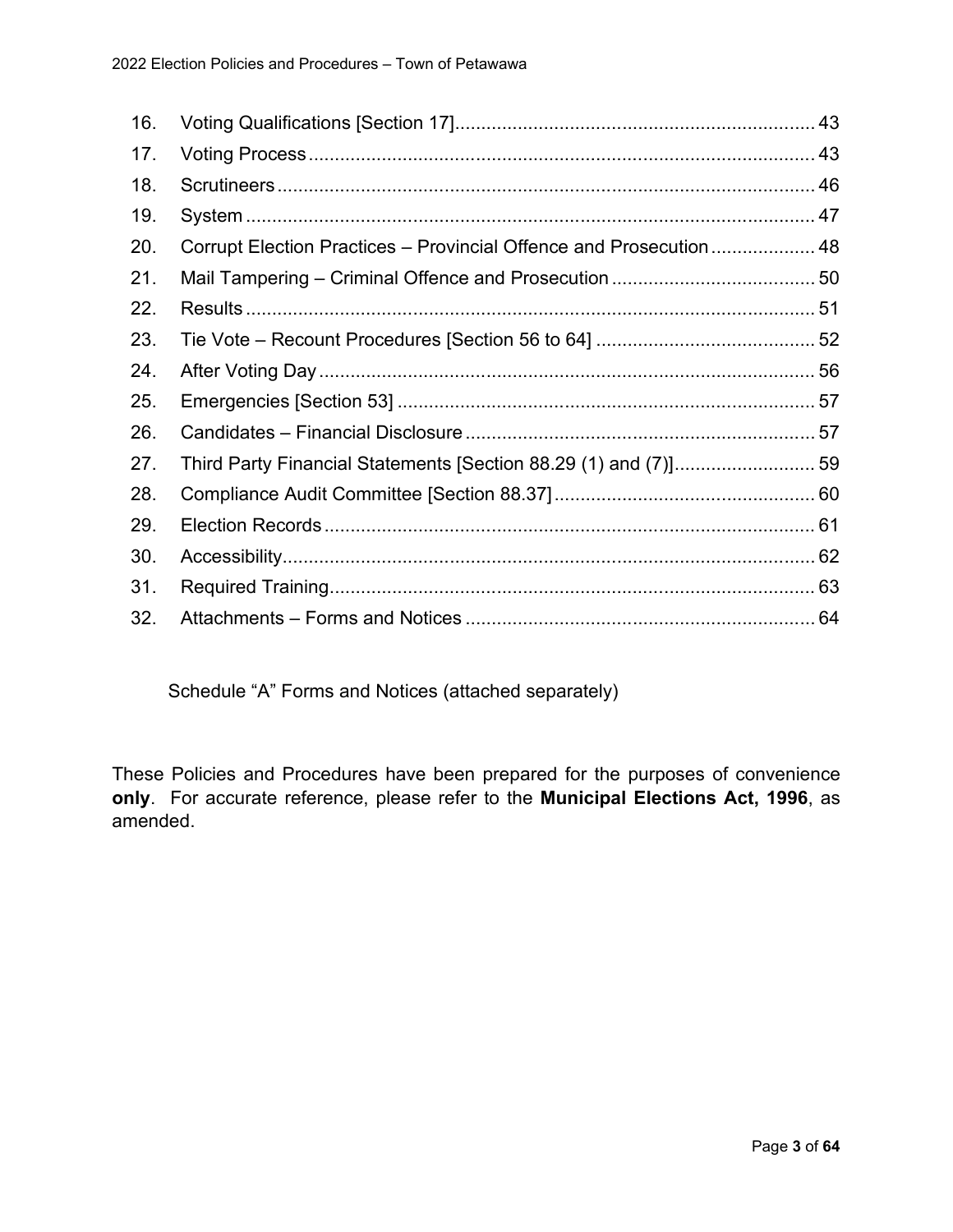# <span id="page-3-0"></span>**1. Authority**

On October 18, 2021, the Council of the Corporation of the Town of Petawawa adopted By-law Number 1446/21 authorizing the use of an alternative voting method, that being the Telephone/Internet Voting method. On February 7, 2022, Council authorized the Clerk to engage the services of Voatz Canada Ltd. for Telephone/Internet Voting Service for the 2022 Municipal Election.

The *Municipal Elections Act, 1996*, more specifically **Section 42**, states as follows:

- 42 (1) The council of a local municipality may pass by-laws,
	- (a) authorizing the use of voting and vote-counting equipment such as voting machines, voting recorders or optical scanning vote tabulators;
	- (b) authorizing electors to use an alternative voting method, such as voting by mail or by telephone, that does not require electors to attend at a voting place in order to vote. 1996, c.32, Sched., s. 42(1).
- [42](http://www.e-laws.gov.on.ca/html/statutes/french/elaws_statutes_96m32_f.htm#s42s2) (2) A by-law passed under subsection (1) or under a predecessor of it,
	- (a) applies to a regular election if the by-law is passed on or before May 1 in the year before the year of the election; and
- [42 \(3](http://www.e-laws.gov.on.ca/html/statutes/french/elaws_statutes_96m32_f.htm#s42s3)) The Clerk shall,
	- (a) establish procedures and forms for the use of,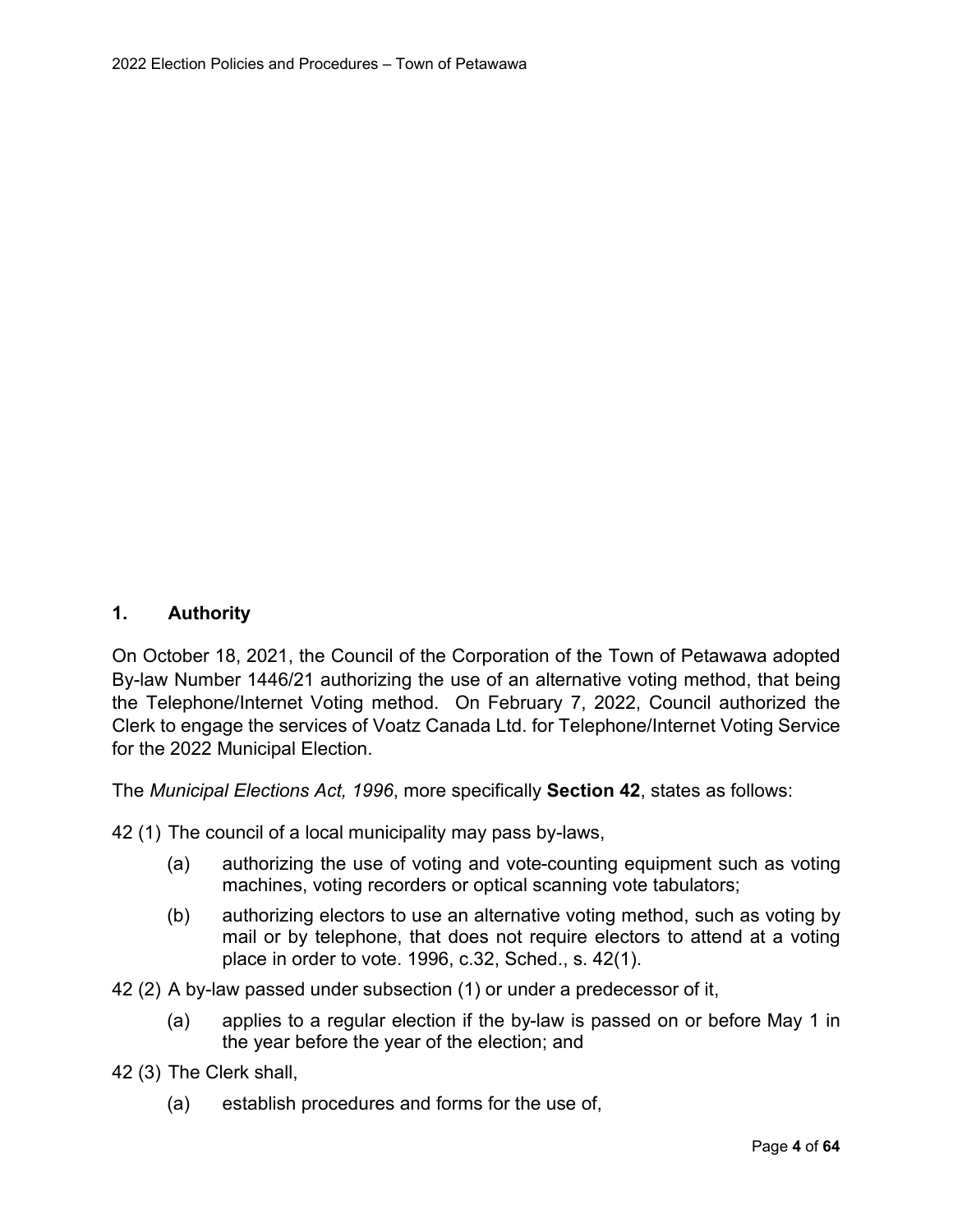- (i) any voting and vote-counting equipment authorized by by-law, and
- (ii) any alternative voting method authorized by by-law; and
- (b) provide a copy of the procedures and forms to each candidate when his or her nomination is filed. 2009, c. 33, Sched. 21, s.8 (22); 2016, c. 15, s. 31(3).
- 42 (4) The following rules apply with respect to the Clerk's duties under clause (3) (a):
	- 1. The Clerk shall comply with subsection (3),
		- (i) in the case of a regular election, on or before June 1 in the year of the election, and
		- (ii) in the case of a by-election, at least 60 days before the first day on which an elector can vote.

**Section 11** Subsection (2) of the *Municipal Elections Act, 1996*, states that the Clerk of a local municipality is responsible for conducting elections within that municipality and for

- (a) preparing for the election;
- (b) preparing for and conducting a recount in the election;
- (c) maintaining peace and order in connection with the election; and
- (d) in a regular election, preparing and submitting the report described in subsection 12.1 (2). 1996, c. 32, Sched., s. 11 (2); 2009, c. 33, Sched. 21, s. 8 (7).

With respect to the duties and authority of a Municipal Clerk, the *Municipal Elections Act* further states as follows:

#### <span id="page-4-0"></span>**Section 12**

- (1) A Clerk who is responsible for conducting an election may provide for any matter or procedure that,
	- (a) is not otherwise provided for in an Act or regulation; and
	- (b) in the Clerk's opinion, is necessary or desirable for conducting the election. 1996, c. 32, Sched., s. 12 (1).

#### <span id="page-4-1"></span>**Forms**

(2) The power conferred by subsection (1) includes power to establish forms, including forms of oaths and statutory declarations, and power to require their use. 1996, c. 32, Sched., s. 12 (2).

#### <span id="page-4-2"></span>**Proof of identification, qualification, etc.**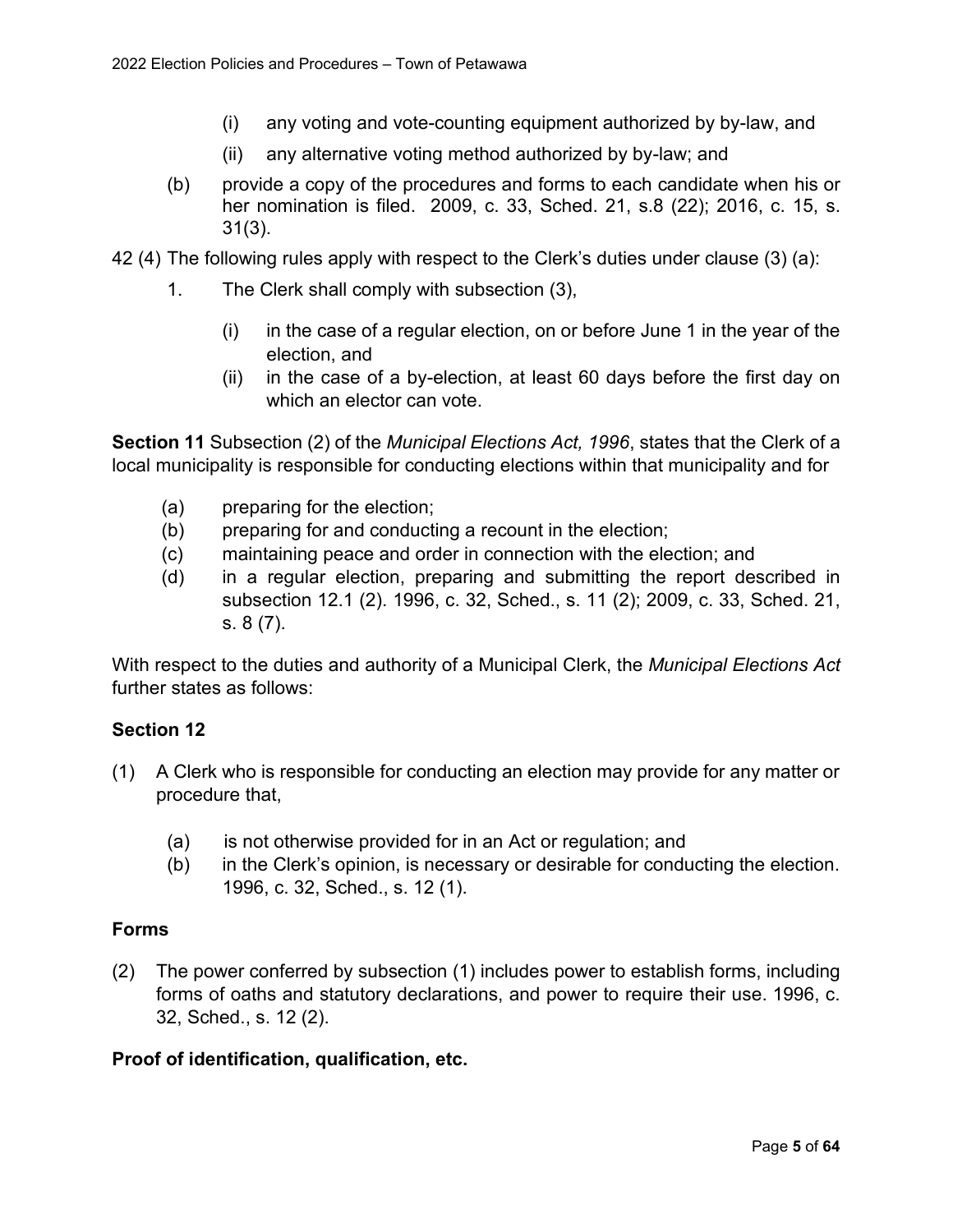(3) Subject to subsection (4), the power conferred by subsection (1) includes power to require a person, as a condition of doing anything or having an election official do anything under this *Act*, to furnish proof that is satisfactory to the election official of the person's identity or qualifications, including citizenship or residency, or of any other matter. 1996, c. 32, Sched., s. 12 (3); 2002, c. 17, Sched. D, s. 4; 2016, c. 15, s. 10 91).

# <span id="page-5-0"></span>**Exception**

(4) The power conferred by subsection (1) does not include the power to require a person, for the purposes of the procedure set out in subsection 52 (1), to furnish proof of identity and residence in addition to what is prescribed for the purposes of subparagraph 1 ii of subsection 52 (1). 2016, c. 15, s. 10 (2).

# <span id="page-5-1"></span>**Section 13**

# <span id="page-5-2"></span>**Notice by Clerk**

(1) Any notice or other information that this *Act* requires the Clerk to give shall be given in a form and manner and at a time that the Clerk considers adequate to give reasonable notice or to convey the information, as the case may be.

### <span id="page-5-3"></span>**Information about rights under Act**

(2) The Clerk shall provide electors, candidates and persons who are eligible to be electors with information to enable them to exercise their rights under this *Act*.

**Section 42** (4) 2. also states that the procedures and forms established by the Clerk, if they are consistent with the principles of this *Act*, prevail over anything in this *Act* and the regulations made under it.

**Section 42** (5) further states that when a by-law authorizing the use of an alternative voting method is in effect, Sections 43 (advance votes) and 44 (voting proxies) apply only if the by-law so specifies. By-law 1446/21 authorizes an Advance vote on Saturday, October 15, 2022 between the hours of 10:00 a.m. and 6:00 p.m. and also authorizes that the provisions relating to proxy voting shall apply to paper ballot voting only.

With respect to Telephone/Internet Voting and proxies, an eligible elector cannot give their Voter Information Letter to another eligible elector or other individual for the purpose of voting. Acceptance of a Voter Information Letter including the actual voting thereof will be considered an illegal and corrupt practice and therefore subject to the penalty provision under the *Municipal Elections Act*.

The *Municipal Elections Act*, more specifically **Section 53**, also provides that the Clerk may declare an emergency if they are of the opinion that circumstances have arisen that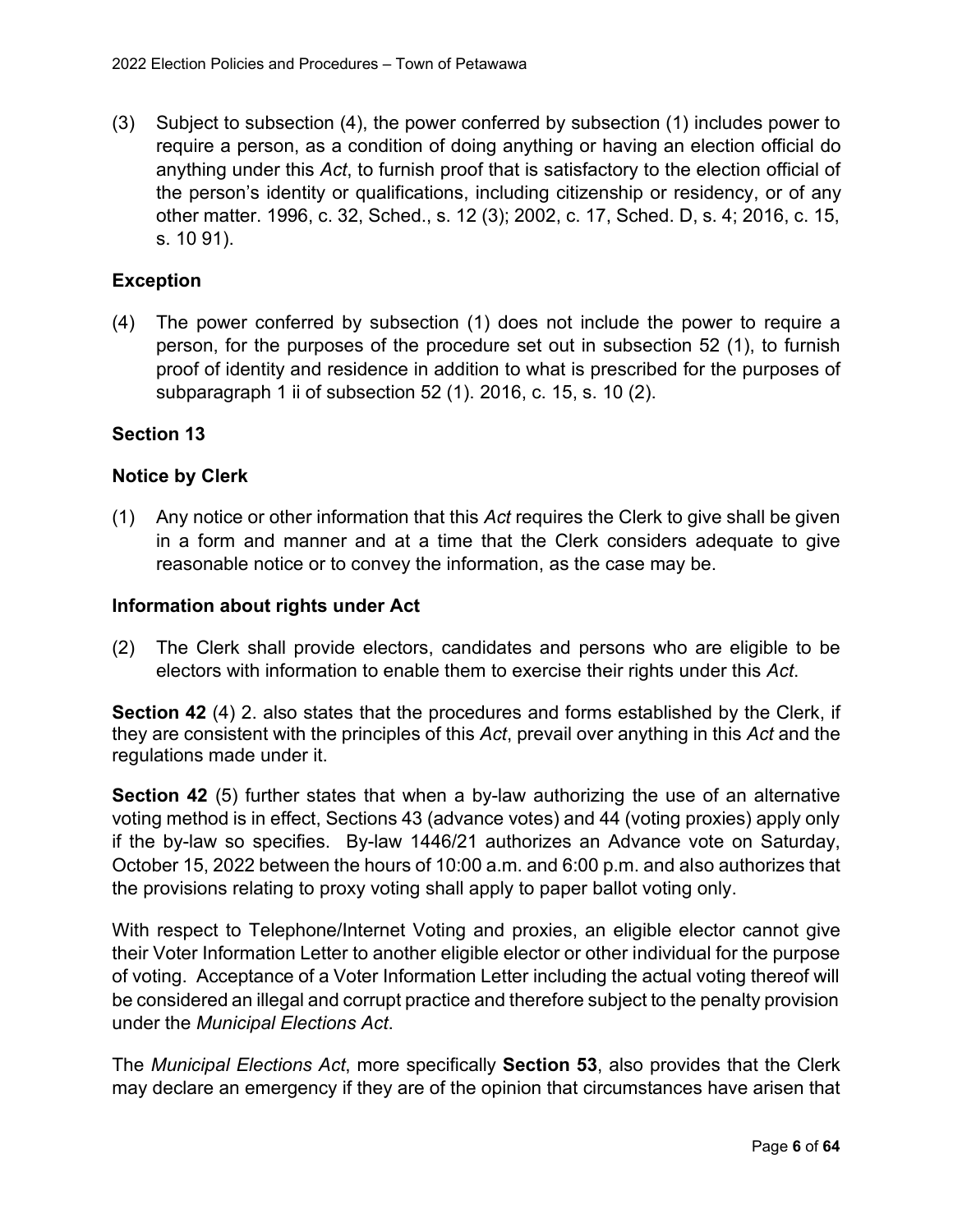are likely to prevent the election being conducted in accordance with this Act and provides the authority to the Clerk to make arrangements for the proper conduct of the election. Any arrangements made by the Clerk, if they are consistent with the principles of the *Municipal Elections Act*, prevail over anything in the *Act* and the regulations and all such arrangements, if made in good faith, shall not be reviewed or set aside on account of unreasonableness or supposed unreasonableness.

For the 2022 Municipal Election, the Town of Petawawa will also be utilizing the traditional paper ballot method. Traditional Voting Procedures shall be in accordance with the *Municipal Elections Act, 1996*.

Therefore, as Clerk of the Town of Petawawa and Returning Officer for the municipal elections, I do hereby certify the following procedures for conducting the 2022 municipal elections and also certify the forms attached as Schedule "A" (or similar version, either paper or electronic) as being those permitted to be used during this election process.

Any unforeseen cases not dealt with in these procedures will be recorded, action taken, and reflected in an addendum signed by the Clerk, to these procedures and circulated to all candidates and third party advertisers, as applicable.

# **Signed in the Town of Petawawa in the County of Renfrew this 4 th day of May, 2022.**

May 4, 2022 Date Approved

Viltoward

\_\_\_\_\_\_\_\_\_\_\_\_\_\_\_\_\_\_\_\_\_\_\_\_\_\_

Colin Howard, Dipl. Bus.Admin., Dipl. M.M Clerk & Returning Officer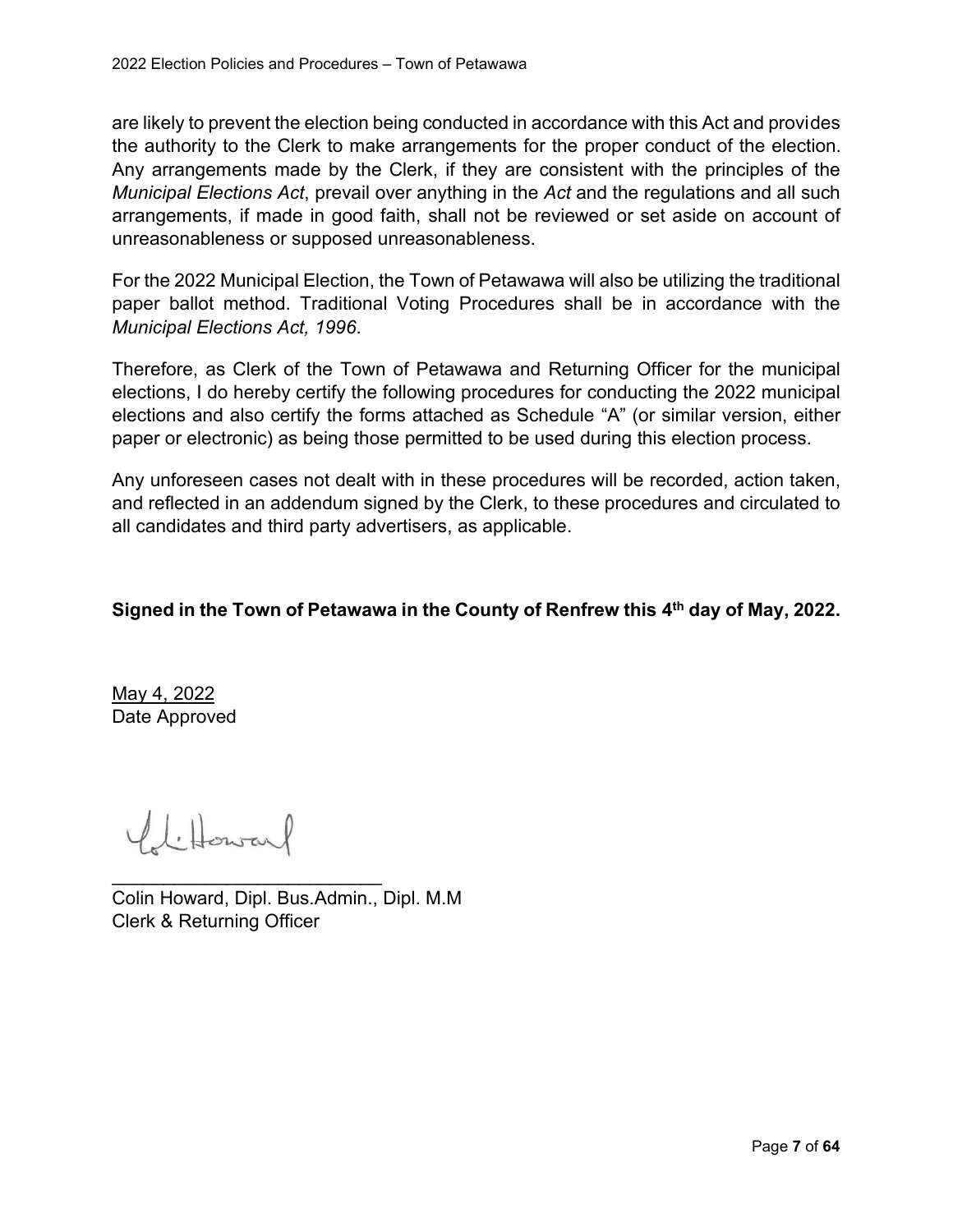# <span id="page-7-0"></span>**2. Definitions**

- a. **Act** means the *Municipal Elections Act, 1996, S.O. 1996, C. 32*, as amended.
- b. **Advance Vote** means the location, dates and hours for casting a paper ballot prior to Voting Day. An advance vote shall be held on Saturday, October 15, 2022 between the hours of 10:00 a.m. and 6:00 p.m. in the Main Hall at the Petawawa Civic Centre at 16 Civic Centre Road, Petawawa, Ontario.
- c. **Ballot** means a traditional paper ballot; or an image on a computer screen of a ballot card for an election to be voted for, including all choices available to the electors and containing spaces in which the electors mark their votes; or when voting using a telephone or wireless phone, an audio set of instructions which describe all choices available to the electors and instruction to mark their selection by depressing the numbered touchtone keypad.
- d. **Candidate** means a person who has been nominated under Section 33 of the *Municipal Elections Act*.
- e. **Certified Candidate** means a candidate whose nomination has been certified by the Clerk under Section 35 of the *Municipal Elections Act*.
- f. **Clerk** means the Clerk of the Town of Petawawa who is responsible for conducting this election under the authority of the *Municipal Elections Act, 1996*, as amended. All references to Clerk for the purposes of this manual shall mean the Returning Officer (R.O.) for the 2022 Municipal Election. All references to Clerk's designate shall mean the delegated duties of the R.O.
- g. **Corporation** means a firm that meets certain legal requirements to be recognized as having a legal existence, as an entity separate and distinct from its owners. Corporations are owned by their stockholders (shareholders) who share in profits and losses generated through the firm's operations. A legal entity has legal capacity to enter into agreements or contracts, assume obligations, incur and pay debts, sue and be sued in its own right, and to be held responsible for its actions.

A Corporation may include a numbered company, a co-op, an incorporated company, an association, a partnership, a proprietorship (excludes soleproprietorship as it's not a legal entity), trust, etc. A legal entity cannot vote, only an individual (a person) can vote.

Test – if someone tripped and fell on your property who would they sue? You as the person or your company?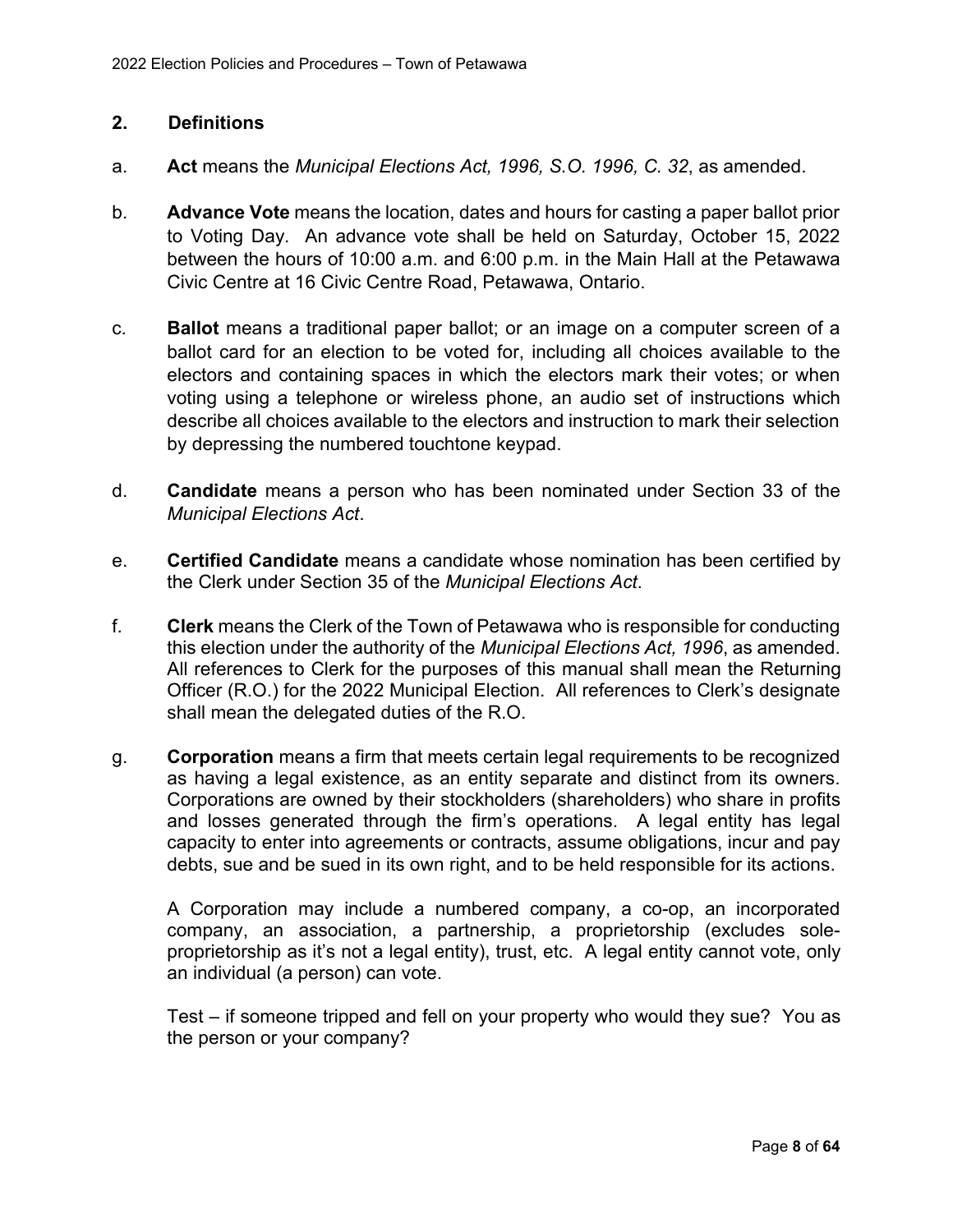#### What is a Sole Proprietorship?

Income and losses are taxed on the individual's personal income tax return. The **sole proprietorship** is the simplest business form under which one can operate a business. The **sole proprietorship** is not a legal entity. It simply refers to a person who owns the business and is personally responsible for its debts.

#### What is a Co-op?

A business or organization that is owned and operated by the people who work there or the people who use its services.

- h. **Deputy Returning Officer** means a person appointed by the Clerk for each Voting Place who will be delegated specific duties and powers by the Clerk.
- i. **Election Campaign Advertisement** means an advertisement in any broadcast, print, electronic or other medium that has the purpose of promoting or supporting the election of a Candidate.
- j. **Election Official** means the Clerk or other person(s) appointed in writing by the Clerk to carry out election duties under the *Municipal Elections Act*. An Election Official can only carry out the tasks and duties as assigned in writing by the Clerk, and must take the prescribed oath.
- k. **Friend** means a person who has been requested by an elector to assist them in the voting process.
- l. **Municipal Office** means the Town of Petawawa administration building located at 1111 Victoria Street, Petawawa, Ontario.
- m. **Normally Resident in Ontario** means the place in which an individual regularly returns if their presence is not continuous (sleep).
- n. **Owner or Tenant** in relation to an election, means a person who is the owner or tenant shown on the assessment roll of land assessed under the *Assessment Act* and a non-residential tenant of land assessed under the *Assessment Act*, whether or not the tenant is shown on the assessment roll, but does not include an owner or tenant of land who is entitled to use the land under a time share contract unless the person is entitled to use the land,
	- (a) On voting day, or
	- (b) For a period of six weeks or more during the calendar year in which voting day of the election is held.

**Tenant** includes an occupant and a person in possession other than the owner or the spouse of such owner or tenant.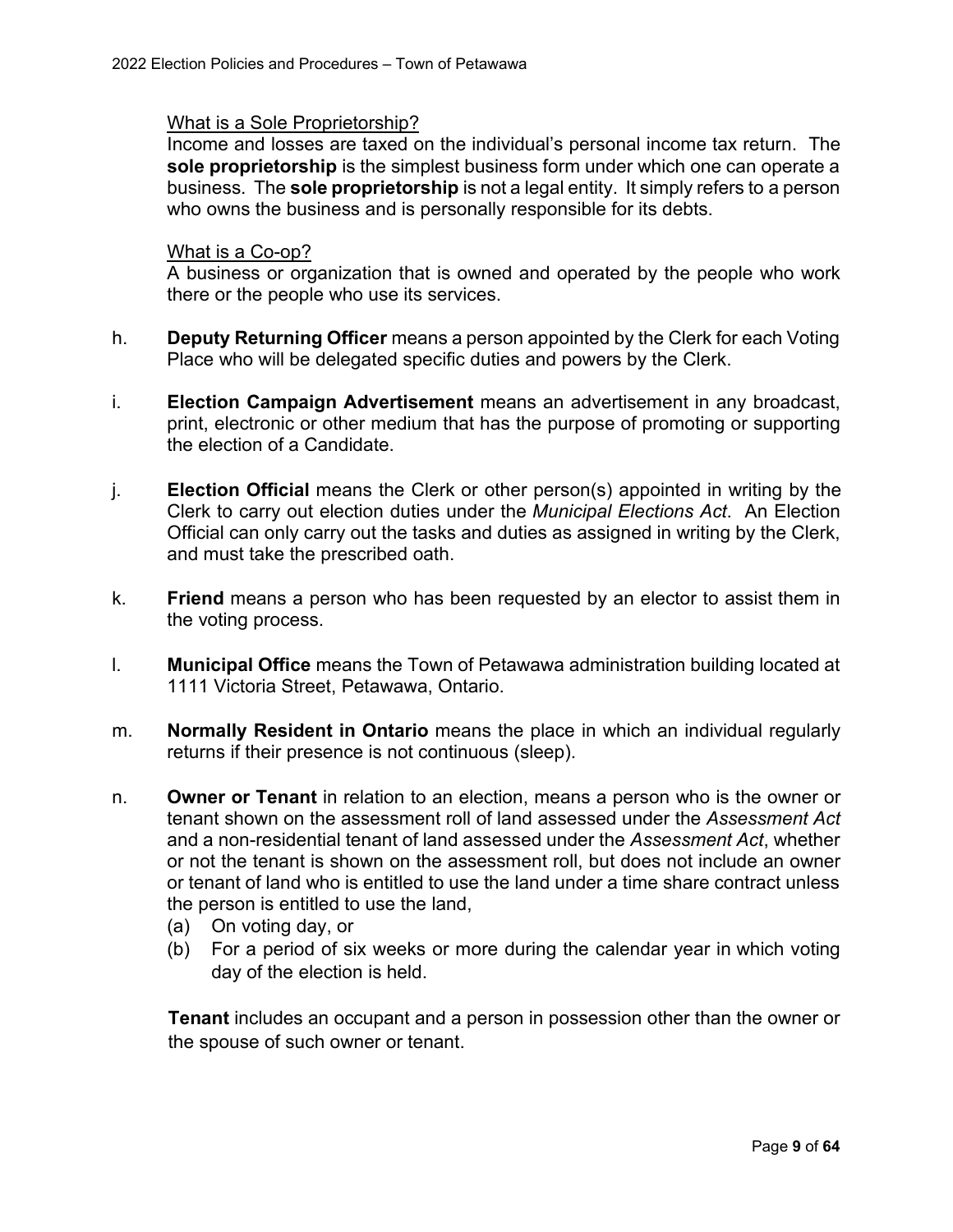- o. **Password** means an additional access control word assigned by Voatz Canada Ltd. to each authorized user (ie. Clerk, Election Official) to provide additional security for access to the voting system.
- p. **Personal Identification Number (PIN)** means a unique multiple digit number assigned by Voatz Canada Ltd. to each voter to provide security for access to the voting system.
- q. **Preliminary List of Electors** means a list of electors for the Town of Petawawa compiled by the Municipal Property Assessment Corporation (MPAC) and provided to the Town of Petawawa by July 31, 2022.
- r. **Proof of Identification** means proof of identity and residence as prescribed in O. Reg. 304/13 of the *Municipal Elections Act*.
- s. **Registered Third Party (Third Party Advertiser)** means an individual who is normally resident in Ontario, a corporation that carries on business in Ontario or a trade union that holds bargaining rights for employees in Ontario, and who's Notice of Registration for Third Party Advertiser has been certified by the Clerk.
- t. **Restricted Period for Third Party Advertisements** begins on the earliest day that an individual, corporation or trade union is permitted to file a notice of registration as a registered third party and ends at the close of voting on Voting Day.
- u. **Revision Centre** means a location designated by the Clerk of the Town of Petawawa to make additions, deletions and corrections to the Voters' List and to provide assistance and clarification on the election process. The Revision Centre is located at the Town of Petawawa Municipal Office, 1111 Victoria Street, Petawawa, Ontario
- v. **Scrutineer** means an individual, appointed in writing by a certified candidate, to represent them during the voting process, or an individual appointed by Council, a local board or the Minister in relation to a by-law or question, or by an elector in the case of a recount.
- w. **Support Person** means a person who has been requested by an elector to assist them in the voting process.
- x. **Third Party Advertisement** means an advertisement in any broadcast, print, electronic or other medium that has the purpose of promoting, supporting or opposing a candidate, or a "yes" or "no" answer to a question on the ballot, but does not include an advertisement by or under the direction of a candidate, or an advertisement that incurs no expenses in relation to the advertisement, or an advertisement that is transmitted to employees, shareholders, or directors of the registered third party.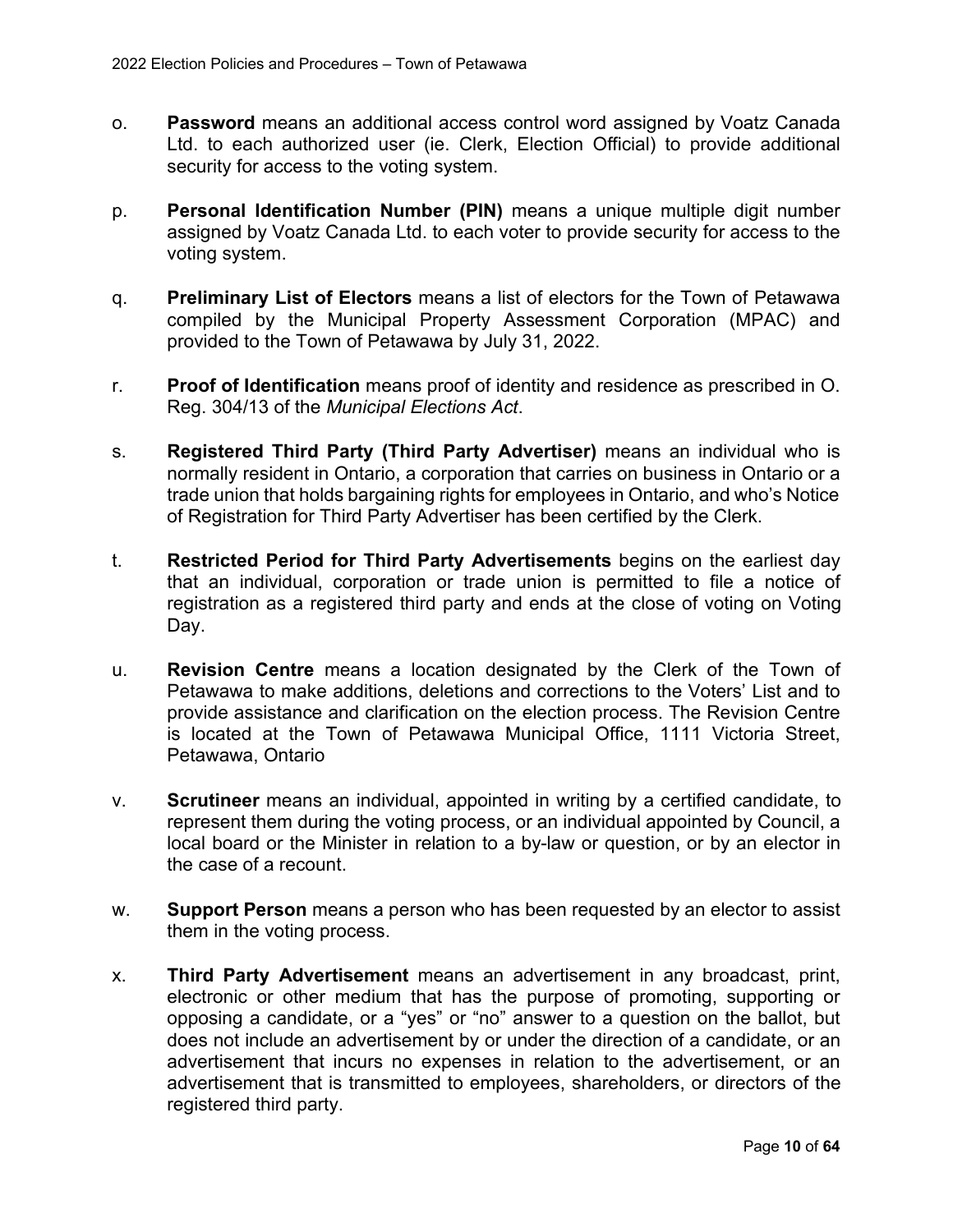- y. **Trade Union** means a trade union as defined in the *Labour Relations Act, 1995* or the *Canada Labour Code* (Canada) and includes a central, regional or district labour council in Ontario.
- z. **Voter Help Centre** means a location provided by the Town of Petawawa to assist electors with the Telephone/Internet Voting process or other general election inquiries. The Help Centre is located at the Town of Petawawa Municipal Office, 1111 Victoria Street, Petawawa, Ontario.
- aa. **Voter Information Letter** means a sealed envelope containing a Personal Identification Number (PIN) for each person on the Voters' List or who have completed an application, duly approved by an Election Official, for inclusion on the Voters' List, a telephone access number and internet address for voting, a Help Centre number for assistance and a list of candidates for office. These envelopes shall be mailed individually to every person on the Voters' List.
- bb. **Voters' List** means the Preliminary List of Electors, as corrected by the Clerk, under the provisions of Section 22 of the *Municipal Elections Act, 1996*.
- cc. **Voting Day** (not to be confused with Voting Period) means the final day on which the vote is to be taken in an election and shall be Monday, October 24, 2022 from 10:00 a.m. until 8:00 p.m. in the Main Hall at the Petawawa Civic Centre, 16 Civic Centre Road, Petawawa, Ontario. Voters will be able to cast a traditional paper ballot only.
- dd. **Voting Period** means the period in which an eligible voter may cast their vote, either via internet or telephone and shall span from Friday, October 14, 2022 at 10:00 a.m. to Monday, October 24, 2022 at 8:00 p.m.
- ee. **Voting Place** means the only location, both convenient and accessible to the electors, for the purpose of casting a printed ballot as established by the Clerk. The Voting Place will be located in the Main Hall of the Petawawa Civic Centre located at 16 Civic Centre Road, Petawawa, Ontario. There is no fixed Voting Place where an alternative voting method has been approved by Council such as Telephone and Internet.

# <span id="page-10-0"></span>**3. Principles of the** *Act*

Some of the principles that were considered during the development of the legislation were that:

- · The secrecy and confidentiality of the individuals vote is paramount;
- · The election should be fair and non-biased;
- The election should be accessible to voters:
- · The integrity of the process should be maintained throughout the election;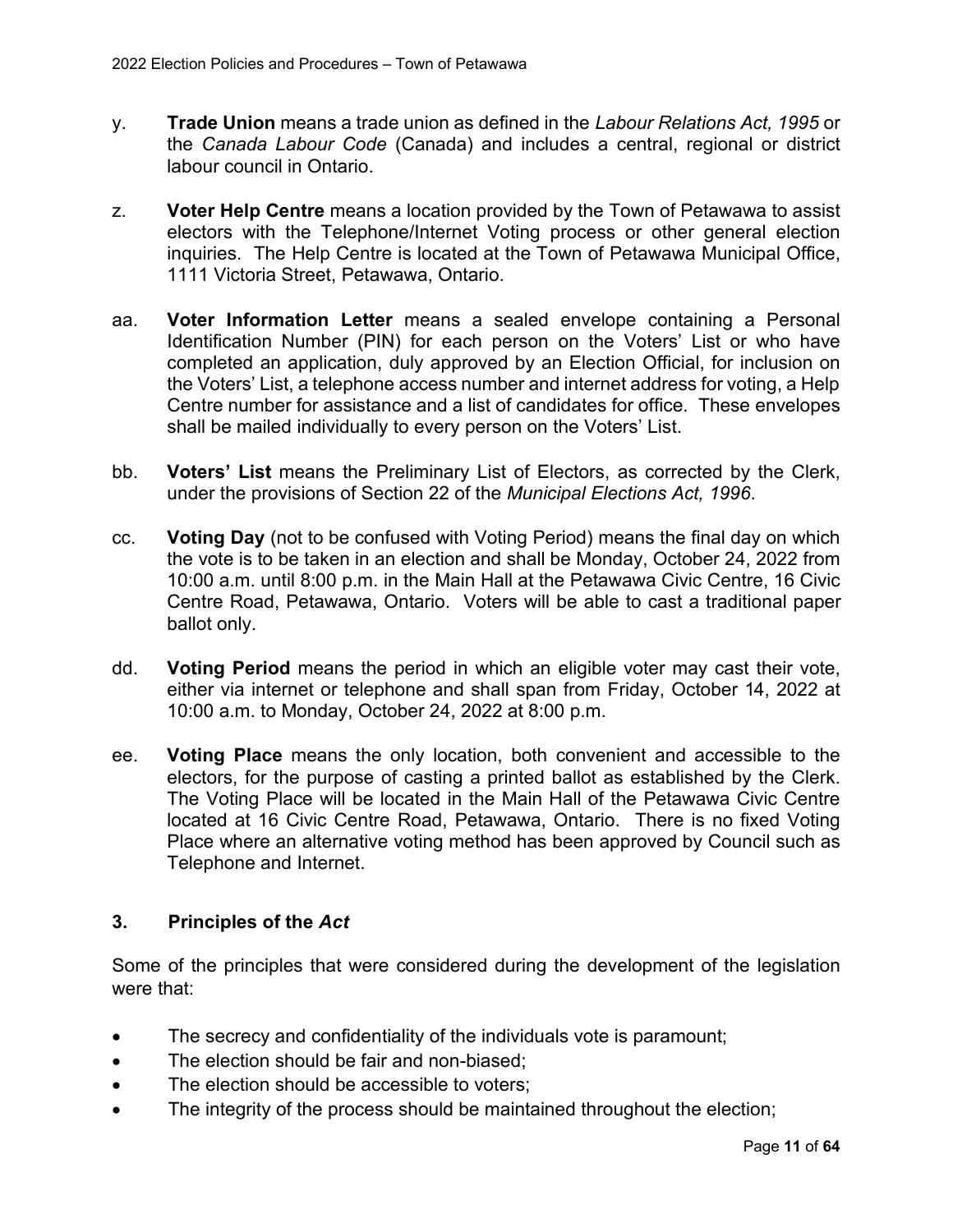- There be certainty that the results of the election reflect the votes cast; and
- Voters and candidates should be treated fairly and consistently within a municipality.

### <span id="page-11-0"></span>**4. Secrecy [Section 49]**

- 1. The Clerk shall require all Election Official(s) and/or other persons working in connection with the municipal elections to swear or affirm an oath of secrecy in accordance with Section 49 of the *Municipal Elections Act, 1996*.
- 2. No person shall interfere or attempt to interfere with an elector while in the process of accessing the Telephone/Internet Voting service or interfere or attempt to interfere in the voting process while using the Telephone/Internet Voting service unless expressly requested and authorized by an elector for assistance.
- 3. No person shall obtain or attempt to obtain information about how an elector intends to vote or has voted. Any individual requested by an elector to assist them in voting is required to maintain the secrecy of the vote(s) cast by the elector and shall vote according to the instructions and wishes of the elector. [Form EL27]
- 4. No person shall communicate any information that might have been inadvertently obtained about how an elector intends to vote or has voted.
- 5. No elector shall reveal how they intend to vote except when obtaining assistance in voting from either a "support person" or an Election Official.
- 6. All electors voting at the Petawawa Civic Centre may vote with the assistance of a "support person" or "friend" or "interpreter". However, the "support person" or "friend" or "interpreter" shall be required to take the appropriate oath prior to providing assistance. [Form EL27]
- 7. All complaints regarding any and/or all breaches of secrecy shall be investigated by the proper authorities and shall be prosecuted according to the provisions of "Corrupt Practices and Other Offences – Penalties and Enforcement" under Sections 89 and 90 of the *Municipal Elections Act, 1996*.

# <span id="page-11-1"></span>**5. Preliminary List of Electors/Voters' List [Section 17 to 28]**

1. The Preliminary List of Electors shall be requested from the Municipal Property Assessment Corporation (MPAC) in an electronic format. The list shall be reviewed by the Clerk of the Town of Petawawa and obvious errors shall be corrected as permitted under Section 22 of the *Municipal Elections Act, 1996*, and the list shall be approved for use as the Voters' List.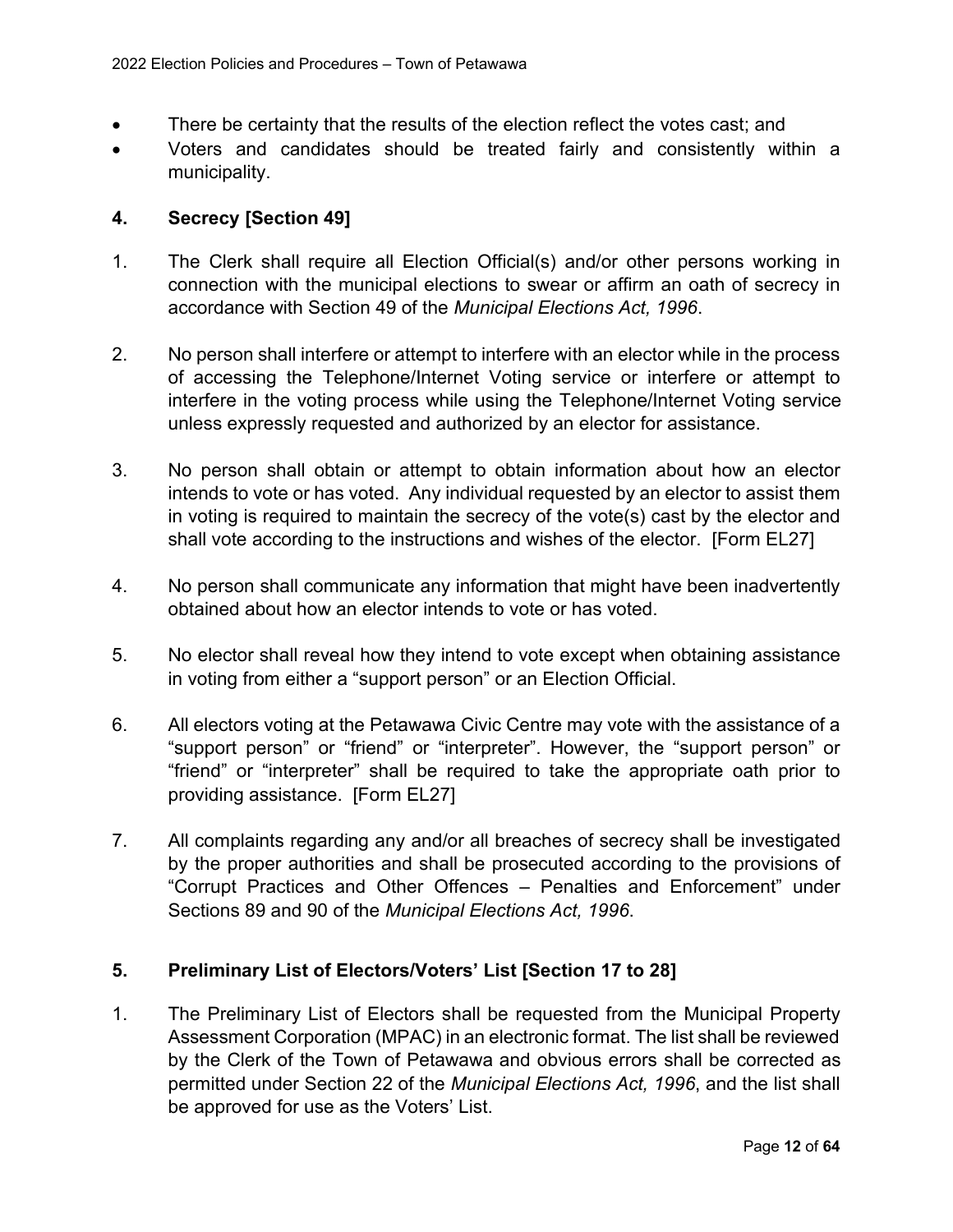- a) The list shall then be reproduced in paper or electronic format and distributed to those who are entitled to copies under Section 23 (3), (4) and (5) of the *Act*. All certified candidates shall be entitled to one (1) copy or an electronic format and shall sign a statement acknowledging that the Voters' List shall not be used for any commercial purposes [Form EL14]. The candidates shall receive login ID(s) and password(s) allowing them to view the List of Electors.
- b) The list shall be available in an electronic format to accommodate the administration in the voting process at the Revision Centre and/or Petawawa Civic Centre.
- c) Additions, corrections and deletions may be made to the list in accordance with the *Municipal Elections Act, 1996*.
- d) The Clerk shall produce an electronic list of the additions, corrections and deletions, as stated in paragraph (c) of this document, and make available online these additions, corrections and deletions to those who are entitled to copies of the Voters' List under the *Act* and the same shall be the final Voters' List. This list, as required under Section 27 of the *Municipal Elections Act*, shall be available on September 15, 2022 at the Town of Petawawa Municipal Office.
- e) The Voters' List, as corrected by the Clerk pursuant to Section 22 of the *Municipal Elections Act*, shall be provided to Voatz Canada Ltd. and Datafix in computer format in order that Voatz Canada Ltd. may print the Voter Information Letter.
- f) Voter Information Letters shall be distributed by first class mail to all eligible voters to enable them to use the Telephone/Internet Voting service.
- g) All certified candidates shall be entitled to a copy of the Voters List and shall sign a statement acknowledging that the Voters List shall not be used for any commercial purposes [Form EL14]. The candidates shall receive login ID(s) and password(s) allowing them to view the List of Electors.

#### <span id="page-12-0"></span>**6. 2022 Nomination Procedure**

#### 1. **Nomination Papers [Section 33]**

The giving of notice [**Section 32**] for nominations shall be placed, as a minimum, in a local newspaper(s) prior to May 2, 2022 and in one (1) conspicuous place in the municipality (normally Public Library) and on the municipal website.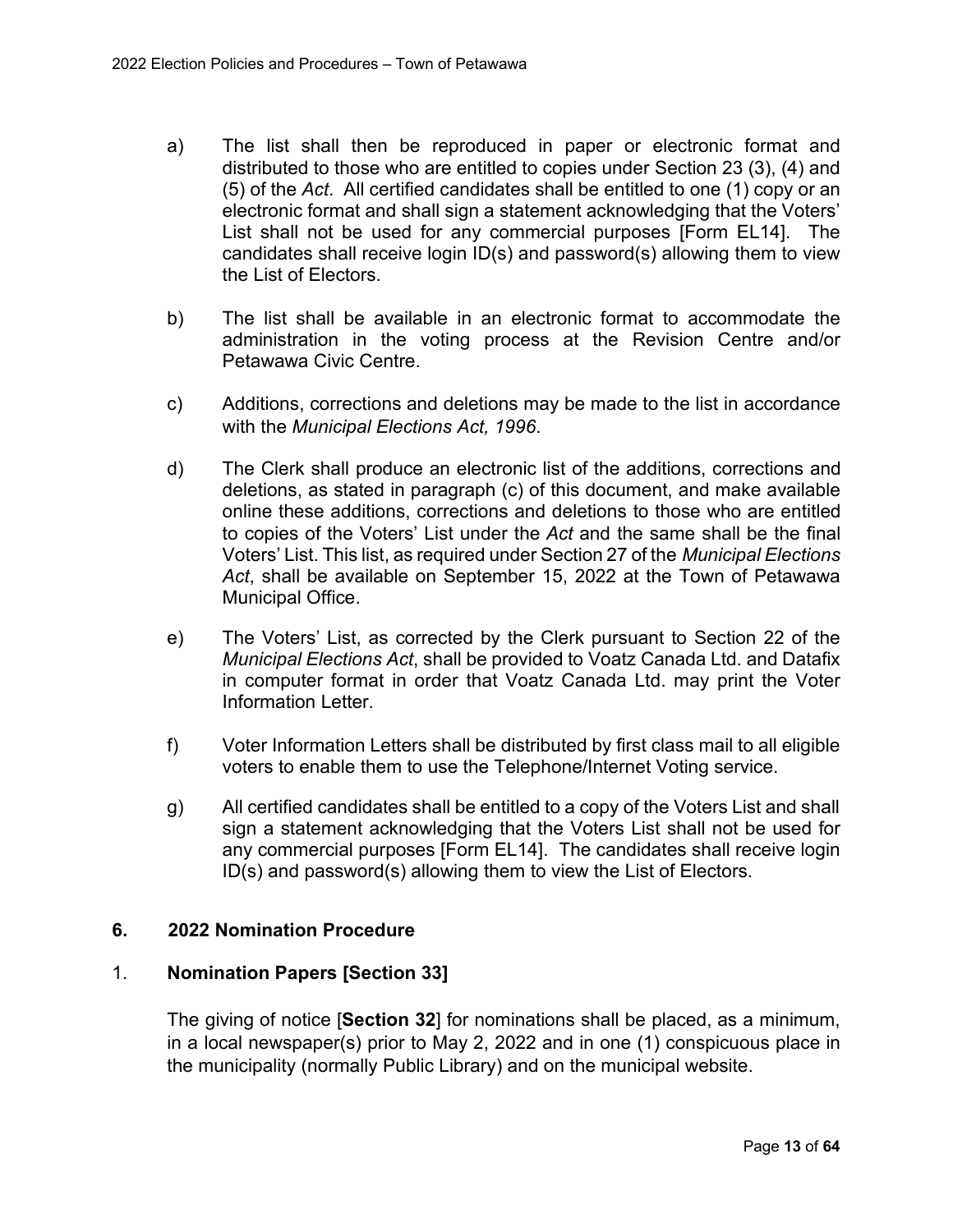Nomination Papers for the following offices will be available at the Clerk's office from the first business day of May in 2022 to Thursday, August 18, 2022 during regular office hours, and between 9:00 a.m. and 2:00 p.m. on Friday, August 19, 2022 (Nomination Day) and on the municipal website for the following offices:

**Mayor:** One (1) to be elected **Councillor:** Six (6) to be elected

Nomination papers for school boards must be filed at the appropriate Municipal Office for the following offices:

#### **Trustee, Renfrew County District School Board**

One (1) to be elected for the area of the Town of Petawawa

#### **Trustee, Renfrew County Catholic District School Board**

One (1) to be elected for the combined area of the Town of Petawawa, Town of Deep River, Town of Laurentian Hills, and the Township of Head, Clara and Maria *\*Nomination Papers to be filed with the Clerk of the Town of Petawawa*

#### **Conseiller (ère), Conseil des écoles publiques de l'Est de l'Ontario**

Un (1) élu pour le secteur 1 qui comprend les comtés de Lanark et de Renfrew et le canton de South Algonquin

*\*Nomination Papers to be filed with the Clerk of the Town of Petawawa*

#### **Conseiller (ère), Conseil des écoles catholiques du Centre-Est**

Un (1) élu pour le secteur 3 qui comprend le comté de Renfrew et le canton de South Algonquin

*\*Nomination Papers to be filed with the Clerk of the Town of Petawawa*

At this municipal election, Candidates will be elected for the period starting November 15, 2022, and ending November 14, 2026 for the above-noted offices.

Nominations must be on the prescribed form [Form 1] and are to be filed with the Clerk at the appropriate Municipal Office in the following manner:

- · In person or through an agent
- During regular office hours at the Clerk's Office from the first business day in May of 2022 to Thursday, August 18, 2022 and between 9:00 a.m. and 2:00 p.m. on Friday, August 19, 2022 (Nomination Day)
- · With the prescribed declaration [Form 2] by at least 25 persons endorsing the nomination who are eligible to vote in an election for an office within the municipality, if a regular election was held on the day that the person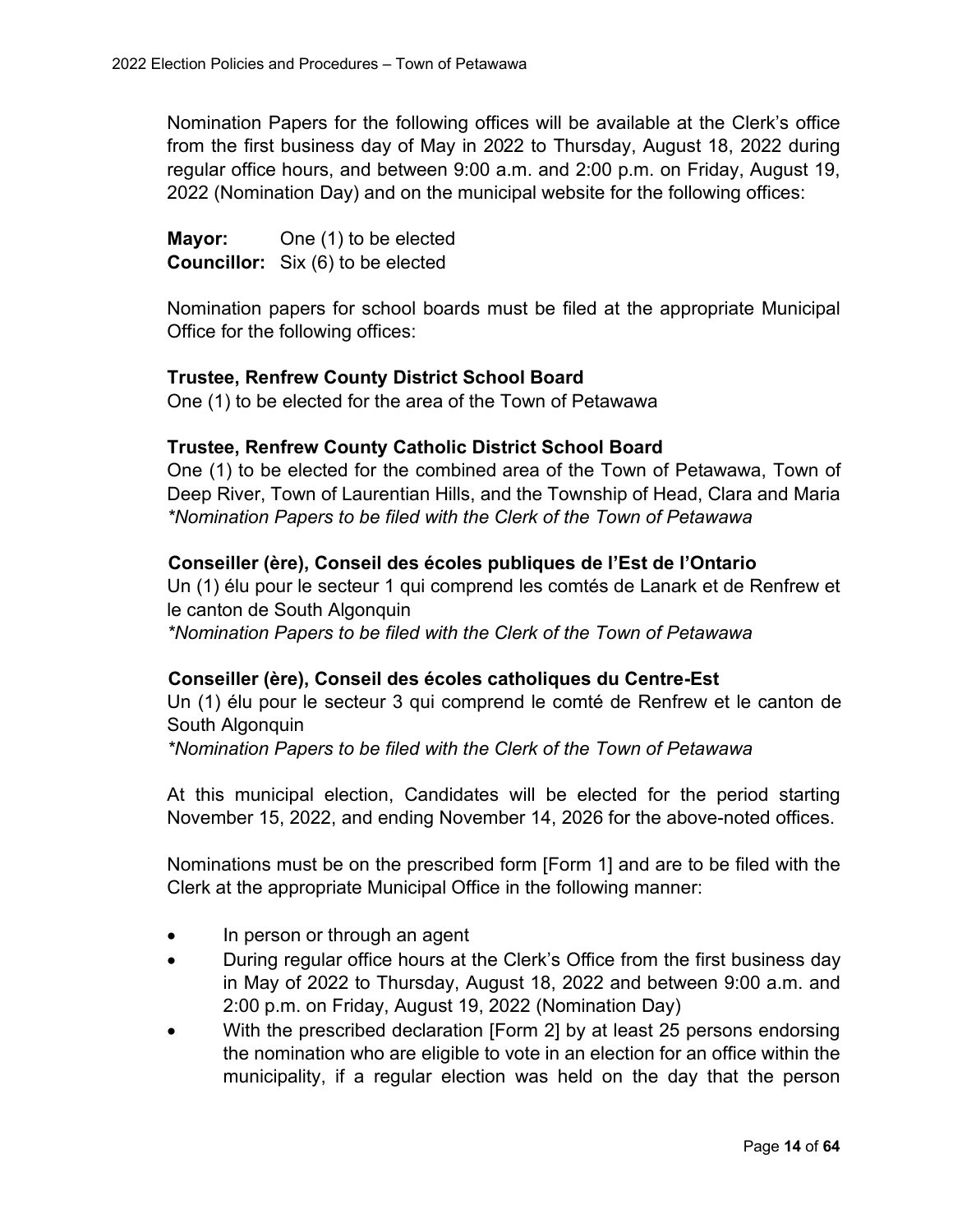endorses the nomination (this section does not apply to nominations for school board trustees)

- With the Consent to Release Personal Information [Form EL52]
- · With the prescribed nomination filing fee of \$200.00 for Head of Council and \$100.00 for all other offices, the filing fee shall be paid by cash, debit card, certified cheque or money order payable to the Town of Petawawa
- · With proof of identity and residence as prescribed in *O. Reg. 304/13*, as amended
- No faxed or other electronically transmitted nomination papers will be accepted, original signatures are required

If a person is present at the Clerk's Office on Nomination Day at 2:00 p.m. and has not yet filed a nomination, they may file the nomination as soon as possible after 2:00 p.m.

The Clerk shall administer the Declaration of Qualifications on the Nomination Paper, the Consent to Release Personal Information [Form EL52], oaths to the Candidate. The date and time of filing are to be filled in by the Clerk and initialled by the candidate or their agent. The Clerk will then sign the Nomination Paper and Declaration of Qualifications.

### 2. **Eligibility**

In order to run for municipal council, a candidate must be:

- · A resident of the municipality or a non-resident owner or tenant of land in the municipality or the spouse of such non-resident owner or tenant;
- · A Canadian citizen;
- · At least 18 years old;
- Not legally prohibited from voting; and
- Not disqualified by any legislation from holding municipal office.

#### 3. **Certification of Nomination Papers**

On or before Monday, August 22, 2022 at 4:00 p.m., the Clerk will do a review of each nomination received to determine qualification and if the nomination complies with the *Municipal Elections Act, 1996*. Once satisfied the candidate is qualified, complete the "Certification by Clerk" section on the "Nomination Paper".

#### 4. **Rejection of Nomination Papers**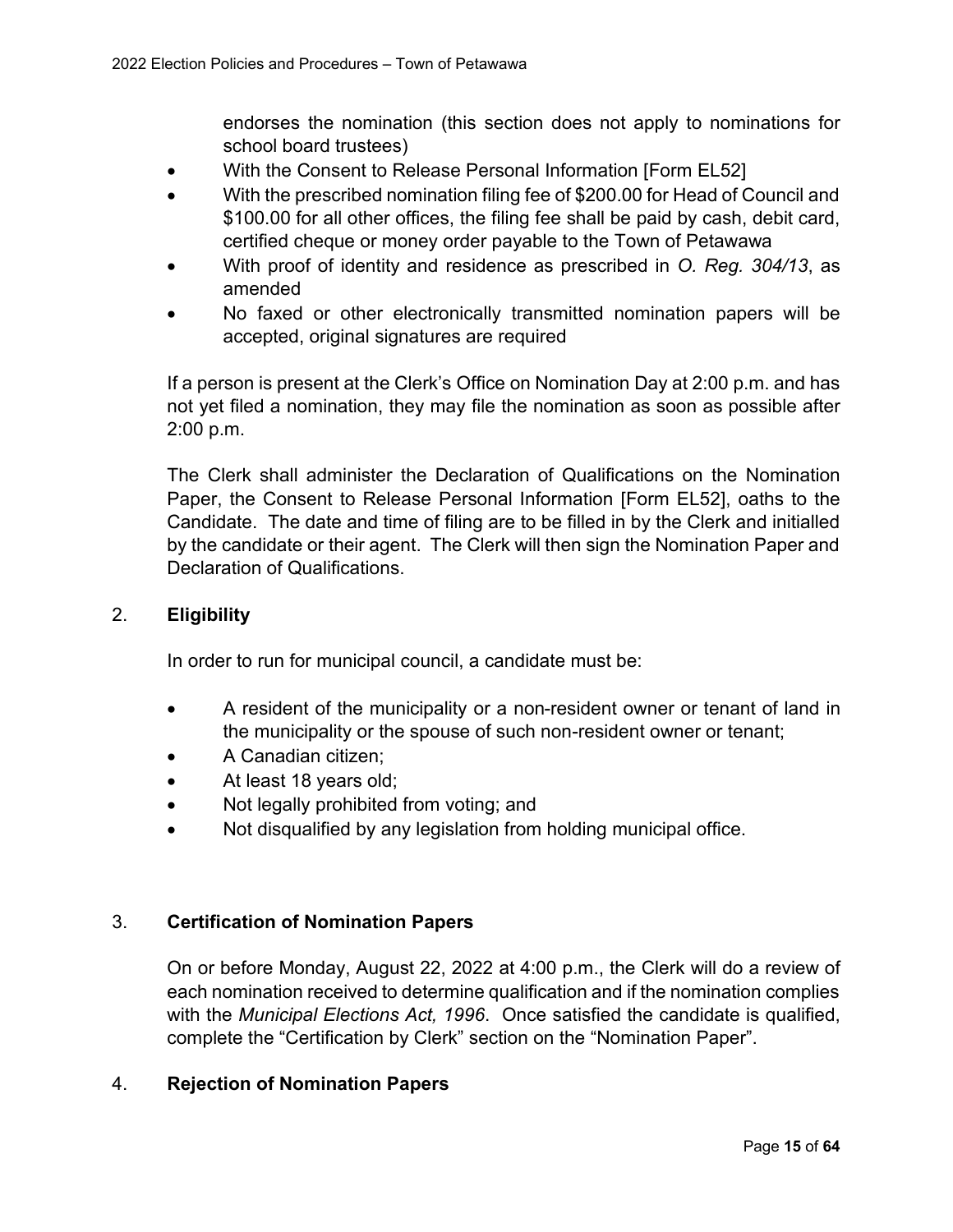If the Candidate is not qualified to be nominated, or the nomination does not comply with the *Municipal Elections Act, 1996*, the Clerk will reject the Nomination. A telephone call or email shall be made to the candidate informing them of the rejection, and a "Notice of Rejection of Nomination" [Form TOP01] shall be sent in writing as soon as possible, to:

- The person who sought to be nominated, and
- · All candidates for the office.

# 5. **Withdrawal of Nomination Papers**

Candidates may withdraw their Nomination by filing in person a withdrawal in writing on the "Withdrawal of Nomination" [Form EL19] with the Clerk before 2:00 p.m. on Friday, August 19, 2022.

The withdrawal shall be noted on the "Unofficial List of Candidates" [Form EL07A].

#### 6. **Official List of Candidates**

The final list of certified candidates [Form EL07] will be posted at the Town of Petawawa Municipal Office and, as a minimum, on the website on or before, Tuesday, August 23, 2022.

#### 7. **Declaration of Election**

If after 4:00 p.m. on Monday, August 22, 2022 the number of certified nominations filed for an office is more than the number of persons to be elected to the office, the Clerk shall declare an election to be conducted.

#### 8. **Acclamations**

If after 4:00 p.m. on Monday, August 22, 2022 the number of certified candidates for an office is the same as or less than the number to be elected, the Clerk shall immediately declare the candidate(s) elected by acclamation. In this situation there shall be no election conducted for this position(s).

#### <span id="page-15-0"></span>**7. Candidate Campaign Contributions & Expenses [Section 88.8 to 88.32]**

#### 1. **Contributions to Registered Candidates [Section 88.8 (1) – (5)]**

In accordance with **Section 88.22 (1) (a)** a candidate shall ensure that no contributions of money are accepted or expenses are incurred unless one or more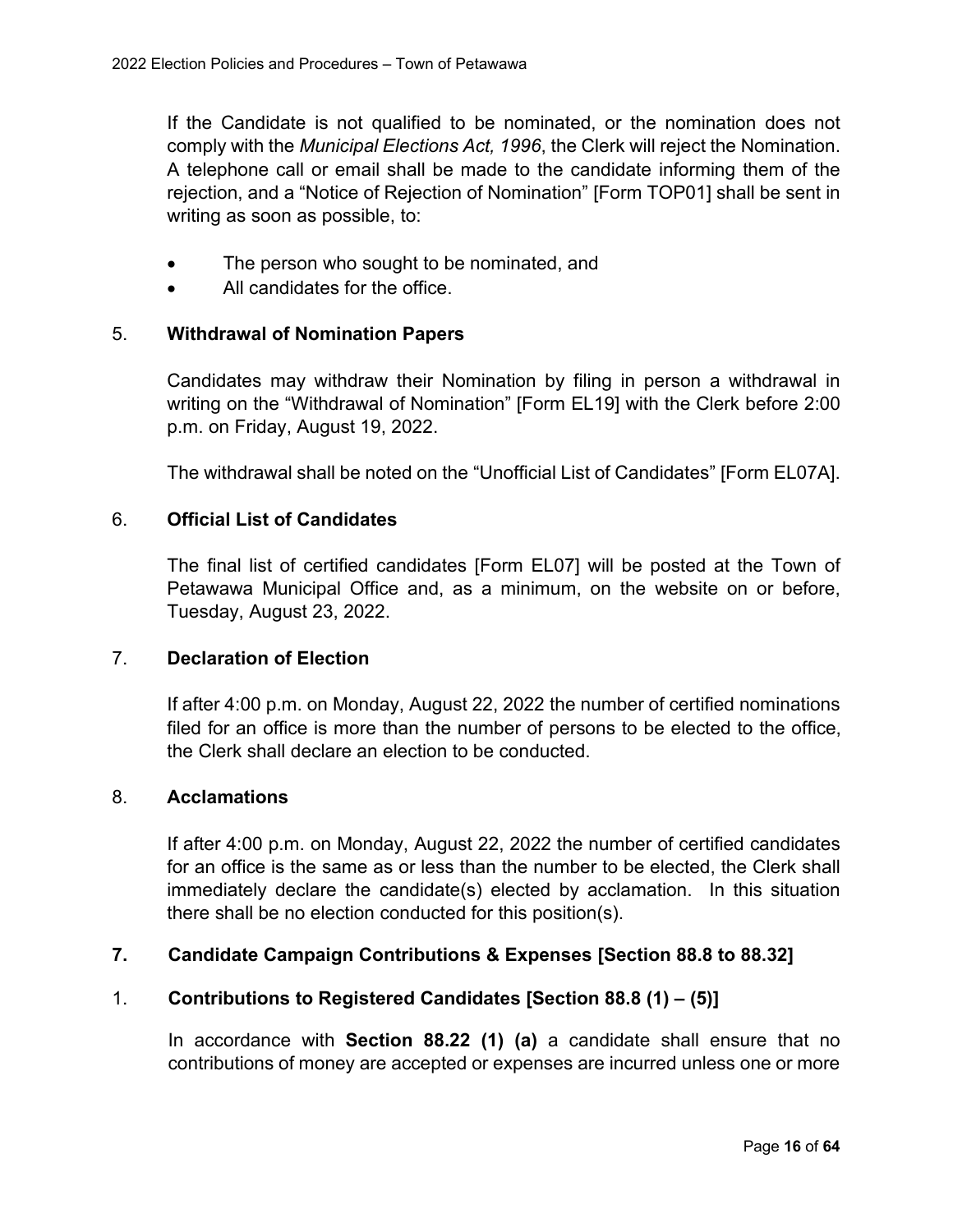campaign (bank) accounts are first opened at a financial institution exclusively for the purposes of the election campaign.

A contribution shall not be made to or accepted by a person or an individual acting under the person's direction unless the person is a candidate.

A contribution made to or accepted by a candidate, or to an individual acting under the candidate's direction, shall only be made during the candidate's election campaign period.

Contributions shall only be made by the following:

- An individual who is normally resident in Ontario;
- · The candidate and their spouse, subject to if the spouse of a candidate is not normally resident in Ontario, a candidate and their spouse may make contributions only to the candidate's election campaign.

The following shall not make a contribution:

- · A federal political party registered under the *Canada Elections Act* or any federal constituency association or registered candidate at a federal election endorsed by that party;
- · A provincial political party, constituency association, registered candidate or leadership contestant registered under the *Election Finances Act*;
- · A corporation that carries on business in Ontario;
- · A trade union that holds bargaining rights for employees in Ontario;
- The Crown in right of Canada or Ontario, a municipality or local board.

#### 2. **Acceptance of Contributions [Section 88.8 (6) – (10)]**

A contribution may be accepted only by a candidate or an individual acting under the direction of the candidate.

A contribution may be accepted only from a person or entity that is entitled to make a contribution.

A contribution of money that exceeds \$25.00 shall not be contributed in the form of cash and shall be contributed in a manner that associates the contributor's name and account with the payment or by money order signed by the contributor.

The listing of the phone number and email address and/or hyperlink to the candidate's website by the municipality or local board does not constitute a contribution to a candidate.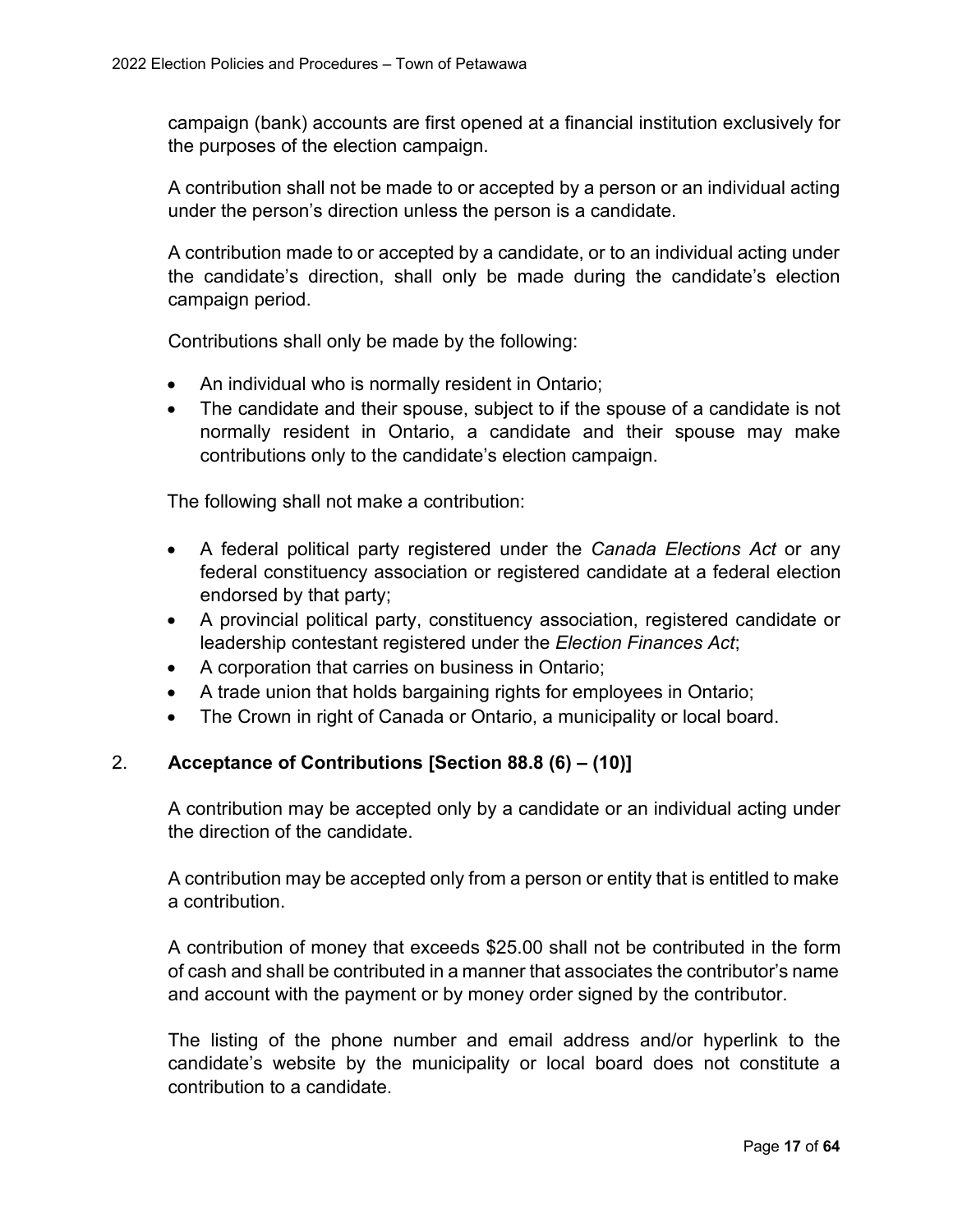# 3. **Maximum Contributions to Candidates [Section 88.9]**

A contributor shall not make contributions exceeding a total of:

- \$1,200.00 to any one candidate in an election;
- · \$5,000.00 to two or more candidates for office on the same council or local board;
- · Except if the candidate is contributing to the candidate's own election campaign, then the maximum contributions do not apply;
- Except if the contributor is the spouse of the candidate, then the maximum contributions do not apply.

# 4. **Fundraising for Candidates [Section 88.10]**

A fundraising function shall not be held for a person who is not a candidate. Fundraising functions may only be held during the campaign period.

# 5. **What Constitutes a Contribution [Section 88.15]**

For the purposes of this *Act*, money, goods and services given to and accepted by a person for their election campaign, or given to and accepted by another person who is acting under the person's direction, are contributions.

#### Contributions:

In addition to the above:

- An amount charged for admission to a fundraising function.
- · If goods and services are sold for more than their market value at a fundraising function, the difference between the amount paid and the market value. However, if the amount received for the goods or services is \$25.00 or less, the amount is not a contribution.
- · If goods and services used in the person's election campaign or in relation to third party advertisements are purchased for less than their market value, the difference between the market value and the amount paid.
- · Any unpaid but guaranteed balance in respect of a loan under **Section 88.17** (Campaign Account Loans).

#### Not Contributions:

In addition to the above:

- · The value of services provided by voluntary unpaid labour.
- · The value of services provided voluntarily, under the direction of the person or the individual, corporation or trade union, by an employee whose compensation from all sources for providing the service does not exceed the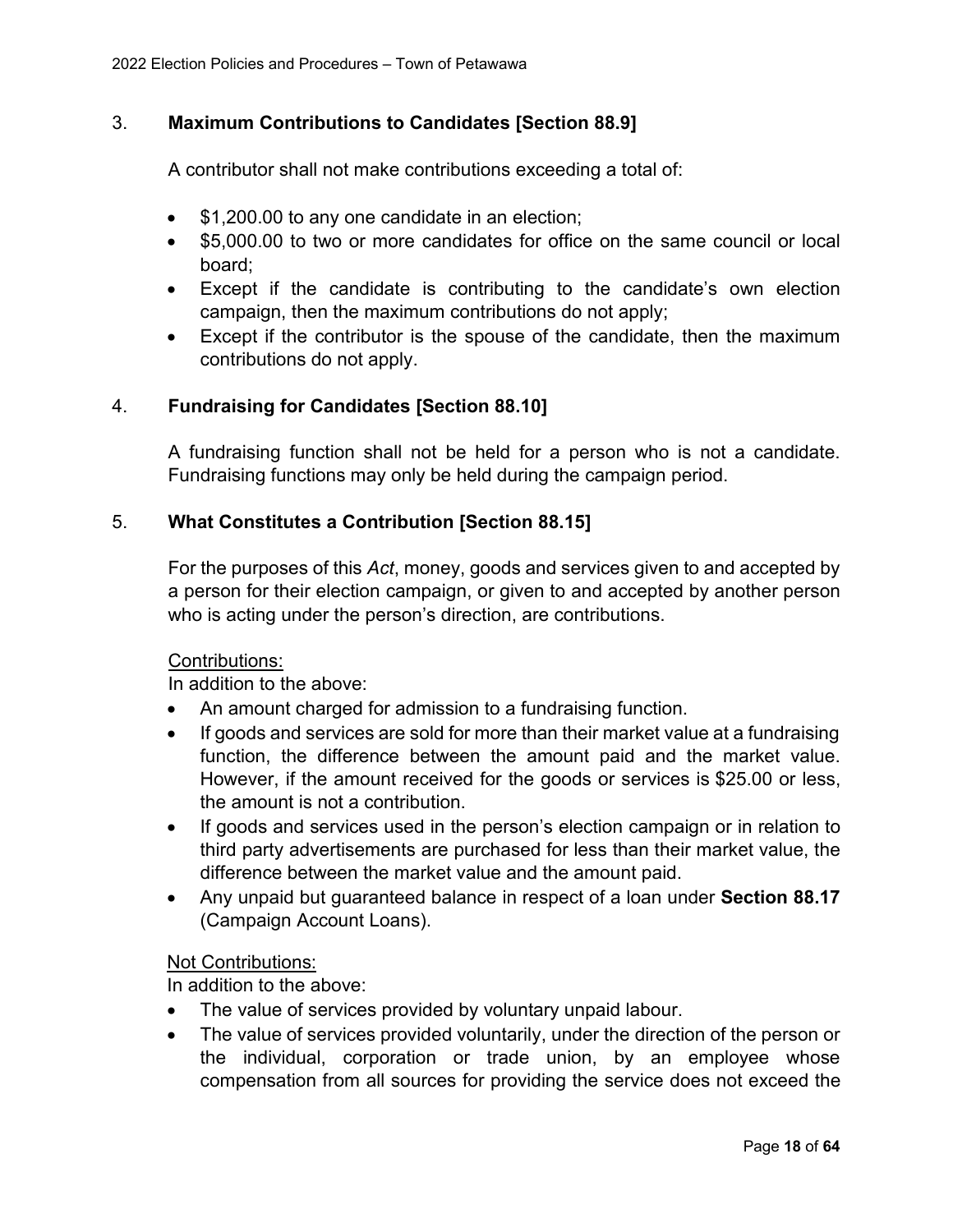compensation the employee would normally receive for the period the services are provided.

- An amount of \$25.00 or less that is donated at a fundraising function.
- The amount received for goods and services sold at a fundraising function, if the amount is \$25.00 or less.
- · The amount of a loan under **Section 88.17**.
- · For a person referred to in **Section 88.15 (1)**, the value of political advertising provided without charge on a broadcasting undertaking as defined in Section 2 of the *Broadcasting Act* (Canada), if,
	- o It is provided in accordance with that *Act* and the regulations and guidelines made under it, and
	- $\circ$  It is provided equally to all candidates for office on the particular council or local board.

# Value of Goods and Services

The value of goods and services provided as a contribution is,

- · If the contributor is in the business of supplying these goods and services, the lowest amount the contributor charges the general public in the same market area for similar goods and services provided at or about the same time;
- · If the contributor is not in the business of supplying these goods and services, the lowest amount a business providing similar goods or services charges the general public for them in the same market area at or about the same time.

# 6. **What Constitutes an Expense [Section 88.19]**

Costs incurred for goods or services by or under the direction of a person wholly or partly for use in his or her election campaign are expenses.

Without restricting the generality of **Section 88.19 (1)**, the following amounts are expenses:

- The replacement value of goods retained by the person from any previous election in the municipality and used in the current election.
- · The value of contributions of goods and services.
- · Audit and accounting fees.
- · Interest on loans under **Section 88.17**.
- · The cost of holding fundraising functions.
- The cost of holding parties and making other expressions of appreciation after the close of voting.
- · For a candidate, expenses relating to a recount or a proceeding under **Section 83**.
- · Expenses relating to a compliance audit.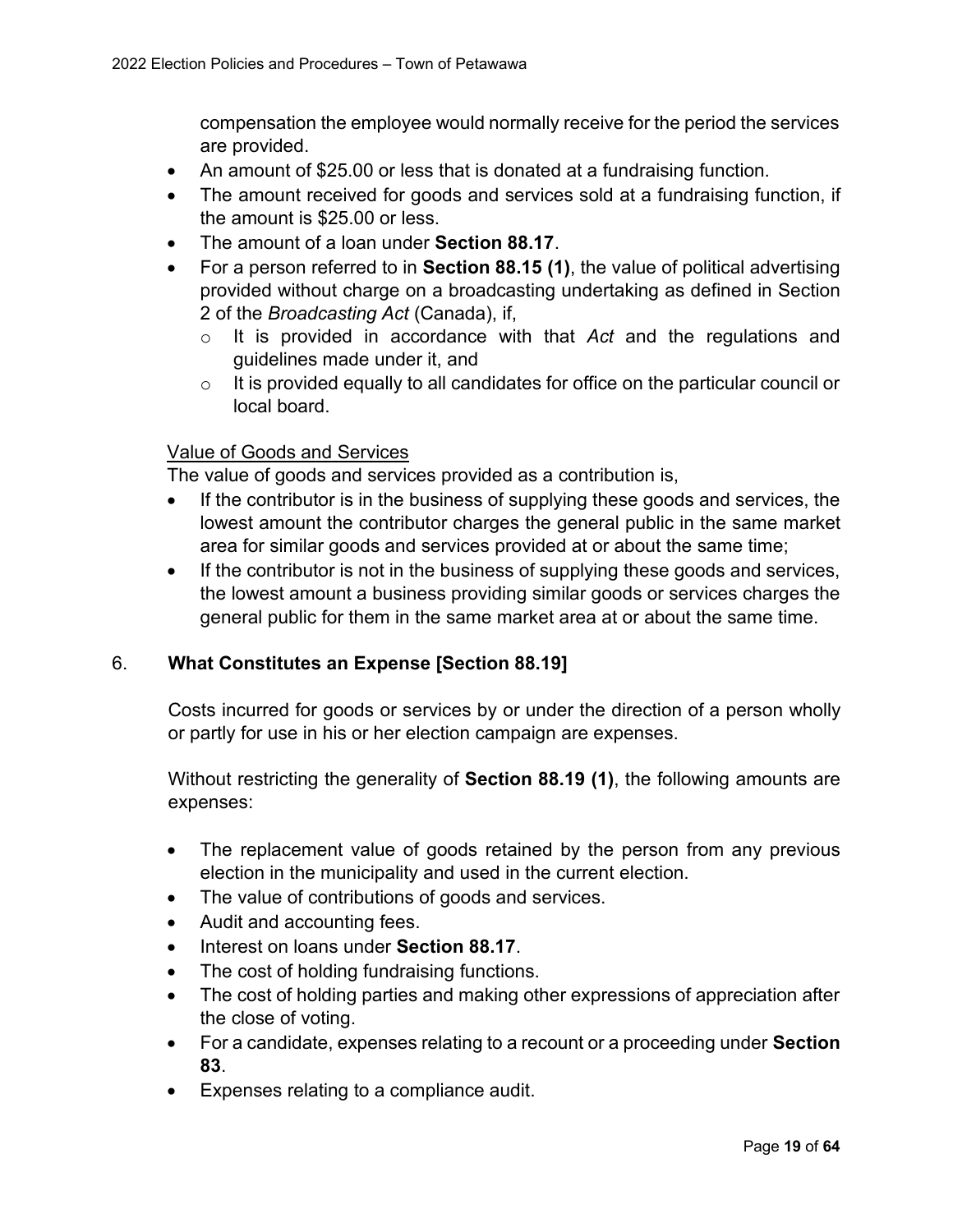- · Expenses that are incurred by a candidate with a disability, are directly related to the disability, and would not have been incurred but for the election to which the expenses relate.
- · The cost of election campaign advertisement.

For greater certainty, the cost of holding fundraising functions does not include costs related to:

- · Events or activities that are organized for such purposes as promoting public awareness of a candidate and at which the soliciting of contributions is incidental; or
- · Promotional materials in which the soliciting of contributions is incidental.

# 7. **Candidates' Expenses [Section 88.20]**

An expense shall not be incurred by or under the direction of a person unless they are a candidate or an individual acting under the candidate's direction, and the expense shall not be incurred outside the candidate's election campaign period.

Expenses, including audit and accounting fees, related to the preparation of an auditor's report after the campaign period has ended constitute campaign expenses.

#### 8. **Maximum Campaign Expense Amount [Section 88.20 (6) to (15)]**

During the period that begins on the day a Candidate is nominated and ends on Voting Day, their expenses shall not exceed an amount calculated in accordance with the prescribed formula. A Candidate shall be provided with a preliminary calculation of "Certificate of Maximum Campaign Expenses-Candidate" [Form EL37A] upon filing of their Nomination Papers. On or before September 26, 2022 the Clerk shall provide the Candidate with a final calculation of "Certificate of Maximum Campaign Expenses-Candidate" [Form EL37A].

#### **Town of Petawawa Estimated Calculations**

Mayor - \$7,500.00 plus .85¢ for each elector (12,929 eligible electors in 2018) = **\$18,489.65** Maximum Campaign Expense Amount

Councillor - \$5,000.00 plus .85 $\phi$  for each elector (12,929 eligible electors in 2018) = **\$15,989.65** Maximum Campaign Expense Amount

Trustee (RCDSB) - \$5,000.00 plus .85¢ for each elector (11,869 eligible electors in 2018) = **\$15,088.65** Maximum Campaign Expense Amount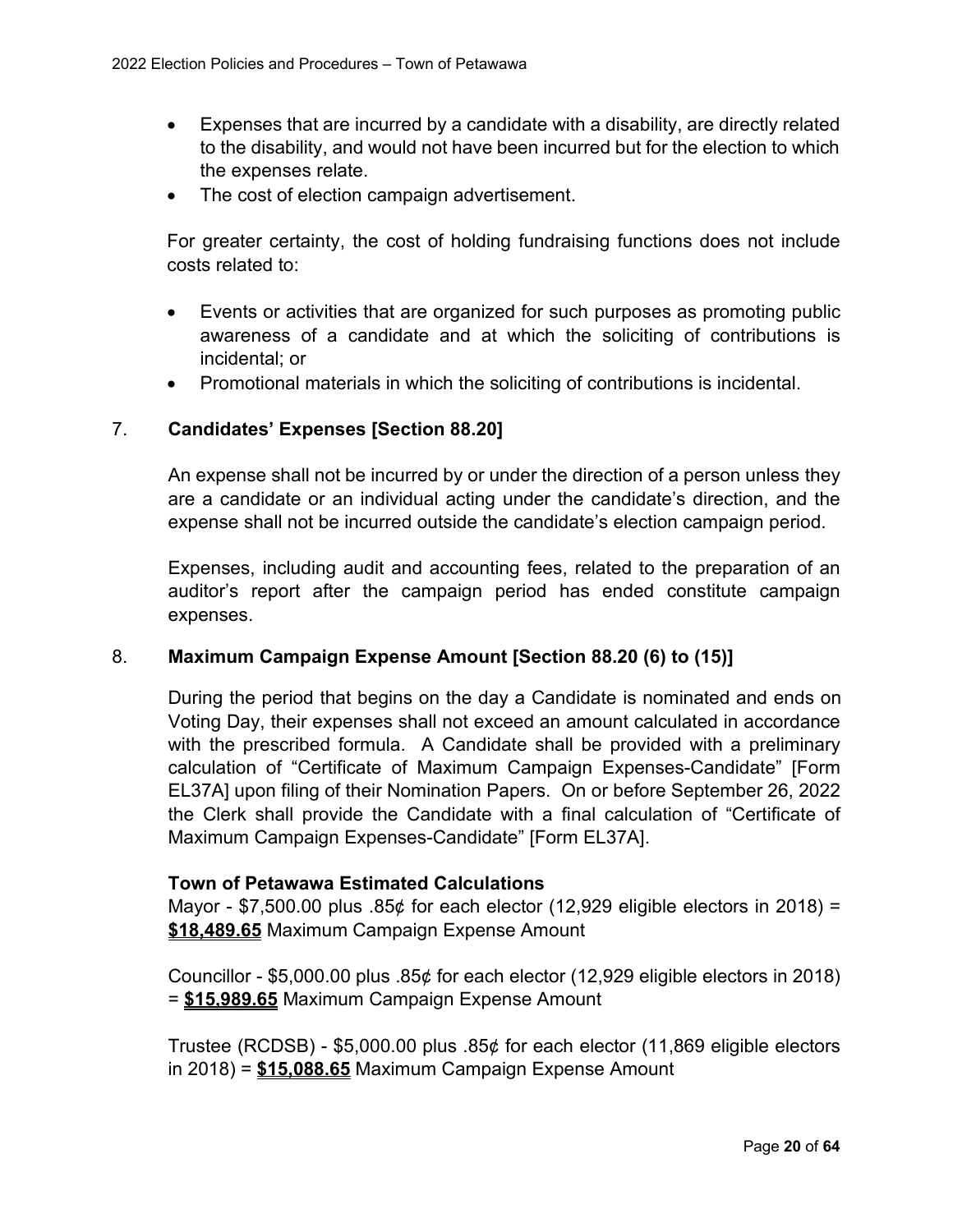Trustee (RCCDSB) - \$5,000.00 plus .85¢ for each elector (3,423 eligible electors in 2018) = **\$7,909.55** Maximum Campaign Expense Amount

Conseiller (ere) (Publiques) - \$5,000.00 plus .85¢ for each elector (1,550 eligible electors in 2018) = **\$6,317.50** Maximum Campaign Expense Amount

Conseiller (ere) (Catholiques) - \$5,000.00 plus .85¢ for each elector (2,257 eligible electors in 2018) = **\$6,918.45** Maximum Campaign Expense Amount

# 9. **Maximum Amount Candidate and Spouse Can Contribute to Own Election Campaign [Section 88.9.1 (1)]**

A candidate for an office on a council and their spouse shall not make contributions to the candidate's own election campaign that, combined, exceed an amount equal to the lesser of:

(a) The amount calculated by adding,

- (i) In the case of a candidate for the office of head of council of a municipality, \$7,500.00 plus .20¢ for each elector entitled to vote for the office, or
- (ii) In the case of a candidate for an office on a council of a municipality other than the office of head of council, \$5,000.00 plus .20¢ for each elector entitled to vote for the office; and

(b) \$25,000.00.

On or before September 26, 2022 the Clerk shall provide the Candidate with a final calculation of "Certificate of Maximum Amount of Contributions-Own Campaign" [Form EL37B].

# **Town of Petawawa Estimated Calculations**

Mayor - \$7,500.00 plus .20 $\phi$  for each elector (12,929 eligible electors in 2018) = **\$10,085.80** Amount candidate/spouse can contribute to election campaign

Councillor - \$5,000.00 plus .20 $\phi$  for each elector (12,929 eligible electors in 2018) = **\$7,585.80** Amount candidate/spouse can contribute to election campaign

This limit does not apply to school board trustee candidates.

The difference between this amount and the maximum campaign expense amount would either need to be raised through fundraising or through other campaign contributions from supporters.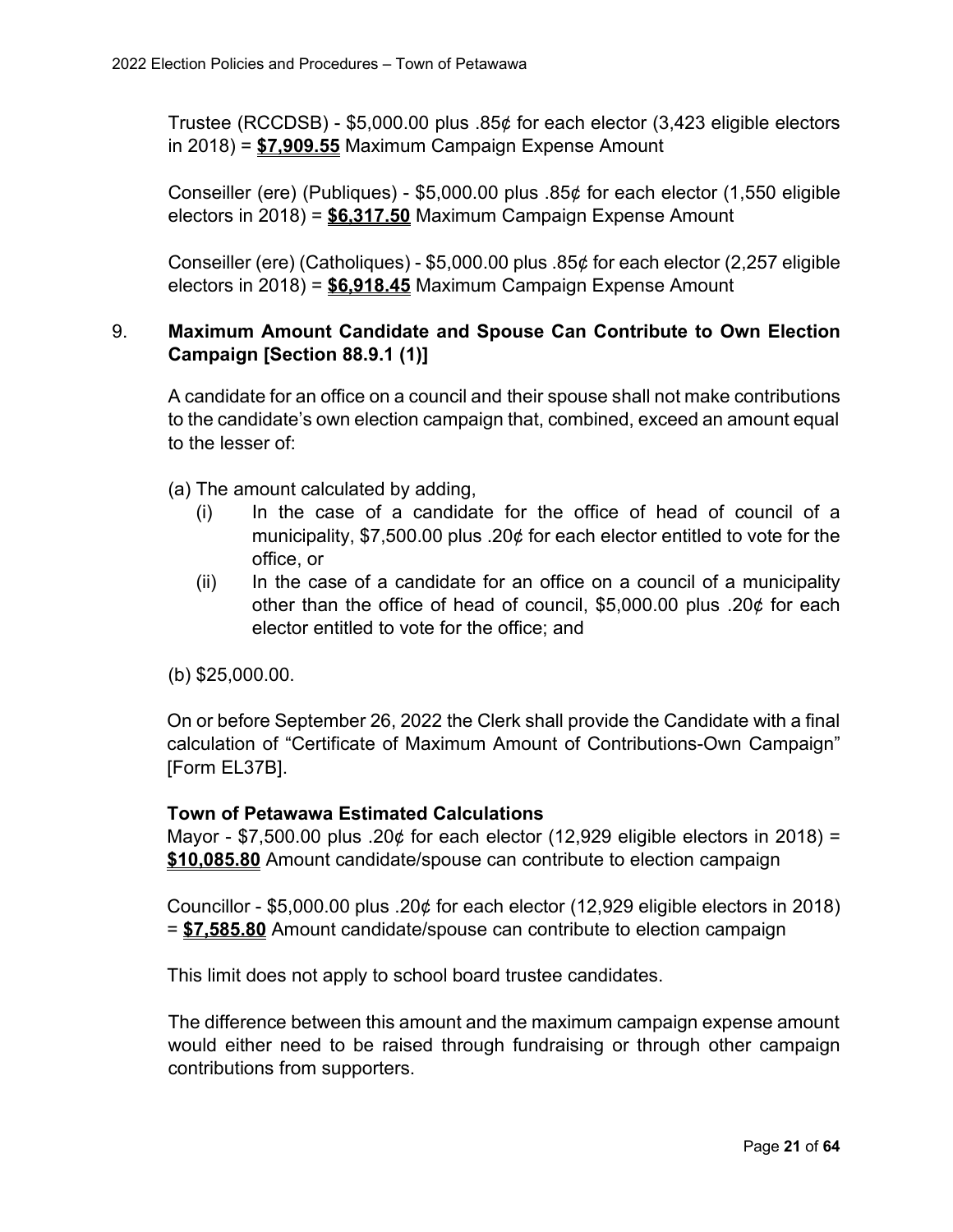#### 10. **Maximum Amount for Parties, etc., After Voting Day [Section 88.20 (9)]**

The expenses of a candidate that are for the holding of parties and making other expressions of appreciation after the close of voting shall not exceed an amount calculated in accordance with the prescribed formula.

The formula that is prescribed, must be written so that the amount calculated under it varies based on the maximum amount determined under Section 88.20 (6) for the office for which the candidate was nominated.

On or before September 26, 2022 the Clerk shall provide the Candidate with a final calculation of "Certificate of Maximum Amount of Expenses for Parties Etc.- Candidate" [Form EL37C].

#### **Town of Petawawa Estimated Calculations**

Mayor (10% of Maximum Campaign Expense) = **\$1,848.97**

Councillor (10% of Maximum Campaign Expense) = **\$1,598.97**

Trustee (RCDSB) (10% of Maximum Campaign Expense) = **\$1,508.87**

Trustee (RCCDSB) (10% of Maximum Campaign Expense) = **\$790.96**

Conseiller (ere) (Publiques) (10% of Maximum Campaign Expense) = **\$631.75**

Conseiller (ere) (Catholiques) (10% of Maximum Campaign Expense) = **\$691.85**

#### <span id="page-21-0"></span>**8. Candidate Campaigning & Campaign Advertising [Section 88.3]**

- 1. Campaigning, including advertising, are permitted no earlier than the filing of Nomination Papers by the Candidate.
- 2. Candidate campaign advertising means an advertisement in any broadcast, print, electronic or other medium that has the purpose of promoting or supporting the election of a Candidate. Examples include brochures, posters, print, radio and electronic ads, etc.
- 3. Outdoor election signs are regulated by Town of Petawawa By-law 794/12, *a bylaw prohibiting or regulating signs and any other advertising devices within the Town of Petawawa*, (refer to Section 8.7) excerpt below:

#### *8.7 Election Signs (By-law 791/12)*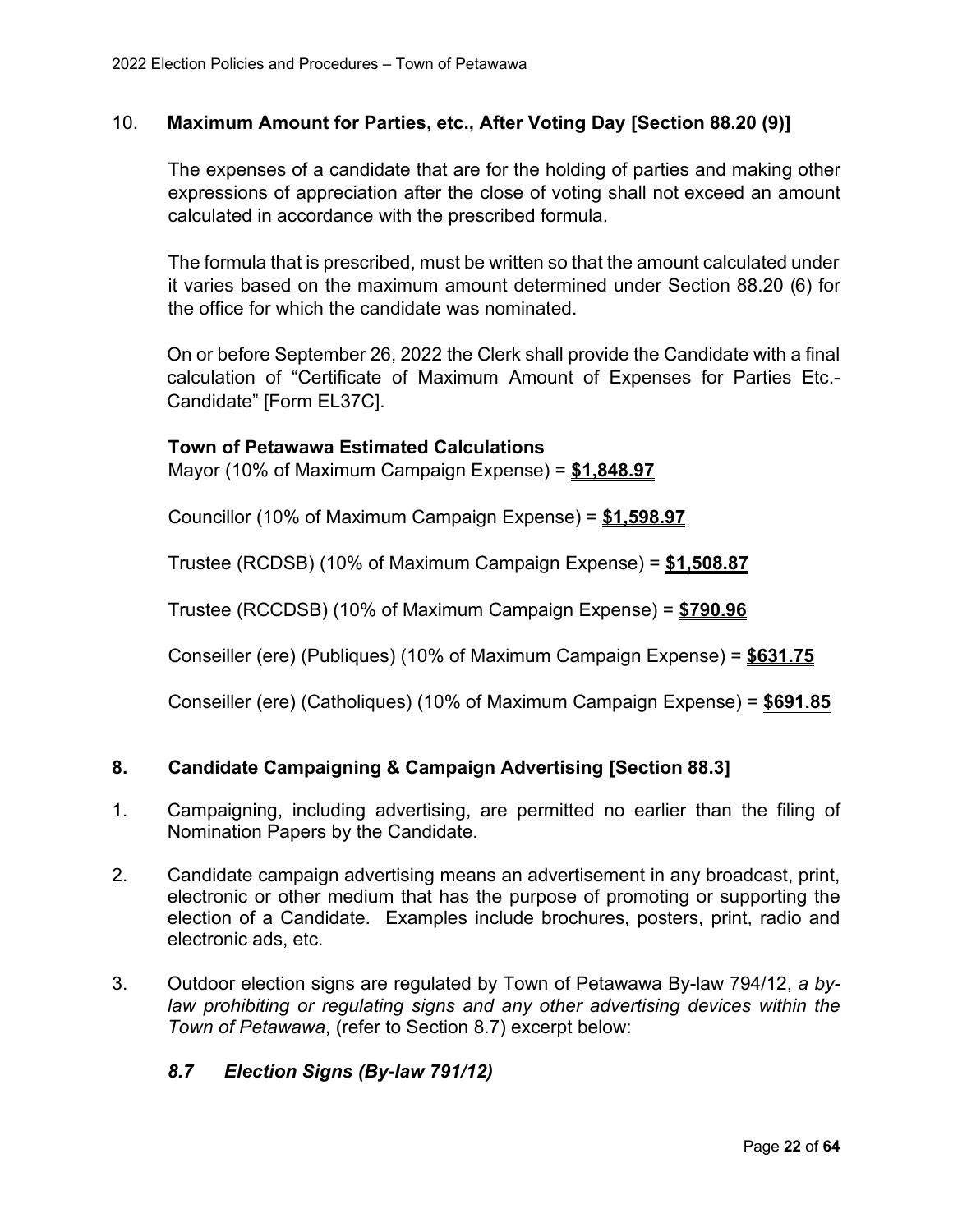- *8.7.1 Election signs are permitted in any Zone following declaration of a Municipal, Provincial or Federal election.*
- *8.7.2 Election signs shall not be erected on private property without the owners consent.*
- *8.7.3 Election signs on public property shall be affixed to the ground and shall not be nailed or fastened in any way to a utility pole, traffic control sign or device, or tree.*
- *8.7.4 Election campaign signs, which are erected on any lot, shall be removed within one week following the election for which the signs were erected, failing which, the Chief Building Official or designate may remove the election campaign signs.*

Further **Section 48 (2)** of the *Municipal Elections Act* states that "no person shall display a candidate's election campaign material or literature in a voting place." Some examples of election campaign materials include such things as signs, pamphlets, buttons, and vehicle decals. **Section 48 (3)** of the *Municipal Elections Act* states that "voting place includes any place in the immediate vicinity of the voting place designated by the Clerk." For the purpose of the 2022 Municipal Election, the following property is designated as a 'voting place' under the *Act*:

The Petawawa Civic Centre property including parking lots, playing fields, playgrounds, bike park, dog park, track and field facility, tennis courts, and Petawawa Heritage Village at 16 Civic Centre Road, Petawawa, Ontario.

By-law 359/06, *being a by-law relating to the use, protection and regulation of public parks and recreation areas in the Town of Petawawa*, further restricts the placement of signs or posters of any kind in a park or recreation area, unless authorized by the Town of Petawawa. This includes, but is not limited to, the following municipal parks/recreation areas:

- · The entire Petawawa Civic Centre property including all associated buildings and facilities including parking lots, playing fields, playgrounds, bike park, dog park, track and field facility, tennis courts, and Petawawa Heritage Village (16 Civic Centre Road);
- Centennial Park/Catwalk (18P Park Drive);
- Kiddyland Park (11 Norman Street);
- · Mohns Memorial Park (1064 Victoria Street);
- Boaters Point (Rantz Road);
- Briar Patch (26P Briarwood Drive);
- Enchanted Forest (19 Earl Street);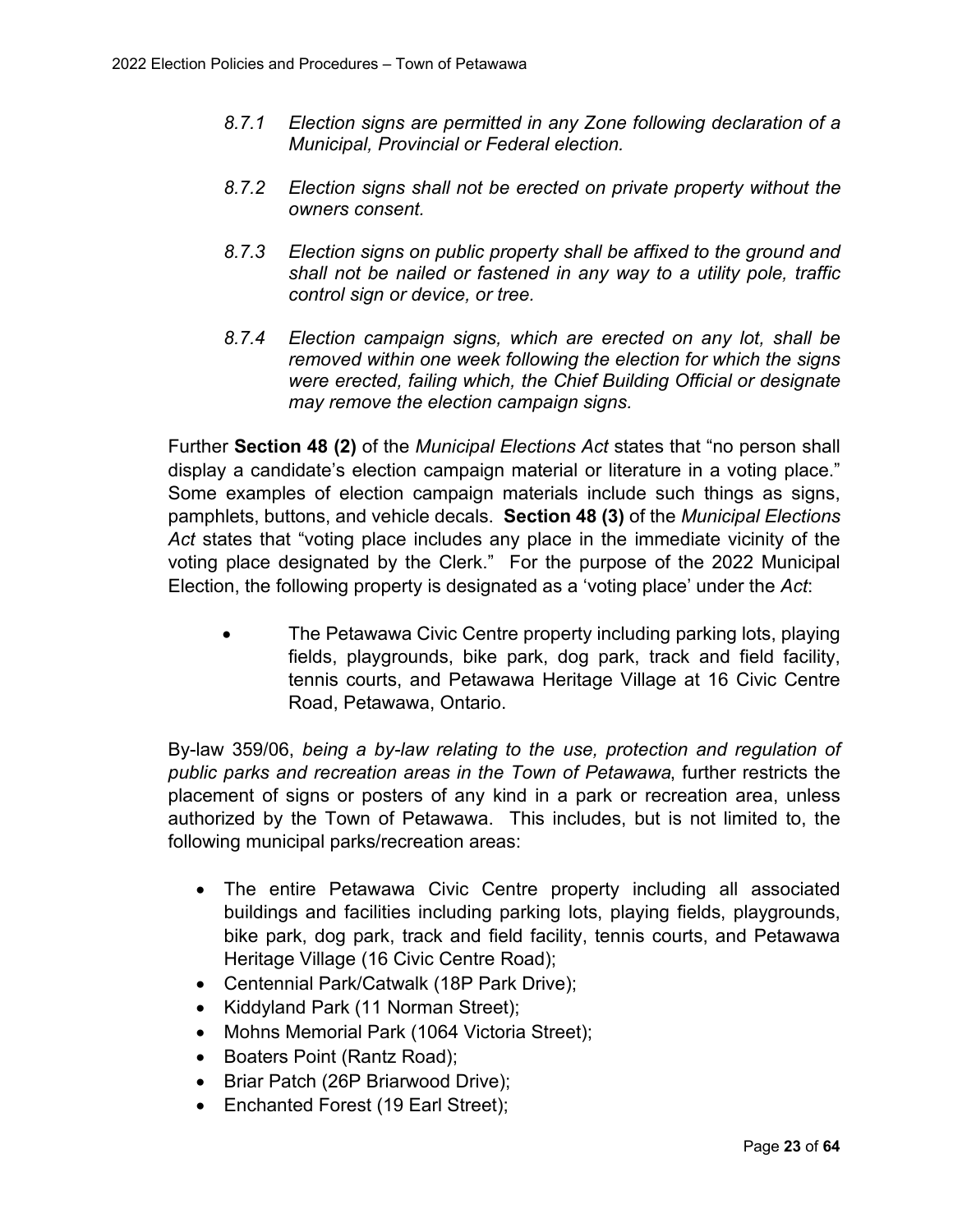- Fish Hatchery (9P Sunset Crescent);
- · Jack Pine (286P Carla Street);
- · Kramers Korner (40 Heritage Drive);
- Lakeview (777 Lakeview Avenue);
- Natures Acre (48P Hilda Street);
- Petawawa Point (1073 Island View Drive);
- Pineridge (8P Pineridge Crescent);
- Turtle (95 Sylvan Drive); and
- · Woodland (30 Woodland Crescent).

The Town of Petawawa also requests that no election signs be placed around the "Town of Petawawa" sign at MacGregor's Hill so that visitors can appreciate the entrance to our Town. Any material found contrary to these directions will be removed.

The County of Renfrew also has guidelines for the installation of political campaign signs along County roads. This guideline is attached as Appendix "A".

The Ministry of Transportation also has an Election Sign Policy. This policy is attached as Appendix "B".

- 4. All candidate advertising shall identify the Candidate by name, as it appears on the Nomination Form.
- 5. All Candidates shall provide the following information to a broadcaster or publisher [Form TOP03] in writing:
	- a. The name of the Candidate
	- b. The name, business address and telephone number of the individual who deals with the broadcaster or publisher under the direction of the Candidate
- 6. Information contained in/on all campaign material is the responsibility of the Candidate and any questions or concerns should be directed to the Candidate.

# 7. **Municipal authority to remove advertisements [Section 88.7]**

If the Town of Petawawa is satisfied that there has been a contravention of **Section(s) 88.3** (Candidates' election campaign advertisements), **88.4** (third party advertisements) or **88.5** (mandatory information in third party advertisements), the municipality may require a person who the municipality reasonably believes contravened the section or caused or permitted the contravention, or the owner or occupier of the land on which the contravention occurred, to remove the advertisement or discontinue the advertising.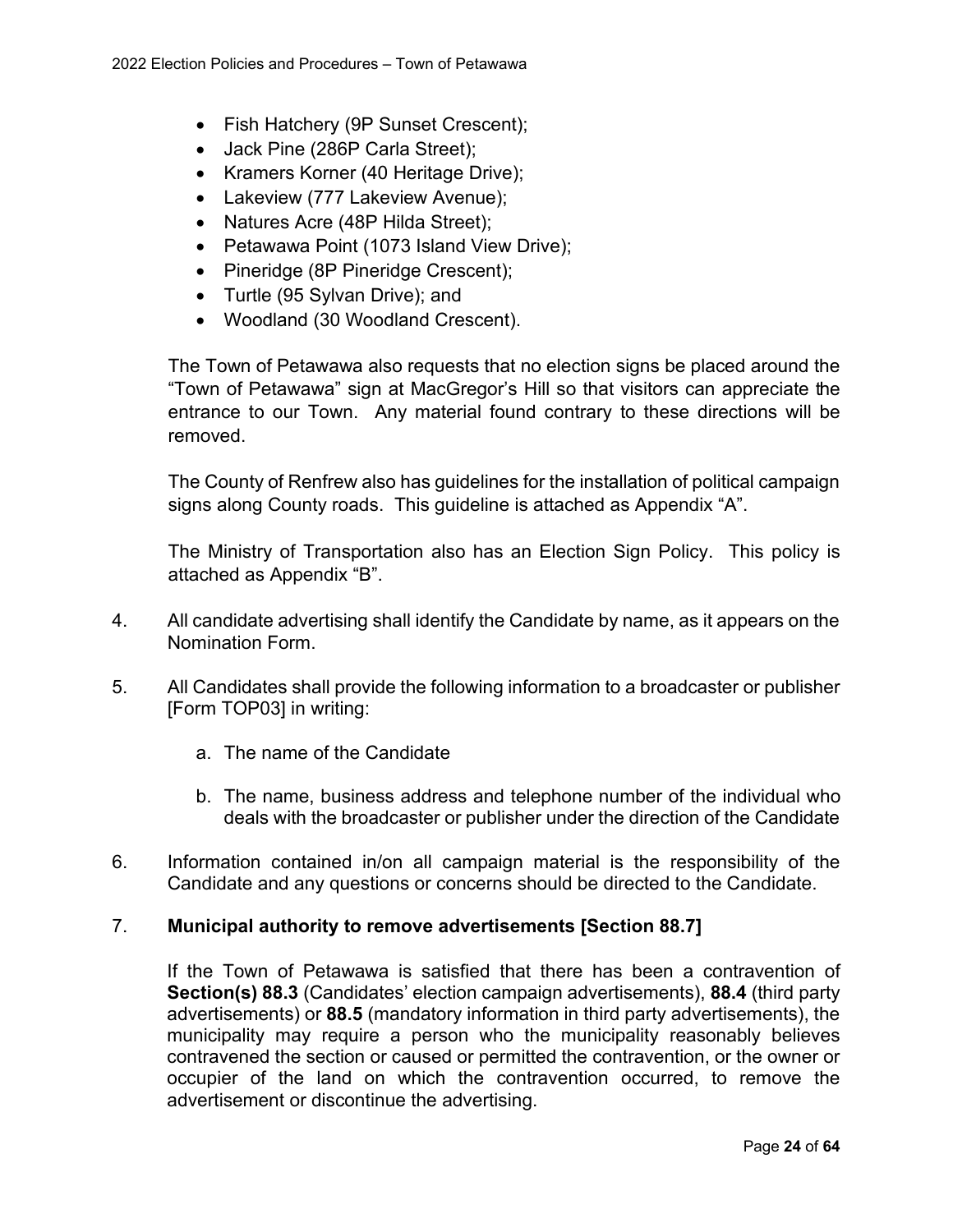# <span id="page-24-0"></span>**9. Third Party Advertising [Section 88.4]**

Third party advertising will come into effect on May 2, 2022, with rules in place for the 2022 municipal election. A third party advertisement is messaging that supports or opposes a candidate, or a question on the ballot and does not include issues-based advertising. Advertising that does not cost money to post or broadcast is not considered third party advertising. Individuals, corporations and unions will now need to register with each municipality where they are advertising. Third party advertising is to be done independent of candidates and cannot be a candidate and most campaign financing rules that apply to candidates will also apply to third party advertisers. Spending limits will be applicable, as will contribution limits.

A Third Party Advertiser means an individual who is normally resident in Ontario, a corporation that carries on business in Ontario or a trade union that holds bargaining rights for employees in Ontario, and who's Notice of Registration for Third Party Advertiser has been certified by the Clerk.

# 1. **Registration [Section 88.6]**

An individual, corporation or trade union must register with the Clerk to be a third party advertiser in a municipality. Third parties can register in any lower-tier or single-tier municipality (city, town, township, etc.). Third parties cannot register in an upper-tier municipality (region or county). There is no registration fee.

#### 2. **Eligibility for Registration [Section 88.6 (4), (5) and (6)]**

Registration shall be restricted to the following persons and entities:

- An individual who is normally resident in Ontario.
- A corporation that carries on business in Ontario.
- A trade union that holds bargaining rights for employees in Ontario.

The following persons and entities are deemed ineligible to register:

- A candidate whose nomination has been filed.
- A federal political party registered under the *Canada Elections Act* or any federal constituency association or registered candidate at a federal election endorsed by that party.
- A provincial political party, constituency association, registered candidate or leadership contestant registered under the *Election Finances Act*.
- The Crown in right of Canada or Ontario, a municipality or local board.

A Candidate whose nomination has been filed shall not direct any third party advertisements.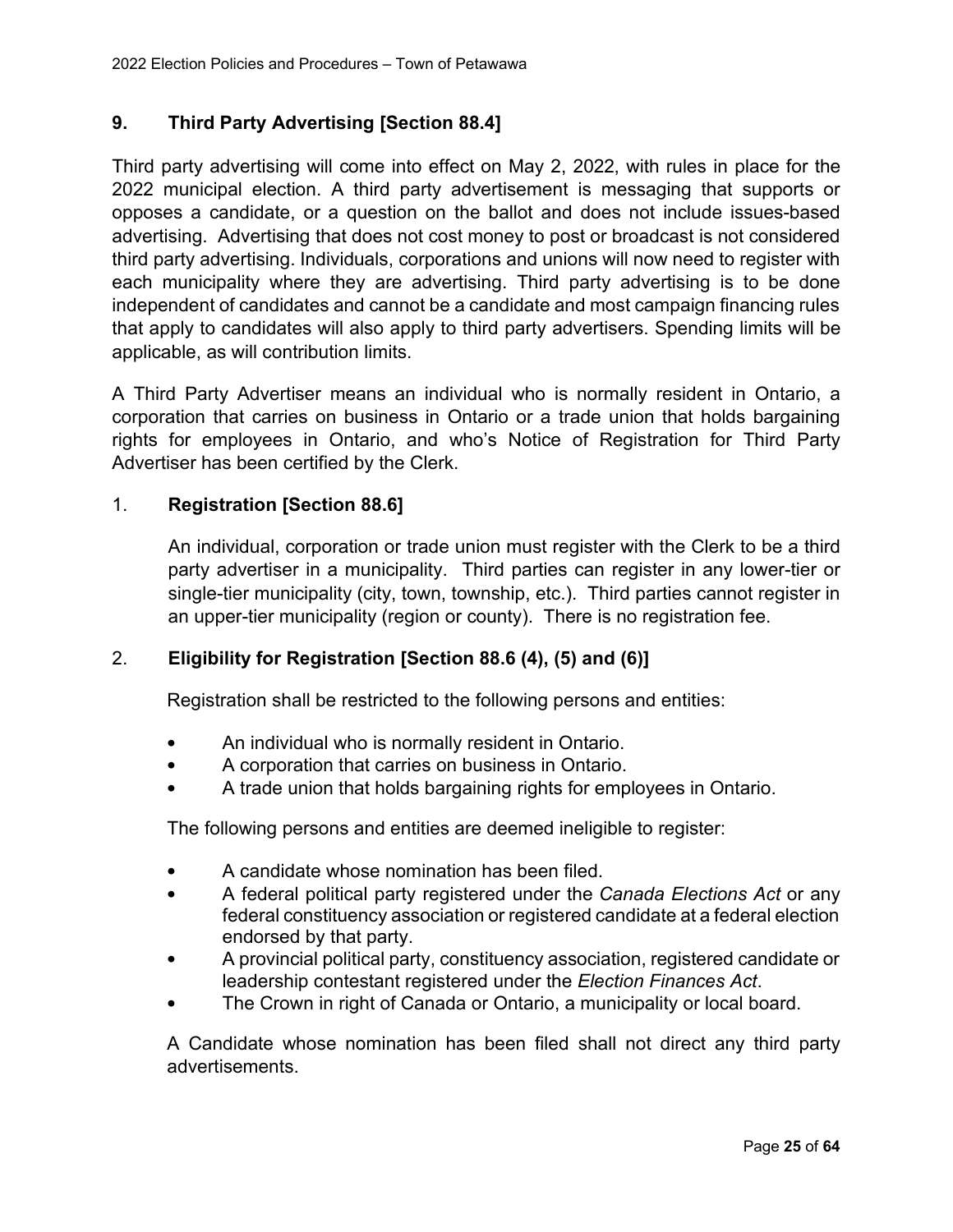# 3. **Filing the Notice of Registration [Section 88.6 (2), (7) and (13)]**

"Notice of Registration-Third Party" [Form 7] shall be filed with the Clerk from the first business day of May in 2022 (first day for filing Notice of Registration) to Friday, October 21, 2022 (the Friday before voting day) during regular office hours in the following manner:

- in person or by an agent
- · no faxed or other electronically transmitted registration notices will be accepted – original signatures required
- with proof of identity as prescribed in O. Reg. 304/13, as amended
- with the declaration of qualification, signed by the individual or by a representative of the corporation or trade union
- a resolution from the corporation or trade union that authorizes the person or agent to register on their behalf, if applicable

The Clerk shall administer the Declaration of Qualifications on the "Notice of Registration-Third Party" [Form 7], and the "Consent to Release Personal Information-Third Party" [Form EL52A], oaths to the individual or to the representative of the corporation or trade union. The date and time of filing are to be filled in by the Clerk and initialed by the individual or by a representative of the corporation or trade union. The Clerk will then sign the Notice of Registration.

For registrations for a By-Election, refer to **Section 88.6 (8) to (12)**.

#### 4. **Estimated Maximum Third Party Expenses [Section 88.21 (15)]**

The Clerk shall calculate the estimated maximum third party expenses for registered third parties on the "Certificate of Maximum Amount of Campaign Expenses-Registered Third Party" [Form EL51A] and provide a copy to the individual filing the registration. The Clerk's calculation is final.

#### 5. **Notice of Penalties [Section 88.29 (7)]**

The Clerk shall, at least 30 days before the filing date, provide a notice of the penalties on the "Notice to Third Party of Filing Requirements" [Form EL42B] to every Registered Third Party that registered in the municipality.

# 6. **Final Calculation of Third Party Expenses [Section 88.21 (11) to (17)]**

The Clerk shall, after determining from the number of eligible electors from the Voters' List, calculate the maximum amount of third party expenses that each registered third party may incur and prepare a "Certificate of Maximum Amount of Campaign Expenses-Registered Third Party" [Form EL51A]. The certificate shall be given to each individual that filed a Notice of Registration for Third Party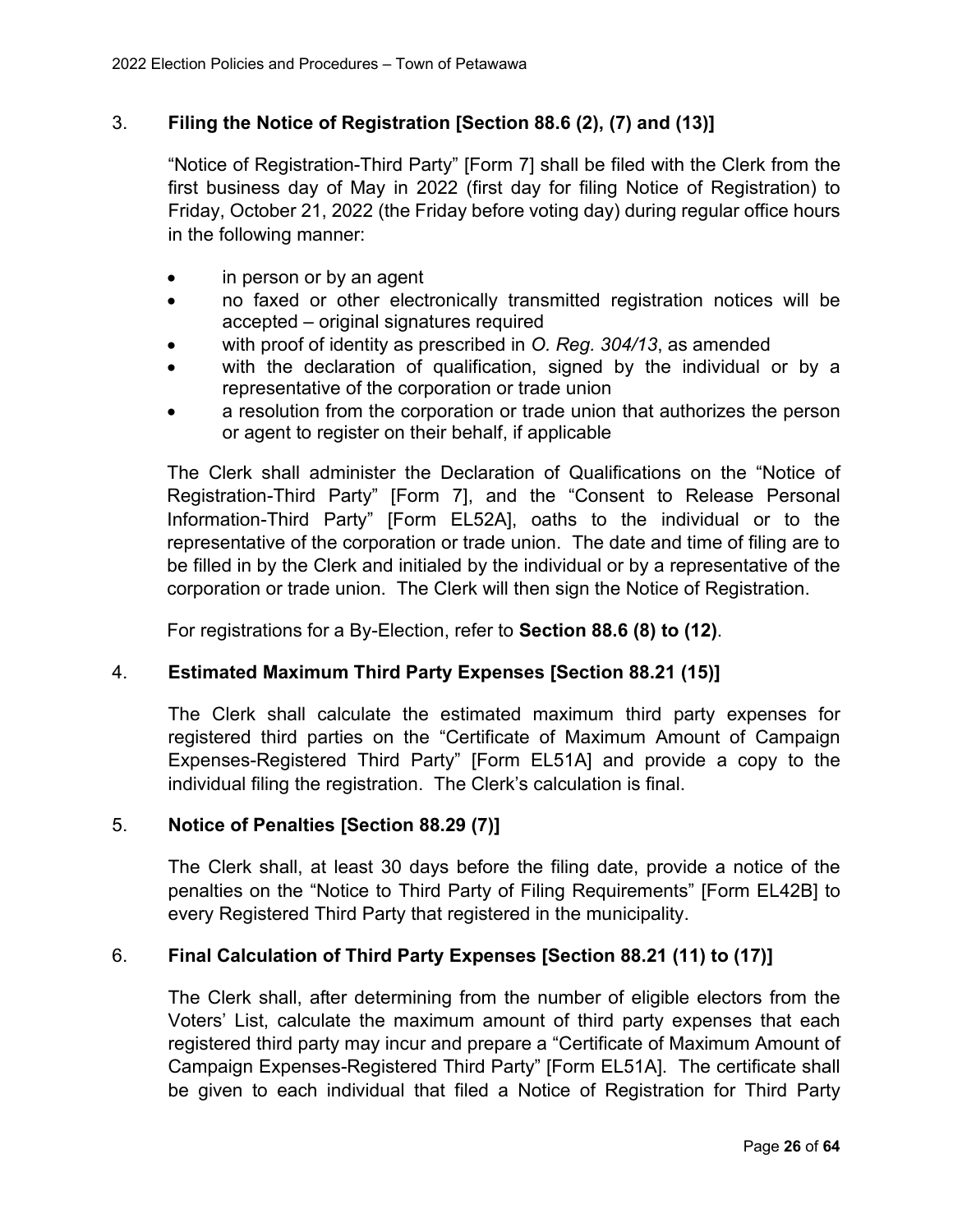Advertising in the case of a regular election, on or before September 26, 2022; and in the case of a by-election, within 10 days after the Clerk makes the corrections under subparagraph 4 iii of subsection 65 (4) or subparagraph 3 ii of subsection 65 (5).

The number of electors to be used in this final calculation is to be the greater of the following:

- · the number determined from the Voters' List from the previous regular election, as it existed on Nomination Day for the 2018 election, adjusted for changes under Section 24 and 25 that were approved as of that day;
- · the number determined from the Voters' List for the current election as it exists on September 15 in the year of the current election, adjusted for changes under Section 24 and 25 that were approved as of that day. [**Section 88.21 (11)**]

The Clerk's calculation is final and shall be made in accordance with the prescribed formula in Ontario Regulation 101/97.

# **Town of Petawawa Estimated Calculation**

Third Party Advertiser - \$5,000.00 plus .05¢ for each elector (12,929 eligible electors in 2018) = **\$5,646.45** Maximum Campaign Expense Amount

# 7. **Certification of Notice of Registration [Section 88.6 (13) and (14)]**

The Clerk will do a review of each notice of registration received to determine qualification and if the notice of registration complies with the *Municipal Elections Act, 1996*. Once satisfied the third party is qualified, the Clerk will complete the "Certification by Clerk" section on the "Notice of Registration-Third Party" [Form 7]. If not satisfied the Clerk shall reject the notice. The Clerk's decision is final.

# 8. **Third Party Advertisements [Section 88.4 and 88.5]**

#### **Restricted Period and Expenses**

The Restricted Period for Third Party Advertisements begins on the earliest day that an individual, corporation or trade union is permitted to file a notice of registration as a registered third party (first business day in May) and ends at the close of voting on Voting Day.

Third Parties must do the following during the Restricted Period:

- file notice of registration and have it certified by the Clerk;
- · once registered, advertise; and
- · once registered, incur expenses related to the advertisement.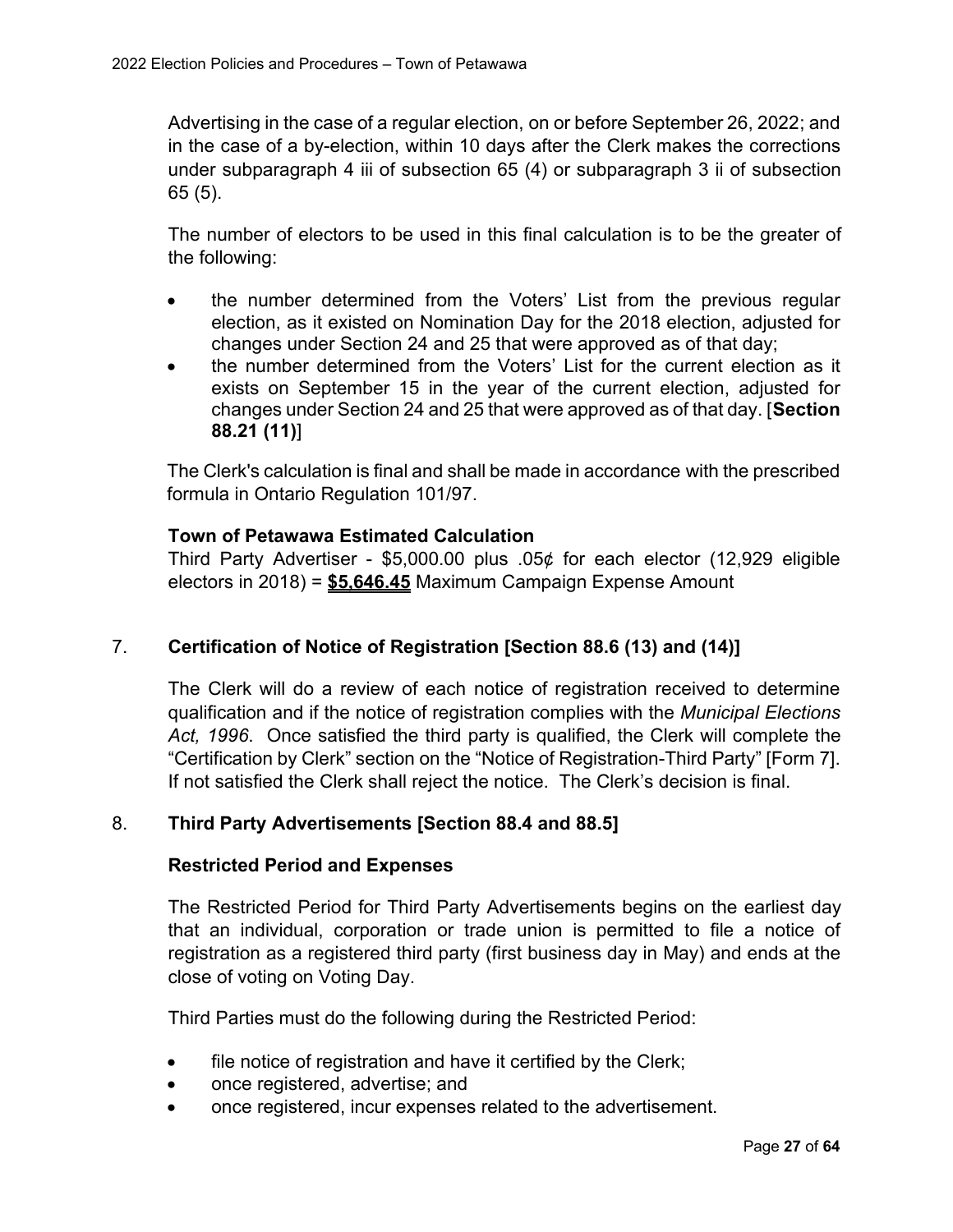The expenses for these advertisements cannot exceed the amount calculated under Section 88.21 (registered third parties' expenses).

### <span id="page-27-0"></span>**Mandatory Information in Advertisements**

All Third Party Advertisements shall contain the following information:

- the name of the registered third party
- the municipality where the registered third party is registered;
- a telephone number, mailing address or email address at which the registered third party may be contacted regarding the advertisement.

# <span id="page-27-1"></span>**Mandatory Information for Broadcaster, etc.**

All Registered Third Parties shall provide the following information to a broadcaster or publisher [Form TOP04] in writing:

- the name of the registered third party;
- the name, business address and telephone number of the individual who deals with the broadcaster or publisher under the direction of the registered third party;
- the municipality where the registered third party is registered.

### 9. **Municipal Authority to Remove Advertisements [Section 88.7]**

If a municipality is satisfied that there has been a contravention of **Section 88.3** (candidates' election campaign advertisements), **88.4** (third party advertisements) or **88.5** (mandatory information in third party advertisements), the municipality may require a person who the municipality reasonably believes contravened the section or caused or permitted the contravention, or the owner or occupier of the land on which the contravention occurred, to remove the advertisement or discontinue the advertising.

# 10. **List of Registered Third Parties [Section 88.12 (9) and (10)]**

A list of registered third parties shall be posted using the "Official List of Registered Third Parties" [Form TOP02], as a minimum, on the Town of Petawawa website and may also include the phone number and email address provided by the registered third party in the notice of registration filed and, if applicable, a hyperlink to the website of the registered third party.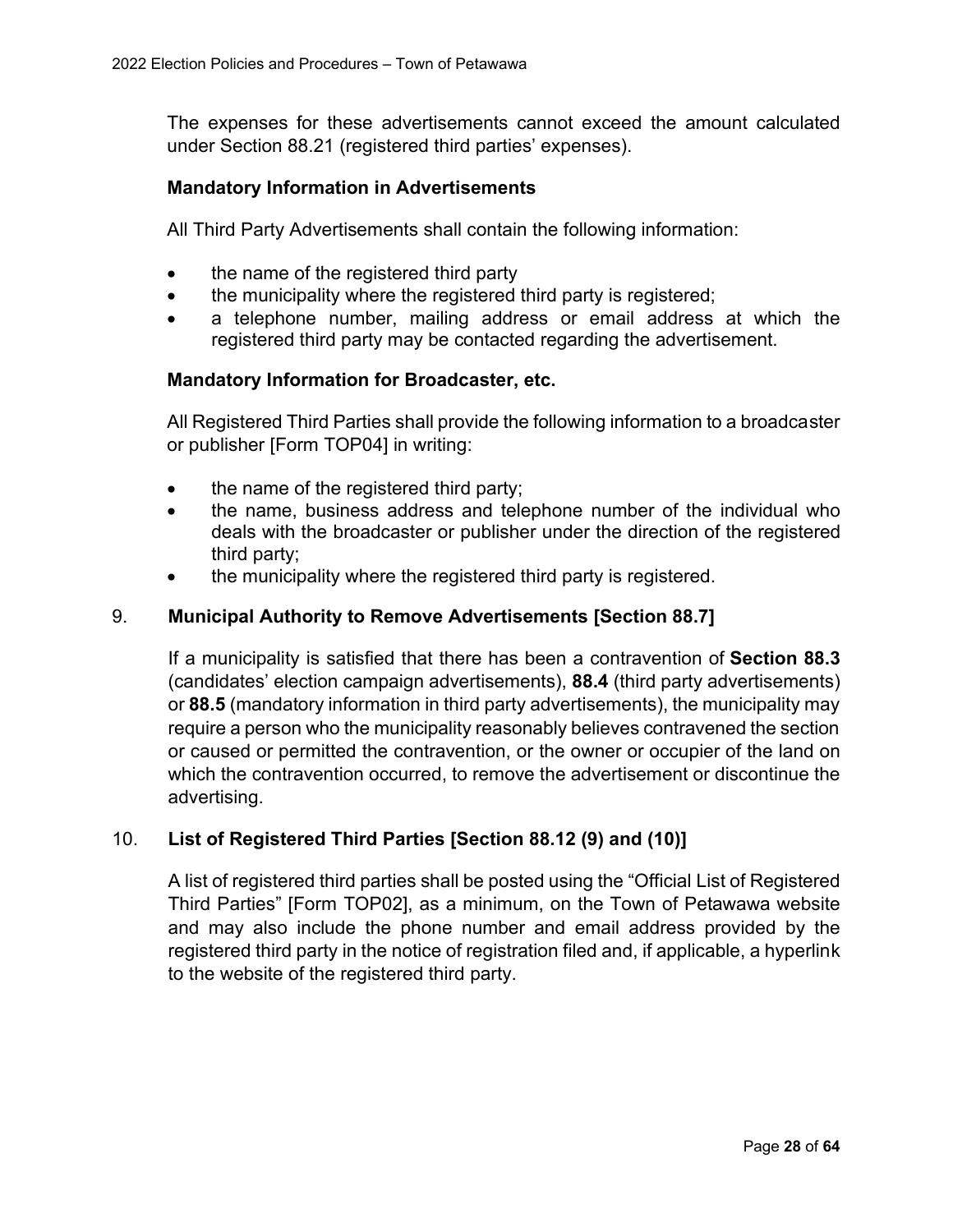### <span id="page-28-0"></span>**10. Contributions to Registered Third Parties [Section 88.12 (1) to (5)]**

#### 1. **Contributions**

In accordance with **Section 88.26 (1) (a)** a registered third party shall ensure that no contributions of money are accepted or expenses are incurred in relation to third party advertisements that appear during an election in a municipality unless one or more campaign accounts are first opened at a financial institution exclusively for the purposes of the election campaign.

A contribution shall not be made in relation to third party advertisements that appear during an election in a municipality unless they are a registered third party.

A contribution to a registered third party, or to an individual acting under their or its direction, shall only be made during the restriction period.

Contributions shall only be made by the following:

- An individual who is normally resident in Ontario.
- · A corporation that carries on business in Ontario.
- A trade union that holds bargaining rights for employees in Ontario.
- The registered third party and, in the case of an individual, their spouse, subject to if the spouse of a registered third party is not normally registered in Ontario, the spouse may make contributions only to the registered third party.

The following shall not make a contribution:

- · A federal political party registered under the Canada Elections Act or any federal constituency association or registered candidate at a federal election endorsed by that party.
- · A provincial political party, constituency association, registered candidate or leadership contestant registered under the Election Finances Act.
- The Crown in right of Canada or Ontario, a municipality or local board.

#### 2. **Acceptance of Contributions [Section 88.12 (7) to (8)]**

A contribution may be accepted only by a registered third party or an individual acting under the direction of the registered third party.

A contribution may be accepted only from a person or entity that is entitled to make a contribution.

A contribution of money that exceeds \$25.00 shall not be contributed in the form of cash and shall be contributed in a manner that associates the contributor's name and account with the payment or by money order signed by the contributor.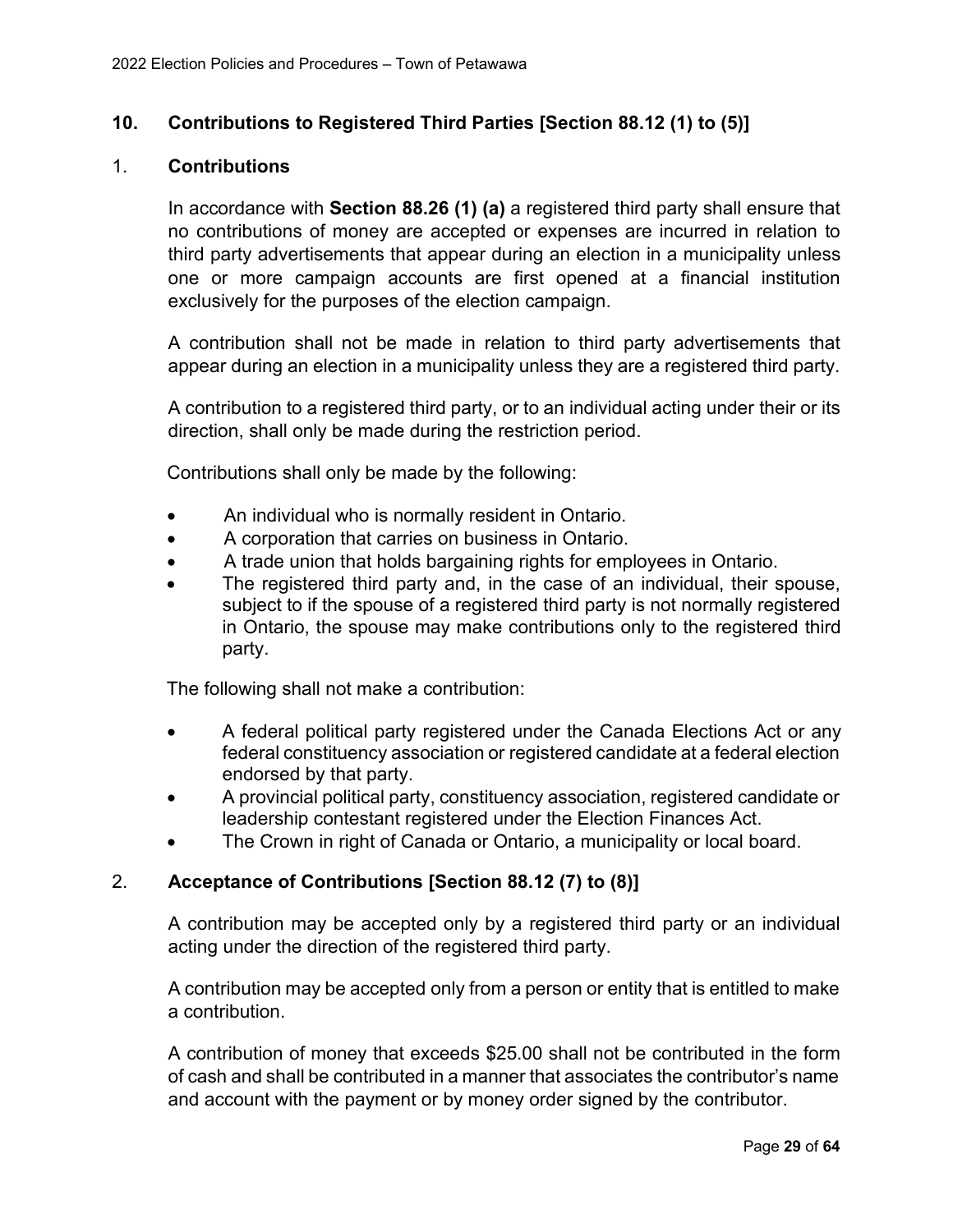# 3. **Maximum Contributions to Registered Third Parties [Section 88.13]**

A contributor shall not make contributions in relation to third party advertisements exceeding a total of:

- \$1,200 to a registered third party that appears during an election in a municipality;
- \$5,000 to two or more third parties registered in the same municipality;
- · Except if the third party is contributing to itself, then the maximum contributions do not apply;
- Except if the contributor is the spouse of an individual that is a registered third party, then the maximum contributions do not apply.

# 4. **Fund-raising for Registered Third Parties [Section 88.14]**

Only registered third parties in the municipality may hold a fundraising function relating to third party advertisements.

Fund-raising functions may only be held during the campaign period.

# 5. **What Constitutes a Contribution [Section 88.15]**

Money, goods and services given to and accepted by an individual, corporation or trade union in relation to third party advertisements, or given to and accepted by another person who is acting under the direction of the individual, corporation or trade union, are contributions.

#### Contributions:

In addition to the above:

- · An amount charged for admission to a fund-raising function.
- · If goods and services are sold for more than their market value at a fundraising function, the difference between the amount paid and the market value. However, if the amount received for the goods or services is \$25.00 or less, the amount is not a contribution.
- If goods and services used in the person's election campaign or in relation to third party advertisements are purchased for less than their market value, the difference between the market value and the amount paid.
- · Any unpaid but guaranteed balance in respect of a loan under **Section 88.17** (Campaign Account Loans).

#### Not Contributions:

In addition to the above:

- The value of services provided by voluntary unpaid labour.
- · The value of services provided voluntarily, under the direction of the person or the individual, corporation or trade union, by an employee whose compensation from all sources for providing the services does not exceed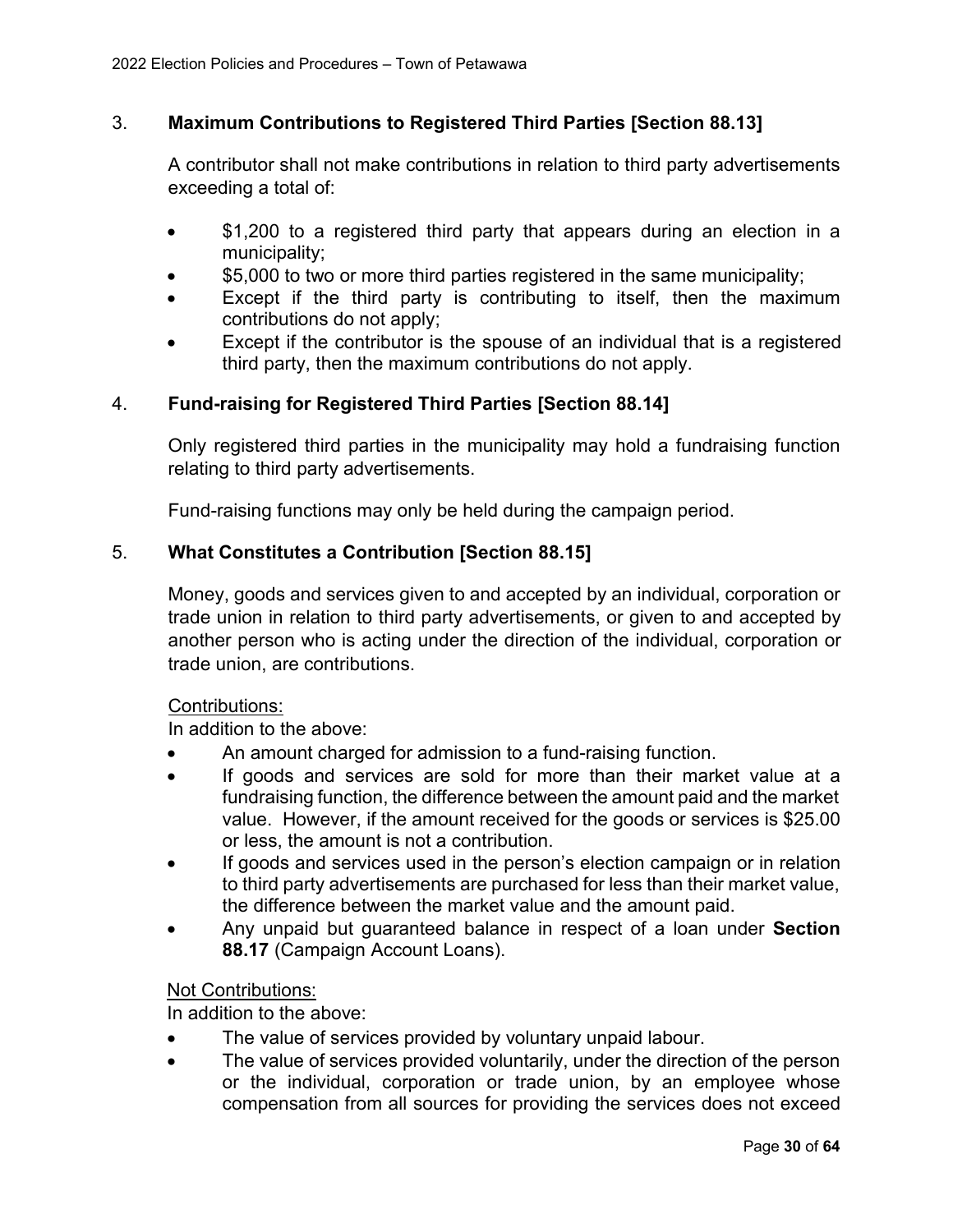the compensation the employee would normally receive for the period the services are provided.

- An amount of \$25.00 or less that is donated at a fund-raising function.
- The amount received for goods and services sold at a fund-raising function, if the amount is \$25.00 or less.
- The amount of a loan under **Section 88.17** (Campaign Account Loans).
- For a person referred to in  $88.15$  (1), the value of political advertising provided without charge on a broadcasting undertaking as defined in section 2 of the *Broadcasting Act* (Canada), if,
	- o it is provided in accordance with that Act and the regulations and guidelines made under it, and
	- $\circ$  it is provided equally to all candidates for office on the particular council or local board.

#### 6. **Value of Goods and Services**

The value of goods and services provided as a contribution is,

- a. if the contributor is in the business of supplying these goods and services, the lowest amount the contributor charges the general public in the same market area for similar goods and services provided at or about the same time;
- b. if the contributor is not in the business of supplying these goods and services, the lowest amount a business providing similar goods or services charges the general public for them in the same market area at or about the same time.

#### 7. **Restriction: Use of Own Money [Section 88.16]**

A contributor shall not make a contribution of money that does not belong to the contributor.

However, this does not apply to the personal representative of a deceased person whose will directs that a contribution be made to a named candidate or a registered third party, as the case may be, out of the funds of the estate.

#### 8. **Campaign Account Loans [Section 88.17]**

A registered third party and, in the case of an individual, their spouse, may obtain a loan in relation to third party advertisements only from a bank or other recognized lending institution in Ontario, to be paid directly into the campaign account. Only the registered third party and, in the case of an individual, their spouse may guarantee a loan.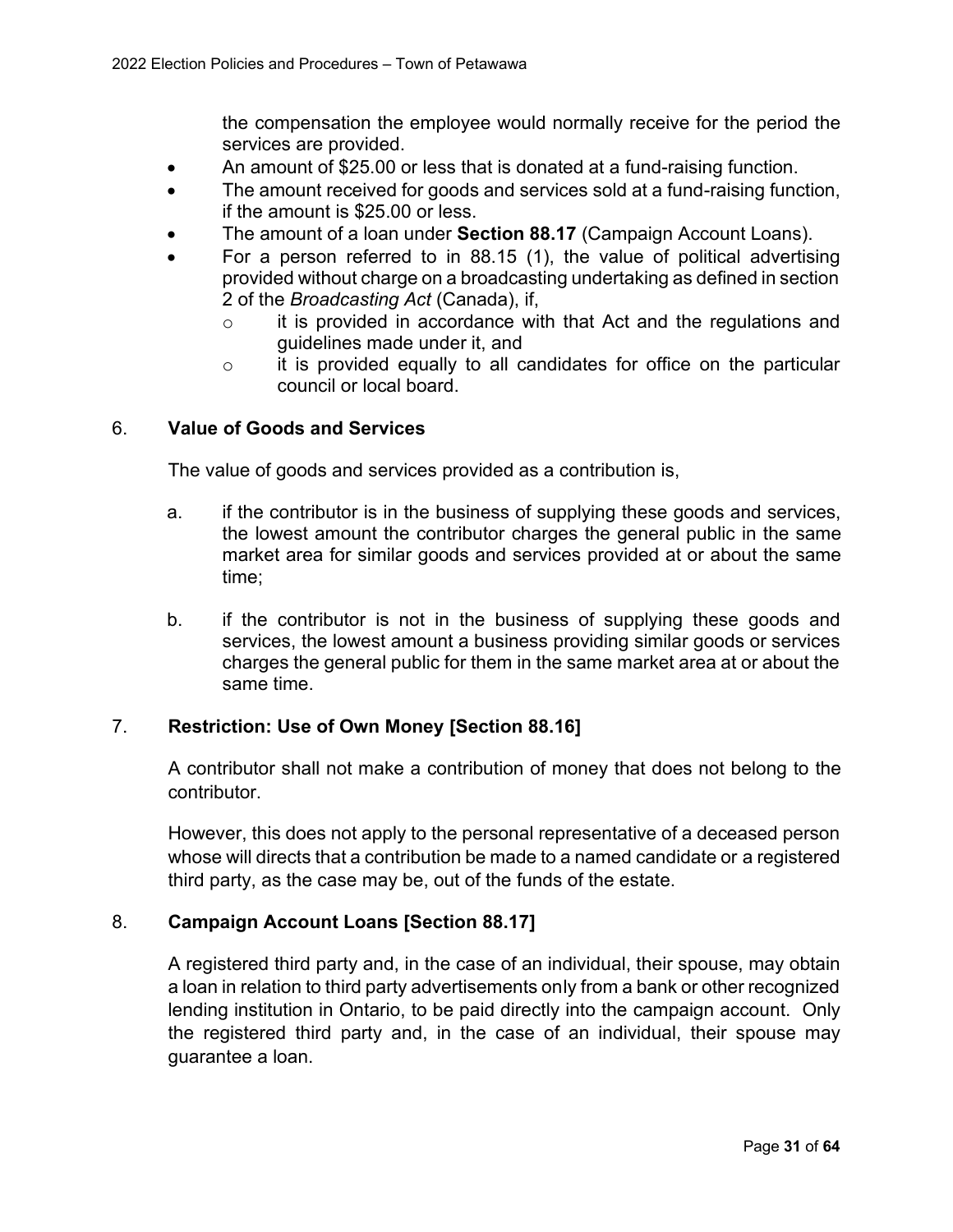# 9. **Expenses-What Constitutes an Expense [Section 88.19]**

Costs incurred by or under the direction of an individual, corporation or trade union for goods or services for use wholly or partly in relation to third party advertisements that appear during an election in a municipality are expenses.

Without restricting the generality of **Section 88.19 (2)**, the following amounts are expenses:

- The replacement value of goods retained by the individual, corporation or trade union from any previous election in the municipality and used in the current election.
- The value of contributions of goods and services.
- Audit and accounting fees.
- Interest on loans under Section 88.17 (Campaign Account Loans).
- · The cost of holding fund-raising functions.
- The cost of holding parties and making other expressions of appreciation after the close of voting.
- · Expenses relating to a compliance audit.
- Expenses that are incurred by a registered third party who is an individual with a disability, are directly related to the disability, and would not have been incurred but for the election to which the expenses relate.
- · The cost of third party advertisements (within the meaning of **Section 88.3**).

For greater certainty, the cost of holding fundraising functions does not include costs related to,

- · events or activities that are organized for such purposes as promoting public awareness of a candidate and at which the soliciting of contributions is incidental; or
- promotional materials in which the soliciting of contributions is incidental.

#### 10. **Registered Third Parties' Expenses [88.21]**

An expense shall not be incurred by or under the direction of an individual, corporation or trade union in relation to third party advertisements that appear during an election in a municipality unless they are a registered third party in the municipality.

#### 11. **Only during campaign period**

An expense shall not be incurred by or under the direction of a registered third party in relation to third party advertisements outside the campaign period for the registered third party in relation to the election in the municipality.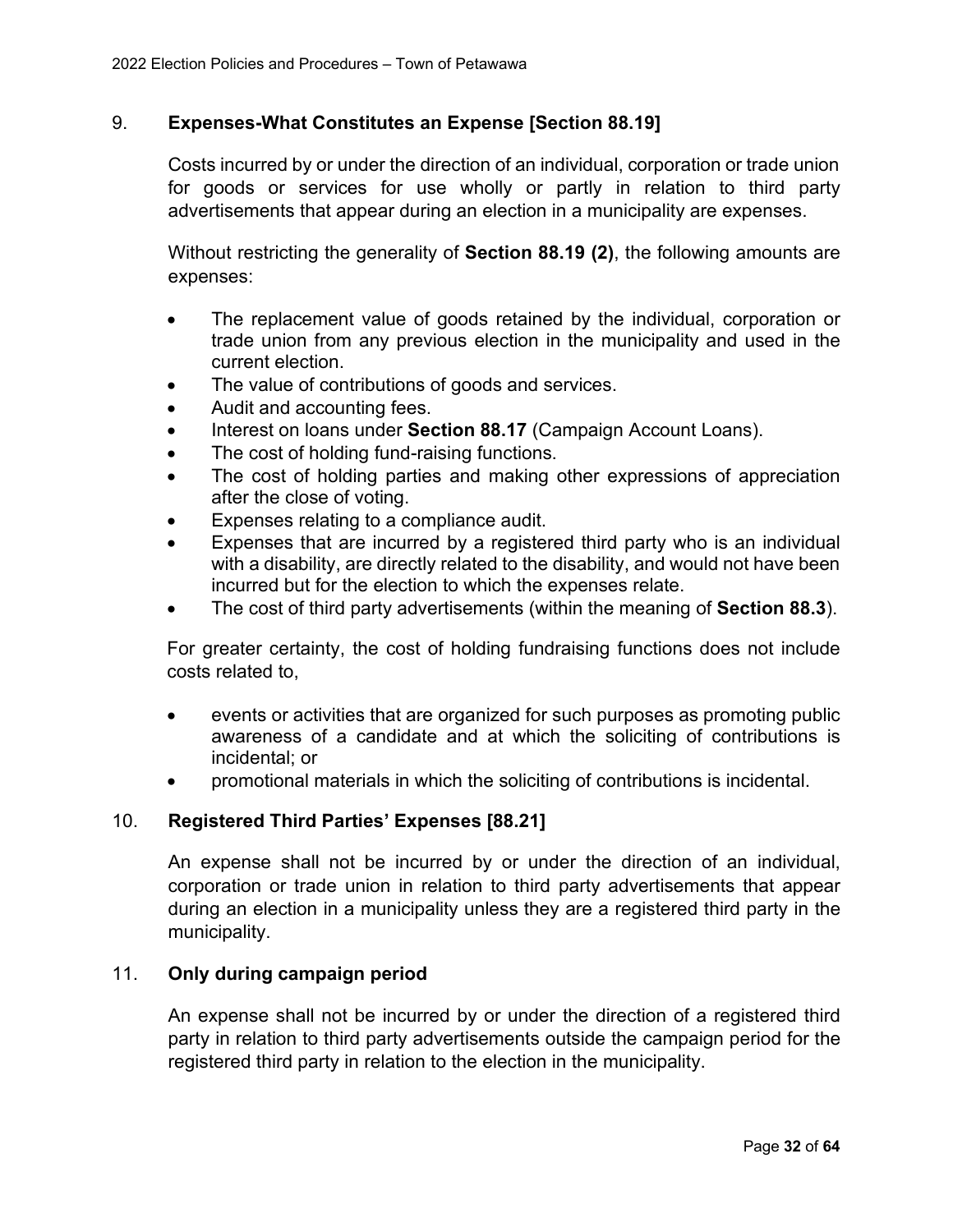### 12. **Exception, auditor's report**

Despite **Section 88.21 (2)** (Only During Campaign Period), a registered third party whose campaign period in relation to an election in a municipality ends as described in paragraph 2 or 3 of **Section 88.28** (Campaign Period for Registered Third Parties) may incur expenses related to the preparation of an auditor's report under **Section 88.29** (Financial Statements, etc., of Registered Third Parties) after the campaign period has ended.

For greater certainty, expenses, including audit and accounting fees, described above constitute third party expenses.

#### 13. **Who may incur expense**

An expense may only be incurred by a registered third party or an individual acting under the direction of the registered third party.

# 14. **Maximum amount [Section 88.21 (11) to (17)]**

During the campaign period for third party advertisements, the expenses of a registered third party in relation to third party advertisements that appear during an election in a municipality shall not exceed an amount calculated in accordance with the prescribed formula.

A Third Party shall be provided with the maximum third party expenses amount upon registering as a Third Party Advertiser [Form EL51A].

# 15. **Maximum amount for parties, etc., after voting day [Section 88.21 (9) and (10)]**

The expenses of a registered third party for the holding of parties and making other expressions of appreciation after the close of voting shall not exceed an amount calculated in accordance with the prescribed formula.

The formula that is prescribed must be written so that the amount calculated under it varies based on the maximum amount determined under 88.21 (6) (Maximum Amount). [Form EL51B] "Certificate of Maximum Amount of Expenses for Parties etc.-Registered Third Party".

#### <span id="page-32-0"></span>**Town of Petawawa Estimated Calculation**

Registered Third Party (10% of Maximum Campaign Expense) = **\$564.65**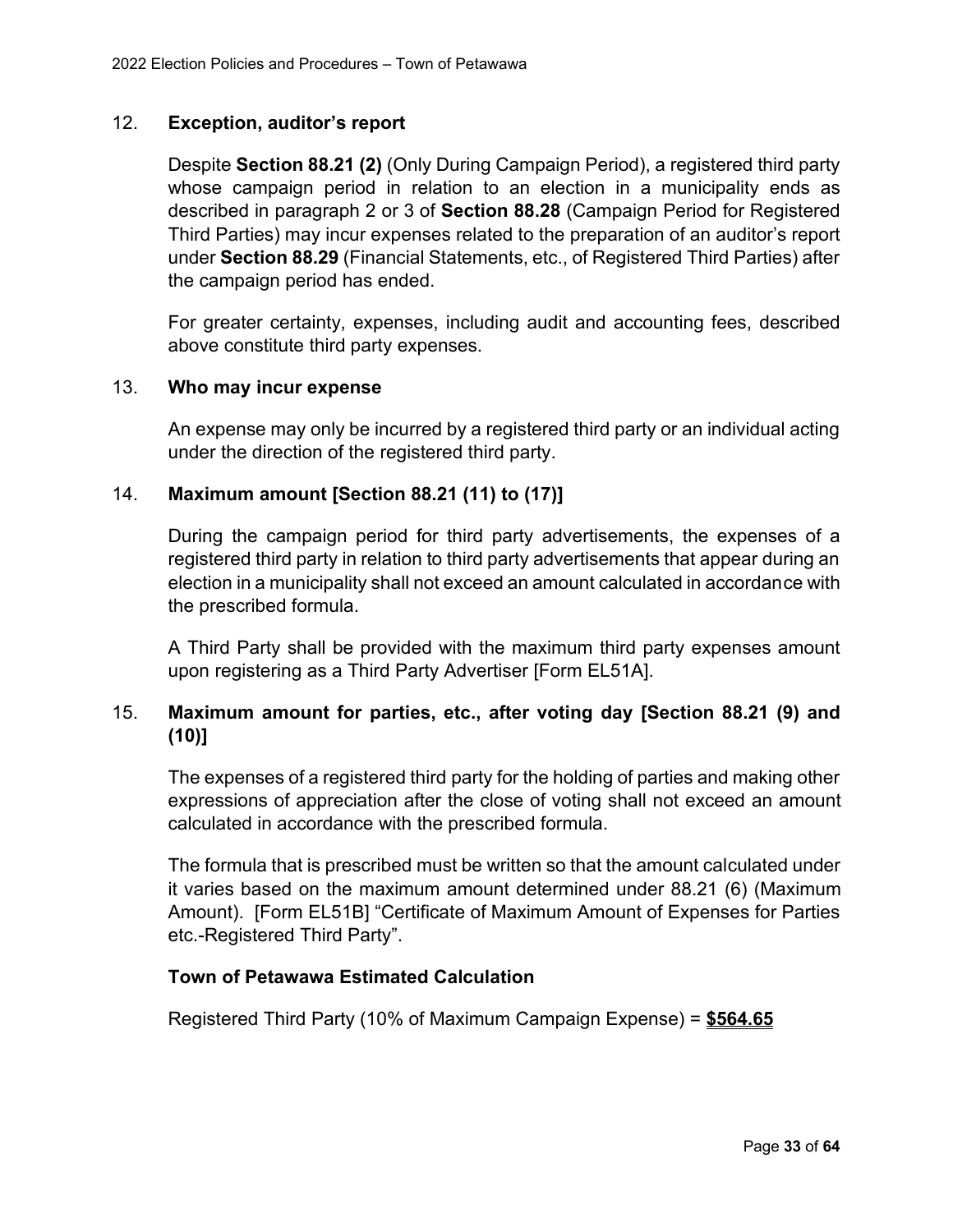#### <span id="page-33-0"></span>**11. Duties of Candidates [Section 88.22]**

#### <span id="page-33-1"></span>**A candidate shall ensure that,**

- (a) no contributions of money are accepted or expenses are incurred unless one or more campaign accounts are first opened at a financial institution exclusively for the purposes of the election campaign;
- (b) all contributions of money are deposited into the campaign accounts;
- (c) all funds in the campaign accounts are used exclusively for the purposes of the election campaign;
- (d) all payments for expenses are made from the campaign accounts;
- (e) contributions of goods or services are valued;
- (f) receipts are issued for every contribution and obtained for every expense;
- (g) records are kept of,
	- (i) the receipts issued for every contribution,
	- (ii) the value of every contribution,
	- (iii) whether a contribution is in the form of money, goods or services, and
	- (iv) the contributor's name and address;
- (h) records are kept of every expense including the receipts obtained for each expense;
- (i) records are kept of any claim for payment of an expense that the candidate disputes or refuses to pay;
- (j) records are kept of the gross income from a fund-raising function and the gross amount of money received at a fund-raising function by donations of \$25 or less or by the sale of goods or services for \$25 or less;
- (k) records are kept of any loan and its terms under section 88.17;
- (I) the records described in clauses  $(g)$ ,  $(h)$ ,  $(i)$ ,  $(i)$  and  $(k)$  are retained by the candidate for the term of office of the members of the council or local board and until their successors are elected and the newly elected council or local board is organized;
- (m) financial filings are made in accordance with sections 88.25 and 88.32;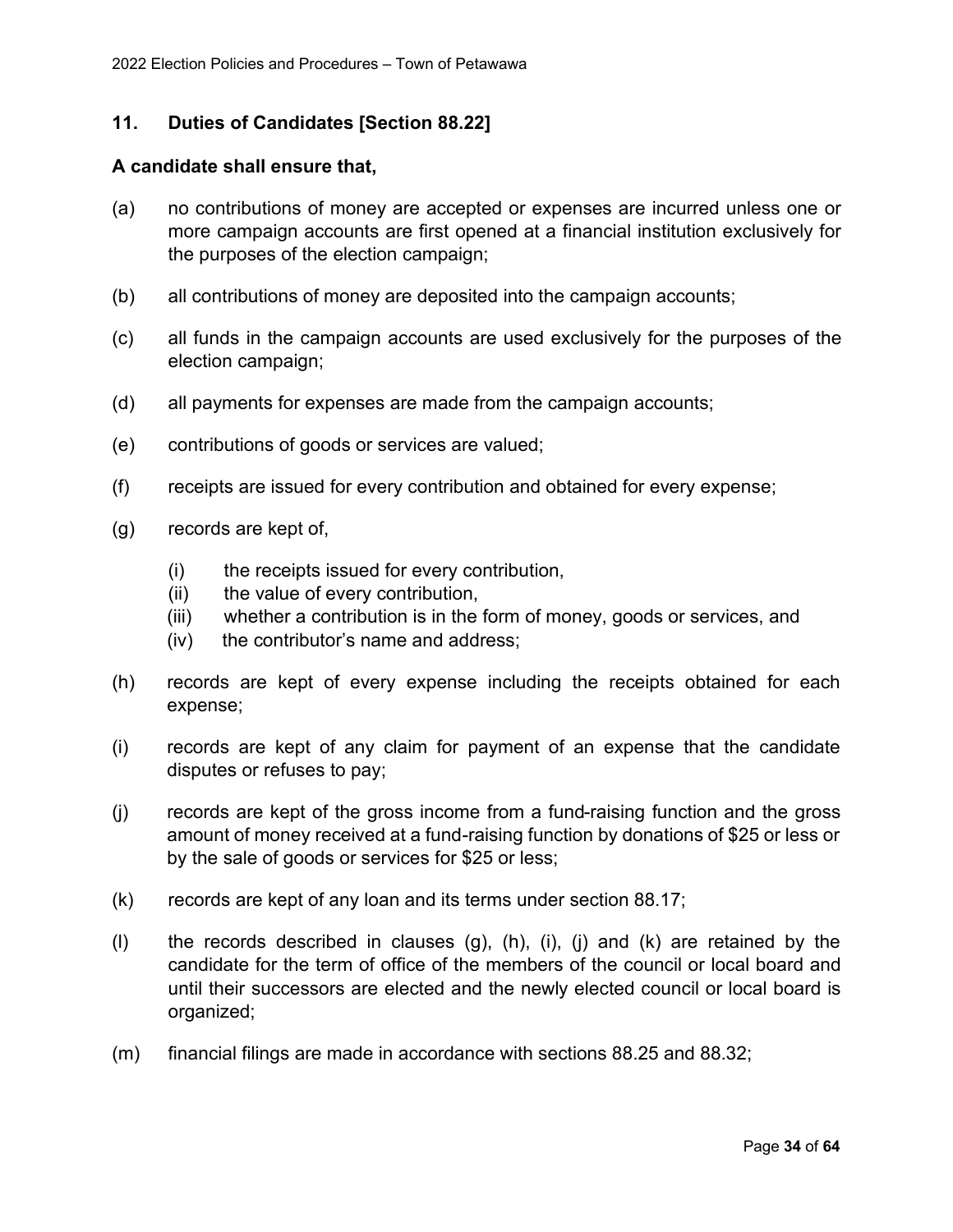- (n) proper direction is given to the persons who are authorized to incur expenses and accept or solicit contributions under the direction of the candidate;
- (o) a contribution of money made or received in contravention of this Act or a by-law passed under this Act is returned to the contributor as soon as possible after the candidate becomes aware of the contravention;
- (p) a contribution not returned to the contributor under clause (o) is paid to the Clerk with whom the candidate's nomination was filed;
- (q) an anonymous contribution is paid to the Clerk with whom the candidate's nomination was filed; and
- (r) each contributor is informed that a contributor shall not make contributions exceeding,
	- (i) subject to subsection (2), a total of \$1,200 to any one candidate in an election, and
	- (ii) a total of \$5,000 to two or more candidates for offices on the same council or local board.

#### <span id="page-34-0"></span>**Exclusion of certain expenses**

Expenses described in paragraph 2 of subsection 88.19 (3) (Audit and Accounting Fees) are not expenses for the purpose of clause (a) above.

#### <span id="page-34-1"></span>**Contributions paid to Clerk**

Contributions paid to the Clerk under clause (p) or (q) above become the property of the local municipality.

#### <span id="page-34-2"></span>**12. Duties of Registered Third Parties [Section 88.26]**

#### <span id="page-34-3"></span>**A registered third party shall ensure that,**

- (a) no contributions of money are accepted or expenses are incurred in relation to third party advertisements that appear during an election in a municipality unless one or more campaign accounts are first opened at a financial institution exclusively for the purposes of the election campaign;
- (b) all contributions of money are deposited into the campaign accounts;
- (c) all funds in the campaign accounts are used exclusively for the purposes of the election campaign;
- (d) all payments for expenses are made from the campaign accounts;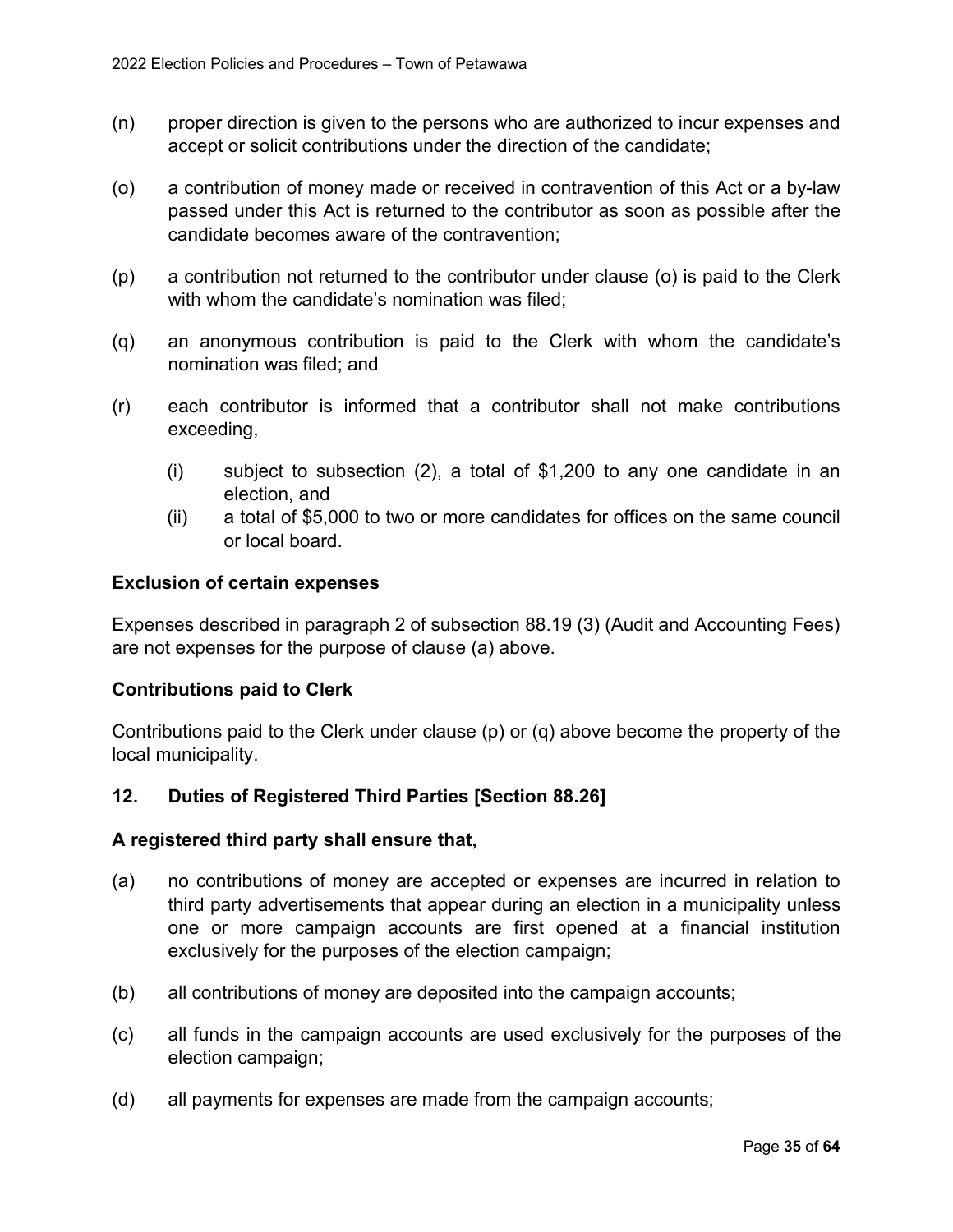- (e) contributions of goods or services are valued;
- (f) receipts are issued for every contribution and obtained for every expense;
- (g) records are kept of,
	- (i) the receipts issued for every contribution,
	- (ii) the value of every contribution,
	- (iii) whether a contribution is in the form of money, goods or services, and
	- (iv) the contributor's name and address;
- (h) records are kept of every expense including the receipts obtained for each expense;
- (i) records are kept of any claim for payment of an expense that the registered third party disputes or refuses to pay;
- (j) records are kept of the gross income from a fund-raising function and the gross amount of money received at a fund-raising function by donations of \$25 or less or by the sale of goods or services for \$25 or less;
- (k) records are kept of any loan and its terms under section 88.17;
- (I) the records described in clauses  $(g)$ ,  $(h)$ ,  $(i)$ ,  $(j)$  and  $(k)$  are retained by the registered third party for the term of office of the members of the council or local board and until their successors are elected and the newly elected council or local board is organized;
- (m) financial filings are made in accordance with sections 88.29 and 88.32;
- (n) proper direction is given to the persons who are authorized to incur expenses and accept or solicit contributions under the direction of the registered third party;
- (o) a contribution of money made or received in contravention of this Act or a by-law passed under this *Act* is returned to the contributor as soon as possible after the registered third party becomes aware of the contravention;
- (p) a contribution not returned to the contributor under clause (o) is paid to the Clerk of the municipality in which the registered third party is registered;
- (q) an anonymous contribution is paid to the Clerk of the municipality in which the registered third party is registered; and
- (r) each contributor is informed that a contributor shall not make contributions exceeding,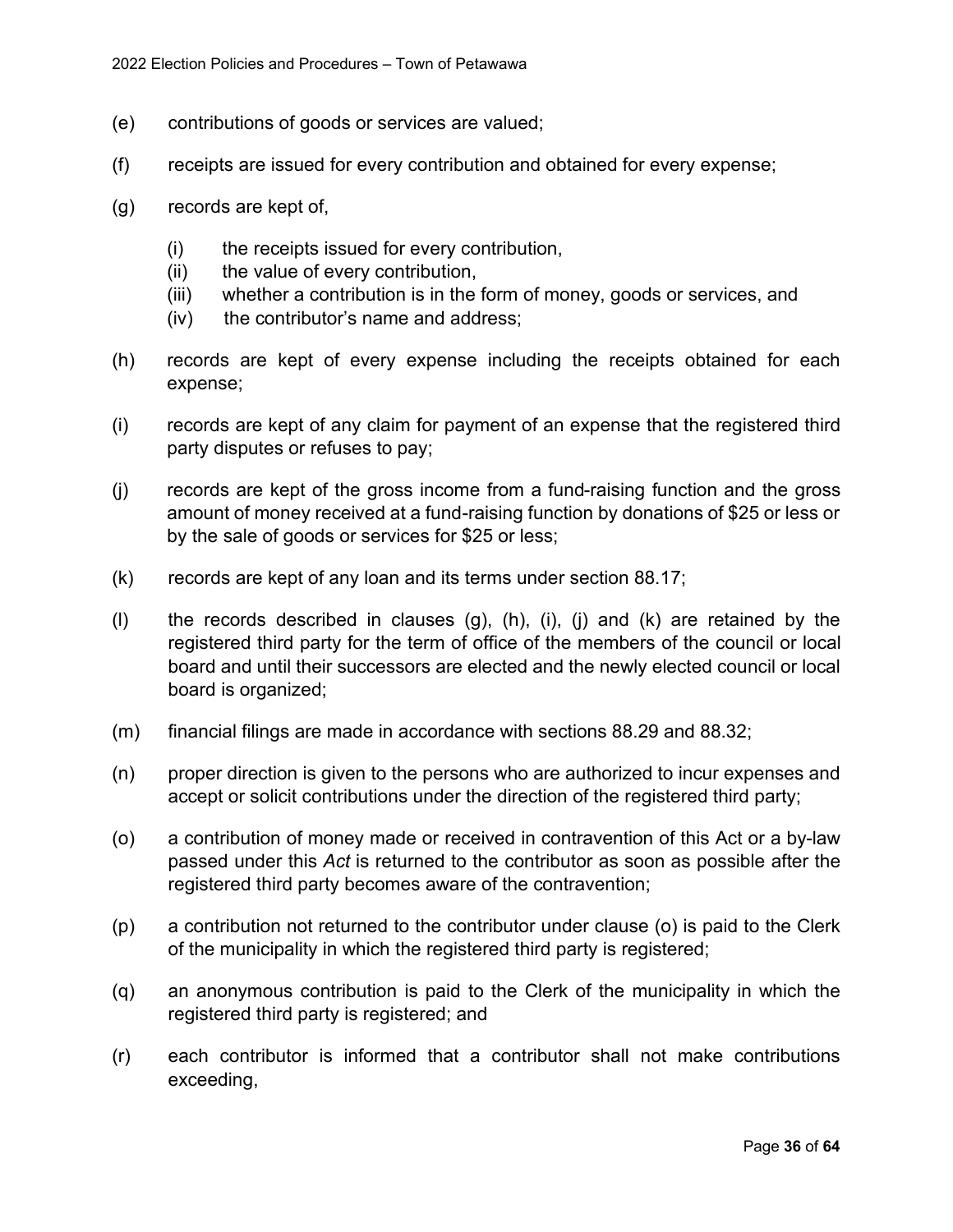- (i) a total of \$1,200 to any one registered third party in relation to third party advertisements, and
- (ii) a total of \$5,000 to two or more registered third parties registered in the same municipality in relation to third party advertisements.

### <span id="page-36-0"></span>**Exclusion of certain expenses**

Expenses described in paragraph 2 of subsection 88.19 (3) (Audit and Accounting Fees) are not expenses for the purpose of clause (a) above.

#### <span id="page-36-1"></span>**Contributions paid to Clerk**

Contributions paid to the Clerk under clause (p) or (q) above become the property of the local municipality.

# <span id="page-36-2"></span>**13. Help and Revision Centre**

The Help and/or Revision Centre shall be established at the Town of Petawawa Municipal Office, 1111 Victoria Street, Petawawa, Ontario from 8:30 a.m. to 4:30 p.m. Monday to Friday up to Voting Day. On Voting Day, the Help and/or Revision Centre shall be located at the Petawawa Civic Centre, 16 Civic Centre Road, Petawawa, Ontario from 10:00 a.m. to 8:00 p.m.

The Voters' List shall be made available at the Revision Centre in paper and electronic format to accommodate the voting process.

The Help and/or Revision Centre shall be responsible for the following:

- a. Eligible voters who attend at the Revision Centre and are not on the Voters' List will be able to be added to the list by filling out an "Application to Amend Voters' List" [Form EL15] and providing satisfactory identification.
	- (i) Their names will be added to the Voters' List and they will be assigned and receive (or mailed) a Voter Information Letter containing a (PIN); and
- b. Verifying and re-issuing a Voter Information Letter to qualified voters:
	- (ii) Where a person on the Voters' List has lost their Voter Information Letter or did not receive it in the mail, they can attend (or prove to the satisfaction of the authorized Election Official that they require a new PIN) at the Help and/or Revision Centre in order to receive a new one. The authorized Election Official will disable the Voter's lost PIN and electronically mark it in the system as having been lost. Upon providing satisfactory identification to an Election Official, an oath [Form EL26 and/or Form EL53] shall be taken by the elector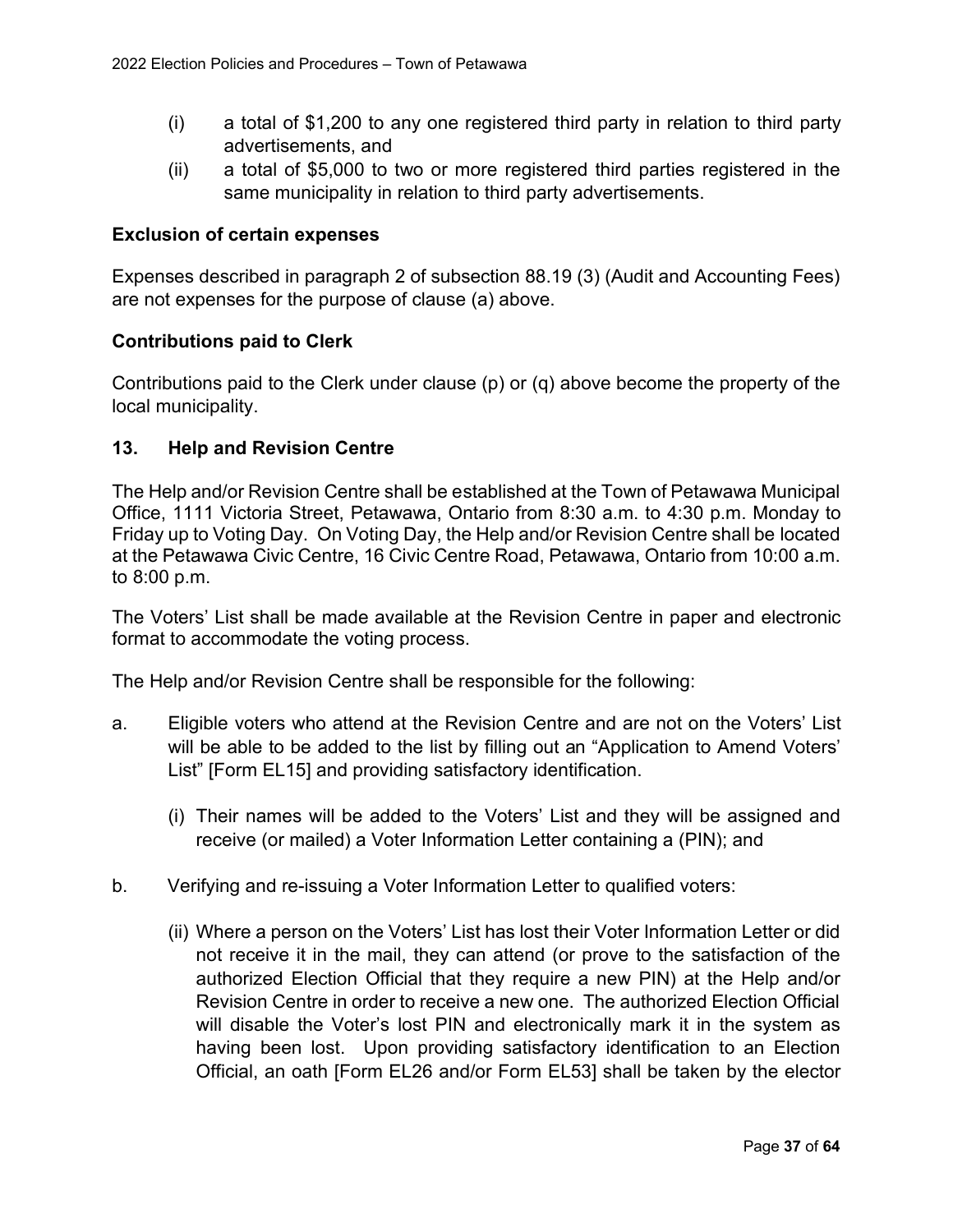and a new Voter Information Letter containing a new Personal Identification Number shall be issued.

The Voter Help Centre shall be responsible for the following:

- a. Verifying and re-issuing a Personal Identification Number to qualified voters:
	- (i) Where a person on the Voters' List has lost their Voter Information Letter or did not receive it in the mail, they can contact (by telephone 613-687-5536) and prove to the satisfaction of the authorized Election Official that they require a new PIN. The authorized Election Official will disable the Voter's lost PIN and electronically mark it in the system as having been lost. Upon providing satisfactory identifying information (answers to questions over telephone etc.) to a Voter Help Centre Election Official, as may be defined, a new Personal Identification Number shall be issued to the Voter. New PIN(s) shall not be given out over the telephone or by mail or by email without the expressed approval of the Clerk or their designate.
	- (ii) The Voter Help Centre shall answer general questions and provide assistance to voters on request.

#### <span id="page-37-0"></span>**14. Notices**

- 1. The Clerk of the Town of Petawawa shall notify voters of the following through the use of the municipal website and newspaper advertisements:
	- a. That a municipal election is being held for the Town of Petawawa and that the Municipality has adopted an alternative voting method, being Telephone/Internet Voting;
		- b. The time and date for the holding of the vote including advance voting and the method of voting including the office(s) of the Mayor, Councillors, and School Board Trustees;
		- c. Who is eligible to vote in the municipal election; and,
		- d. The location and hours of the Voter Help Centre, how eligible voters can check to see if their name is on the Voters' List and the procedures by which their name can be added or information corrected on the Voters' List.
- 7. The Clerk shall determine the date(s) of all advertisements including the newspaper(s) and the notices that are to appear in order to comply with the requirements and principles of the *Municipal Elections Act, 1996*.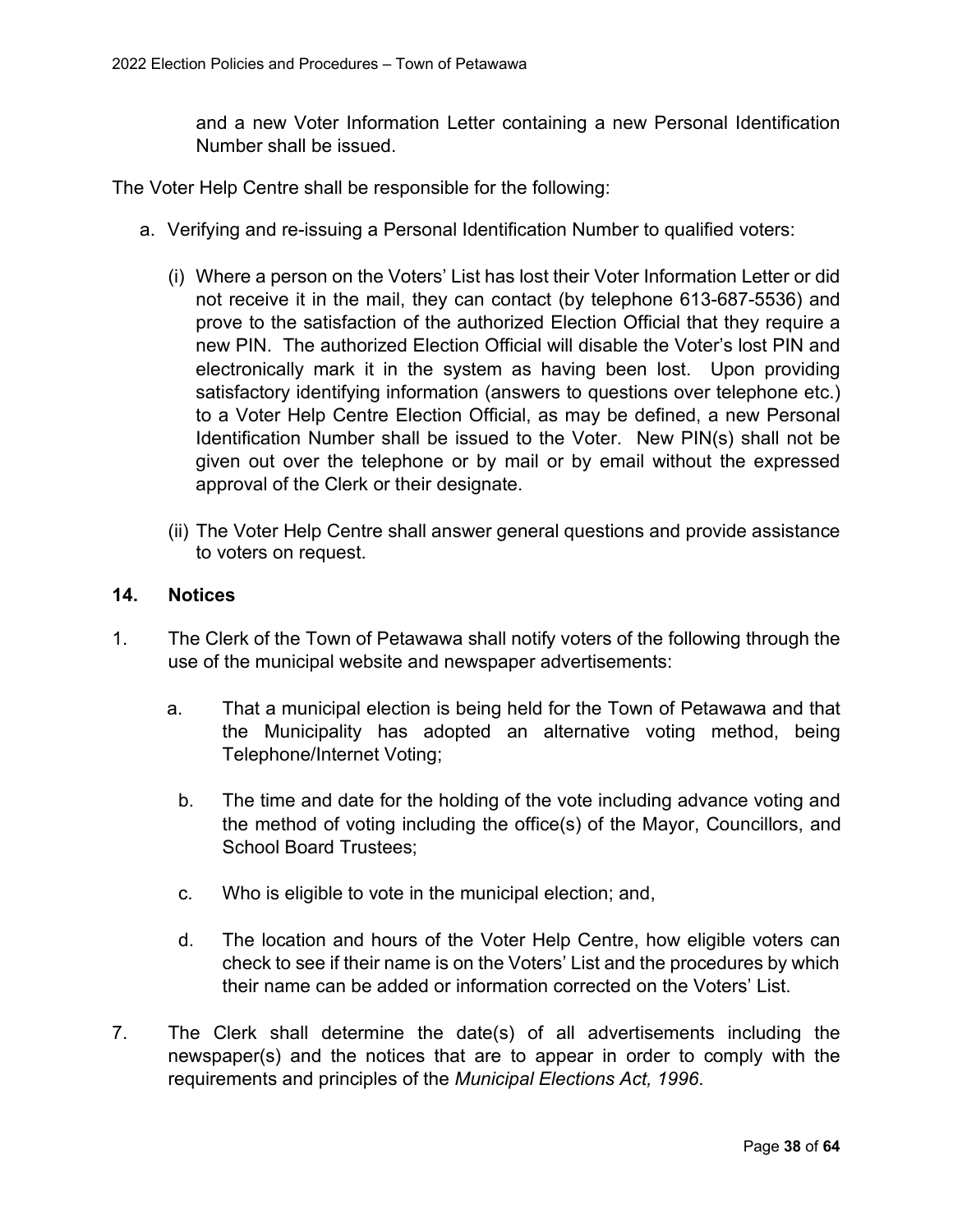- 8. Each person on the Voters' List shall be mailed, by "first-class" mail a sealed Voter Information Letter containing:
	- a. Their PIN and the telephone number to call to cast their vote and the designated internet address (URL) to access to cast their vote using the Internet;
	- b. Instructions on how to vote;
	- c. Dates and hours of voting; and
	- d. The location and telephone number of the Voter Help Centre.
- 9. As stated in paragraph 1, the Clerk shall provide notice to all electors, the same to be posted on the municipal website and published in local newspaper(s) as determined by the Clerk, explaining the Telephone/Internet Voting service.
- 10. Where possible, cooperative advertising may take place; costs to be approved and shared by the participating municipalities.
- 11. A public information session will be held for the purpose of explaining the method of voting and responding to questions from the electorate. The date and time will be advertised in a local newspaper and on the municipal website. The Clerk may coordinate the public information session, notices and advertisements with other municipal clerks of local municipalities who have adopted a similar alternative voting method.

#### <span id="page-38-0"></span>**15. Voting**

- 1. A Telephone/Internet Voting method shall be used for the 2022 municipal election in addition to paper ballots.
	- a. Telephone/Internet Voting:
		- (i) Eligible electors shall be required to telephone a designated number or access a designated internet address and cast their vote(s).
		- (ii) Every eligible elector shall be limited to only one vote through the use of a PIN distributed by first class mail in a sealed and personalized Voter Information Letter.
		- (iii) The Voatz Canada Ltd. system will allow the eligible voter to vote using a telephone or internet.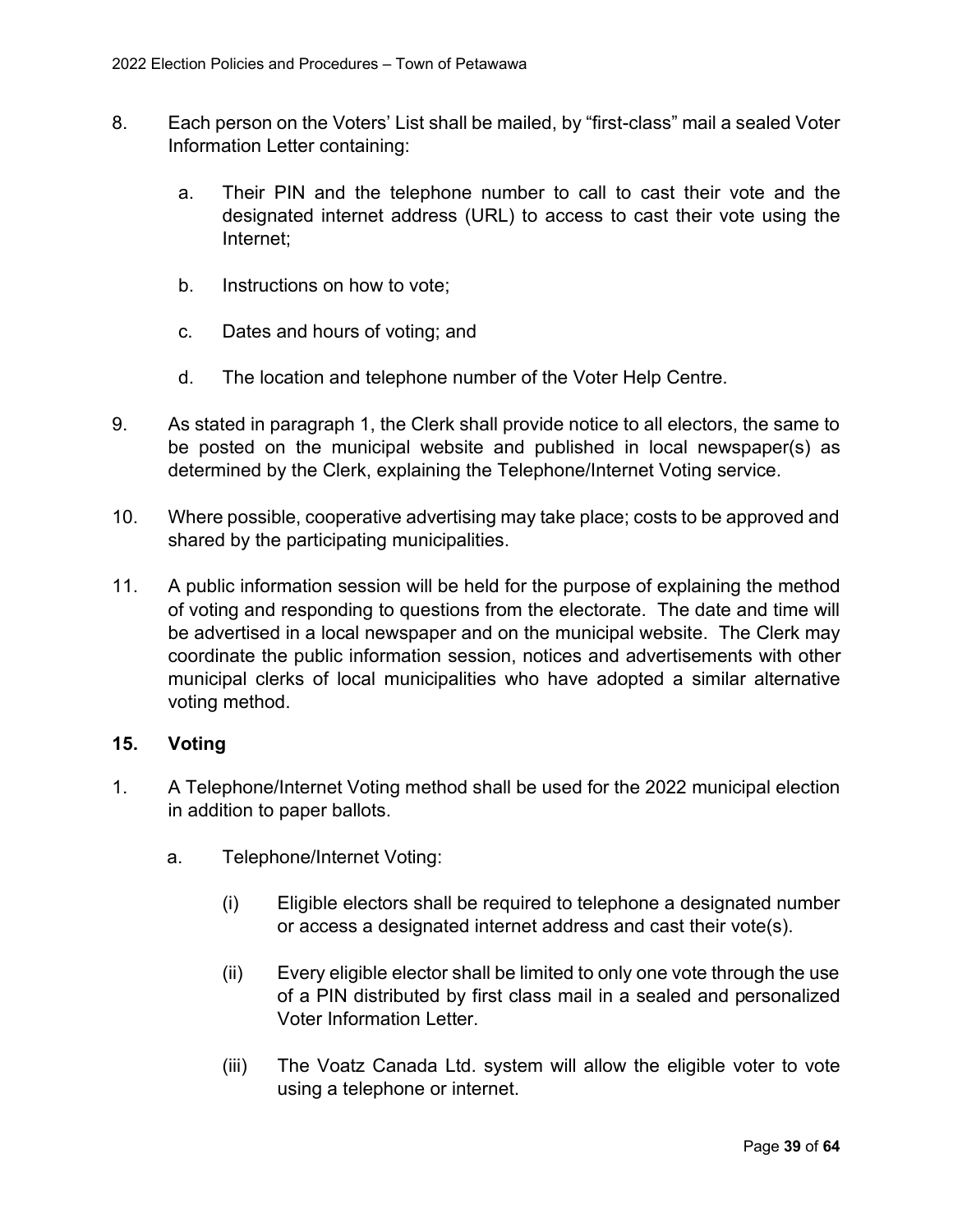- (iv) Following the voter's selection, the voting system response shall identify the voter's choice and provide the voter with the option of changing or confirming their vote.
- (v) The voting system shall enable the voter to abstain/skip from voting for an office(s) if they wish to do so.
- (vi) Once the Voter PIN has been used to vote in the election it cannot be used again and further access shall not be granted to the Telephone/Internet Voting service.
- b. Internet and Telephone Voting will commence on Friday, October 14, 2022 at 10:00 a.m. and will end on Monday, October 24, 2022 at 8:00 p.m.
- c. An internet voting station will be available during the **Voting Period** (Friday, October 14, 2022 at 10:00 a.m. to Monday, October 24, 2022 at 4:30 p.m.) during regular business hours (8:30 a.m. to 4:30 p.m.) Monday to Friday at the Town of Petawawa Municipal Office, 1111 Victoria Street, Petawawa, Ontario.
- d. Paper ballots will be available during the hours of 10:00 a.m. 6:00 p.m. on **Advance Voting Day** (Saturday, October 15, 2022) and during the hours of 10:00 a.m. – 8:00 p.m. on **Voting Day** (Monday, October 24, 2022) at the Petawawa Civic Centre, Main Hall, 16 Civic Centre Road, Petawawa, Ontario.
- 2. Prior to the activation of the system by Voatz Canada Ltd. being on Friday, October 14, 2022 at 10:00 a.m. Voatz Canada Ltd. shall allow access by the Clerk, or other authorized Election Officials, to the voting system by secure ID and password, for the purposes of providing a list of all of the candidates' names including the sum total of votes cast to ensure that all totals for all candidates indicate "0" (zero). Once the Clerk confirms that all totals for all candidates indicate "0" (zero), they will sign the required form(s). The system will not be activated until confirmation that all the counts associated with each of the candidate(s) names indicate a "0" (zero) total.
- 3. Candidates or their scrutineer may request documentation that verifies and ensures that all totals of votes cast were at "0" (zero) prior to the activation of the system by Voatz Canada Ltd. on Friday, October 14, 2022 at 10:00 a.m. and shall be permitted to sign a document that attests to this fact.
- 4. The names of individuals who have voted will be indicated as voted. A list of electors who have voted during this period will be provided or made available to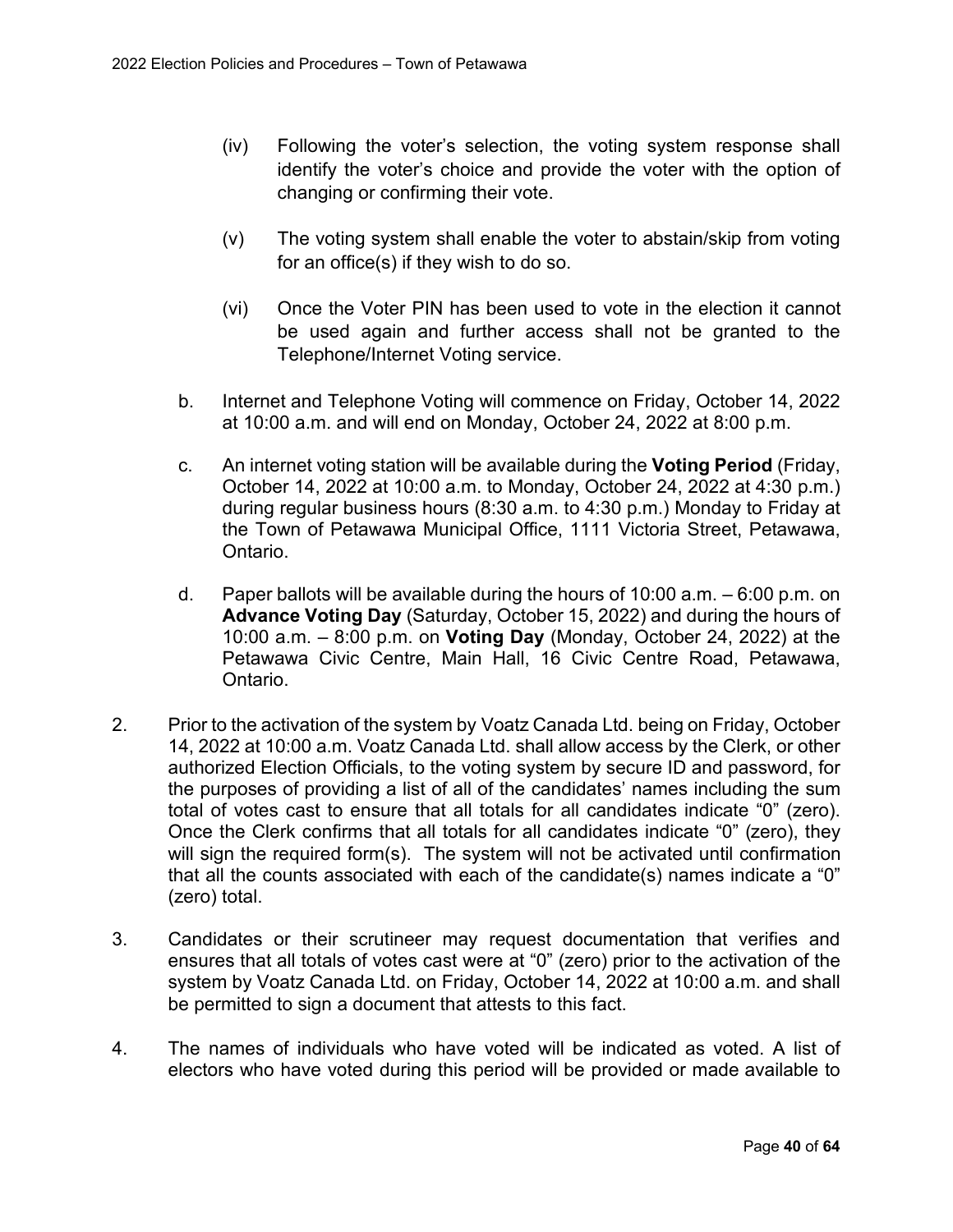the candidates or their respective scrutineer through the Clerk's office or by electronic means at the Clerk's discretion.

- 5. If so allowed by the Clerk, Voatz Canada Ltd. will make available during the course of the election, IDs and passwords for candidates and/or their scrutineers, who when using this authorization, can then connect into the voting system and review elector list information previously identified by them to discern which electors have participated in the election. This capability does **not** provide the candidate, or their designate, information on how an elector has voted, only if the voter has **participated** in the election.
- 6. Candidates or their scrutineer may view this information anytime after the start date of the election.
- 7. Where a voter qualifies at more than one location in the Town of Petawawa, the voter may vote only **once** and the qualifying address to determine eligibility for voting shall be at the place of residence of the elector. All duplication of names on the preliminary list of electors shall be verified by the Clerk and/or Election Official(s) and all duplicate names of individuals shall be deleted prior to the final preparation of the Voters' List. However, should an eligible voter receive more than one Voter Information Letter, the eligible elector may only vote once and must return the other document(s) to the Municipal Administration Office. All voters that vote more than once or who improperly use the Voter Information Letter shall be reported to the Ontario Provincial Police for further investigation as to possible corrupt practices under the *Municipal Elections Act, 1996*.
- 8. Voter Information Letters returned to the Municipal Office unopened will be opened and the PIN status will be set so that the PIN cannot participate in the voting process. The opened Voter Information Letters will then be marked "unused" and be maintained in a secure fashion and will be destroyed at the same time as all other municipal election material as provided for under **Section 88** of the *Municipal Elections Act, 1996*.
- 9. The Election Official will immediately set the PIN status so that the PIN cannot participate in the voting process should a Voter Information Letter be returned to the Municipal Office that has been opened but has not been used for voting purposes. In this circumstance, the Voter Information Letter shall be marked "unused" and be secured and destroyed as in item 8 above.
- 10. The Clerk and the Election Official(s) shall ensure a complete audit trail is maintained of all Voter Information Letters:
	- a. That were sent to eligible voters;
	- b. That were returned from the Post Office;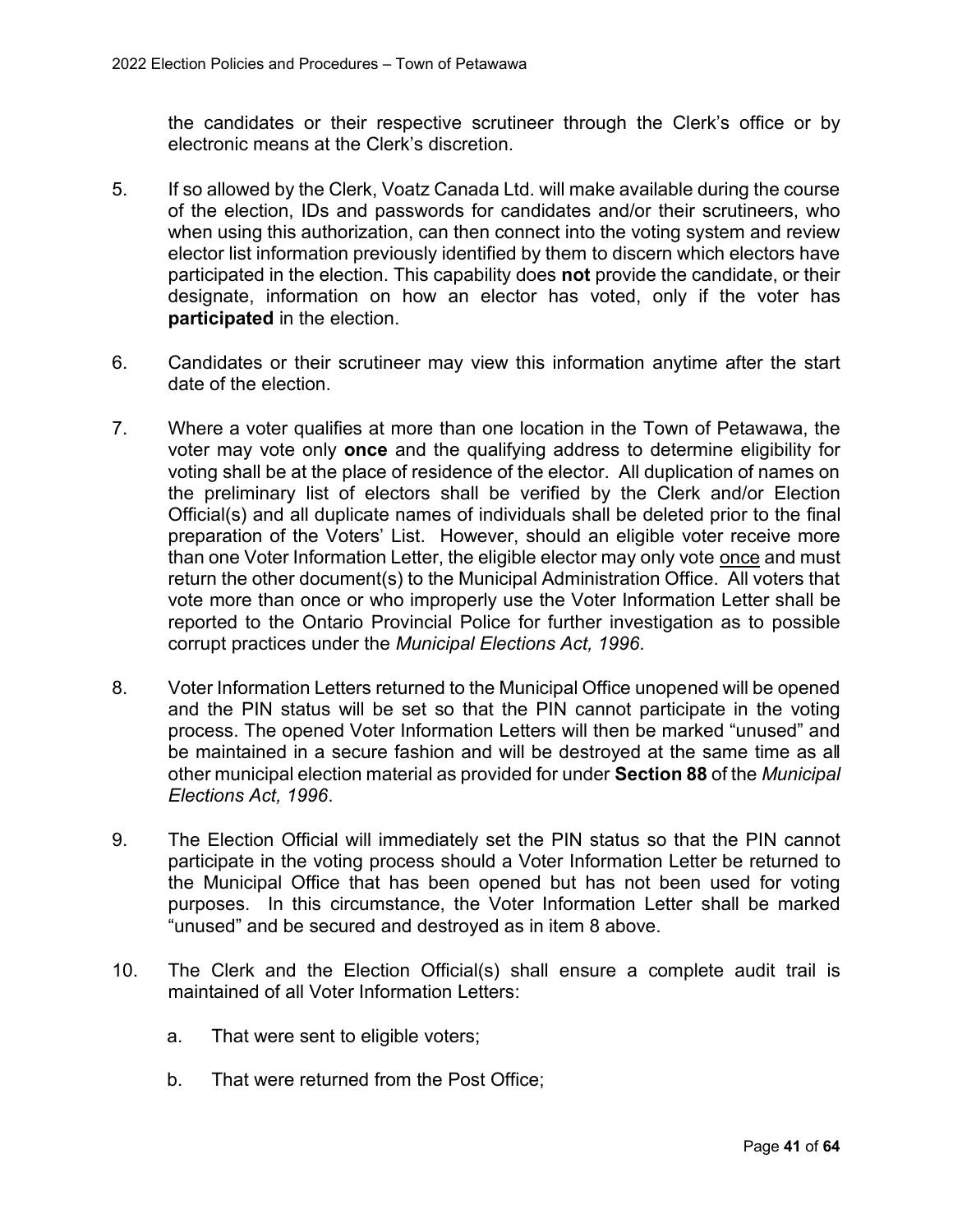- c. That were returned by an elector or other individual(s) either opened or unopened but unused for voting purposes;
- d. That were set to a status that prevented them from being voted;
- e. That were re-issued to an eligible elector;
- f. That were assigned by Election Officials to eligible electors that have completed the "Application to Amend Voters' List" [Form EL15].
- 11. Where an eligible voter has tried their PIN and they have determined that it has already been used, the voter can attend at the:
	- a. Voter Help Centre located at the Town of Petawawa Municipal Office, 1111 Victoria Street, Petawawa, Ontario, during regular business hours (8:30 a.m. to 4:30 p.m.) Monday to Friday, until Friday, October 21, 2022, with satisfactory identification and have an Election Official confirm the elector's PIN has been used by an impersonator; or
	- b. Voter Help/Revision Centre on **Advance Voting Day** located at the Petawawa Civic Centre, Main Hall, 16 Civic Centre Road, Petawawa, Ontario, between the hours of 10:00 a.m. and 6:00 p.m. with satisfactory identification and have an Election Official confirm the elector's PIN has been used by an impersonator; or
	- c. Voter Help/Revision Centre on **Voting Day** located at the Petawawa Civic Centre, Main Hall, 16 Civic Centre Road Petawawa, Ontario, between the hours of 10:00 a.m. and 8:00 p.m. with satisfactory identification and have an Election Official confirm the elector's PIN has been used by an impersonator.

Prior to the issuance of a new Voter Information Letter, the elector shall be required to respond and answer all questions of the Election Official prior to considering or authorizing the re-issuance of a Voter Information Letter. The Election Official shall document, to their satisfaction, questions and answers of the elector and, if deemed appropriate, the Clerk shall submit same to the Ontario Provincial Police for further investigation and prosecution.

If the Election Official believes that all questions have been answered truthfully and to their satisfaction, the Election Official may provide the elector with a new PIN or at the discretion of the Election Official the elector will be required to make a declaration [Form EL26] as to their statement and to take an oath which shall be given by the Election Official. A copy of this declaration shall also be submitted to the Ontario Provincial Police should further questioning of the elector be required in order to ascertain if corrupt practices have occurred. The elector will be required to assist and cooperate in the investigation in determining the individual(s) who has fraudulently used the elector's Personal Identification Number.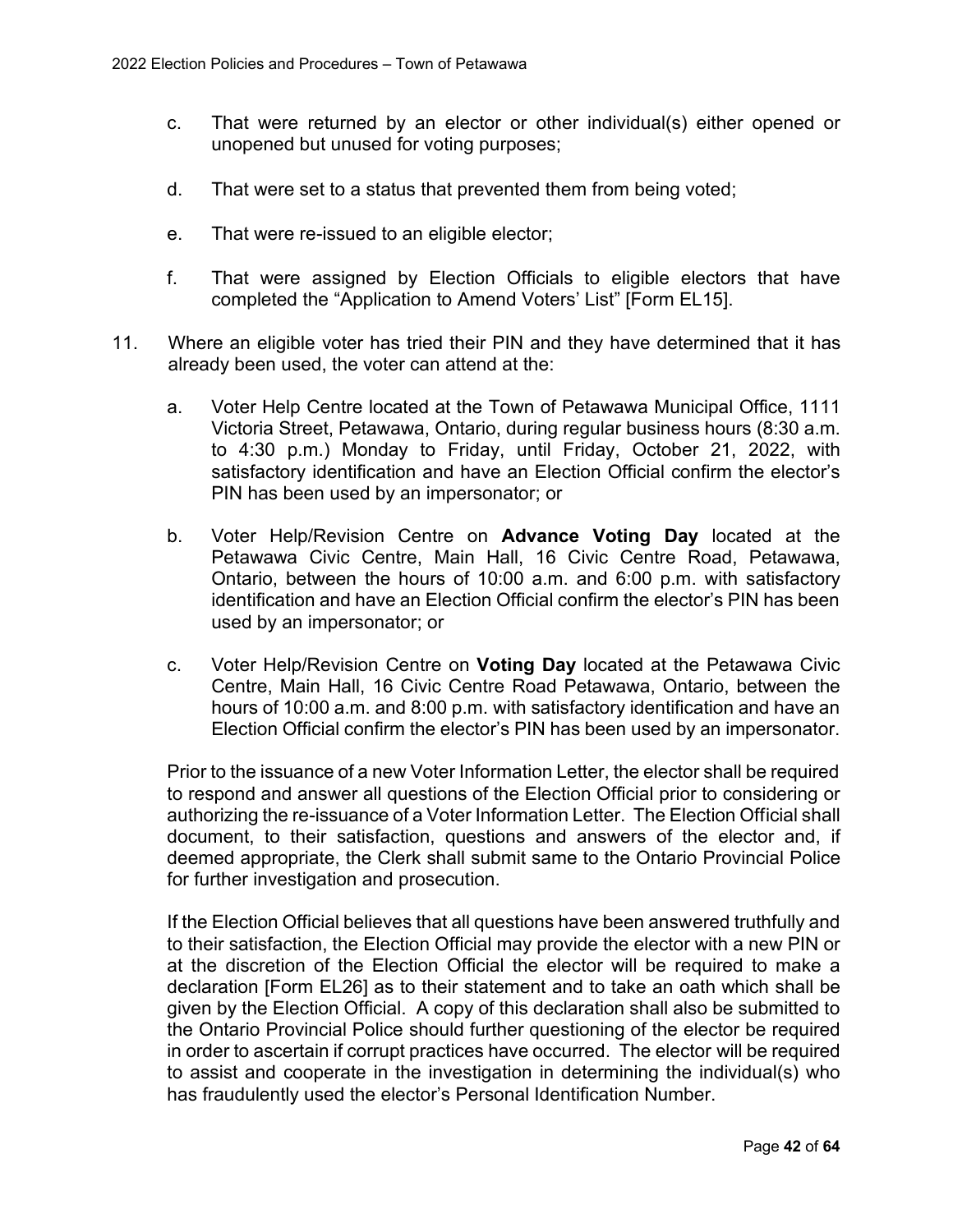Once the elector has properly answered all questions and, if required, taken the prescribed oath, the elector shall be issued a new Voter Information Letter containing a new PIN.

- 12. Where an eligible voter has received an incorrect Voter PIN in terms of school support, the elector can contact the Voter Help Centre and have the proper category applied to the existing PIN.
	- a. The eligible voter shall be able to re-enter the system at any time during the election using the original PIN or the re-categorized PIN until the voting process has been completed.
- 13. New PIN(s) shall not be given out over the telephone or by mail or by email without the expressed approval of the Clerk or their designate. A Voter Information Letter containing the PIN shall not be given to any person at the Revision Centre unless satisfactory identification is provided and the individual has taken the required oath, if required, as administered by the Election Official.

# <span id="page-42-0"></span>**16. Voting Qualifications [Section 17]**

- 1. A person is entitled to be an elector at an election held in a local municipality if, on Voting Day, October 24, 2022, they:
	- a. Is a Canadian Citizen;
	- b. Is at least 18 years old;
	- c. Resides in the local municipality, or is the owner or tenant of land there, or the spouse of such a person; and
	- d. Is not prohibited from voting under subsection 17(3) of the *Municipal Elections Act, 1996* or otherwise, by law.

#### <span id="page-42-1"></span>**17. Voting Process**

- 1. Eligible voters may vote:
	- a. By accessing the telephone number provided by using a touch-tone telephone but not a rotary dial telephone. "Diga-pulse" telephones will be able to access the system using their PIN providing the over-ride button on their telephone to a "touch-tone" mode is completed. Should the preceding be incorrectly completed, the interactive response system will provide an error message requesting that the eligible elector obtain assistance from an Election Official;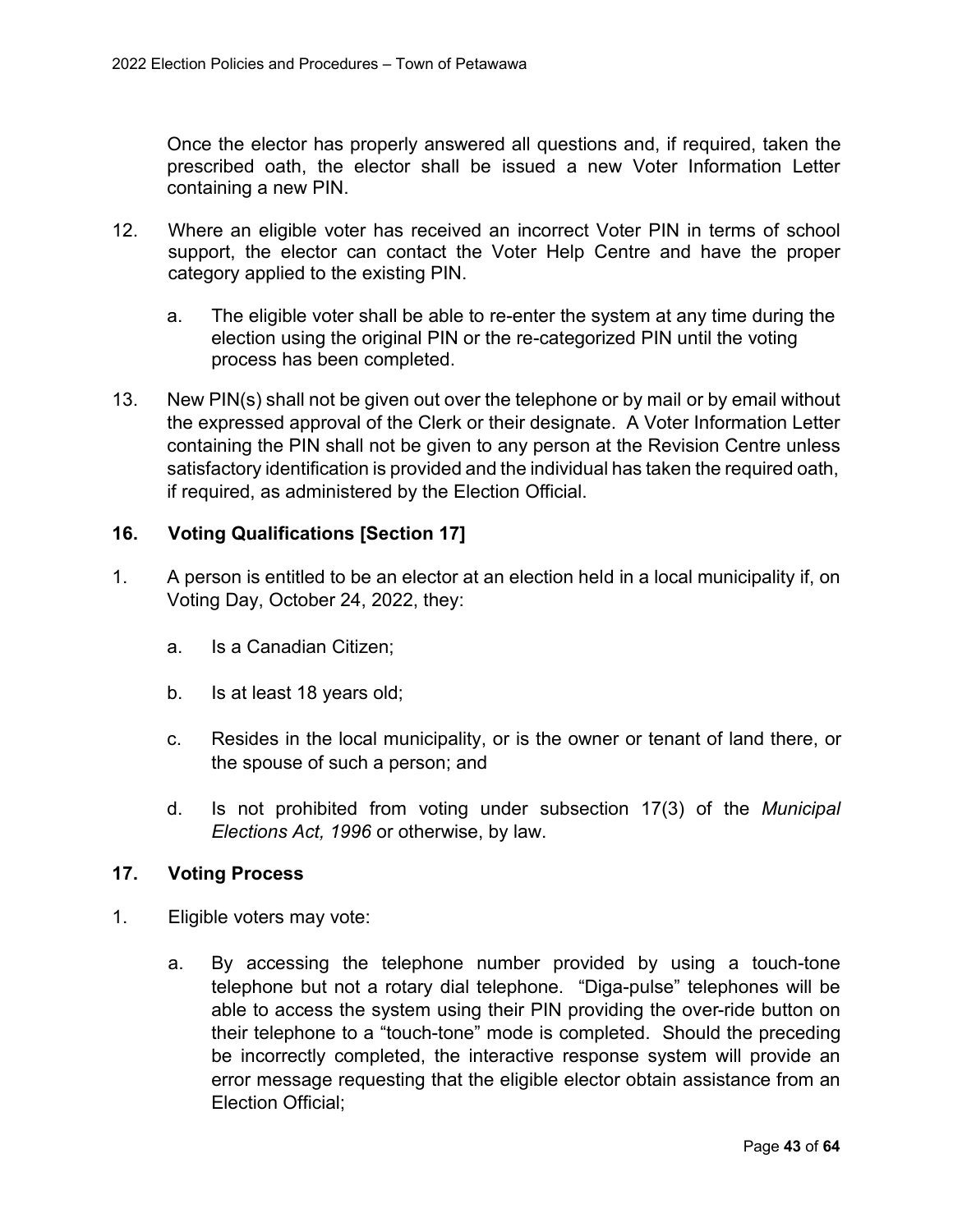- b. By accessing the internet address provided by using a dial modem access or a high-speed connection;
- c. On **Advance Voting Day** (10:00 a.m. to 6:00 p.m.) and **Voting Day** (10:00 a.m. to 8:00 p.m.) by paper ballot at the Petawawa Civic Centre, Main Hall, 16 Civic Centre Road, Petawawa, Ontario.
- d. By attending the Voter Help Centre:
	- (i) Eligible Voters may attend the Voter Help Centre located at the Town of Petawawa Municipal Office, 1111 Victoria Street, Petawawa, Ontario, during the following hours:
		- · For the **Voting Period**:
			- On Friday, October 14, 2022 between the hours of 10:00 a.m. to 4:30 p.m.; and
			- From Monday, October 17, 2022 to Monday, October 24, 2022 between the hours of 8:30 a.m. to 4:30 p.m.

And use the internet voting station provided.

- e. Using free Internet Access (WiFi) available at the following locations (hours of operation will vary):
	- Town of Petawawa Municipal Office (1111 Victoria Street);
	- Petawawa Public Library (16 Civic Centre Road);
	- · Norman Behnke Hall (11 Norman Street); and
	- · Silver Threads Seniors Club of Petawawa (1163 Victoria Street).

The free internet access at most of these locations can also be accessed from the parking lot, so voters can vote from their own vehicle using their own smart phone, tablet, laptop etc. Election Officials will not be present and the elector uses the free internet access (WiFi) at their own discretion.

For electors who do not have their own smart phone, tablet, laptop etc., the Petawawa Public Library offers computers for public use. Election Officials will not be present at the library and the elector uses the public computer and internet access at their own discretion.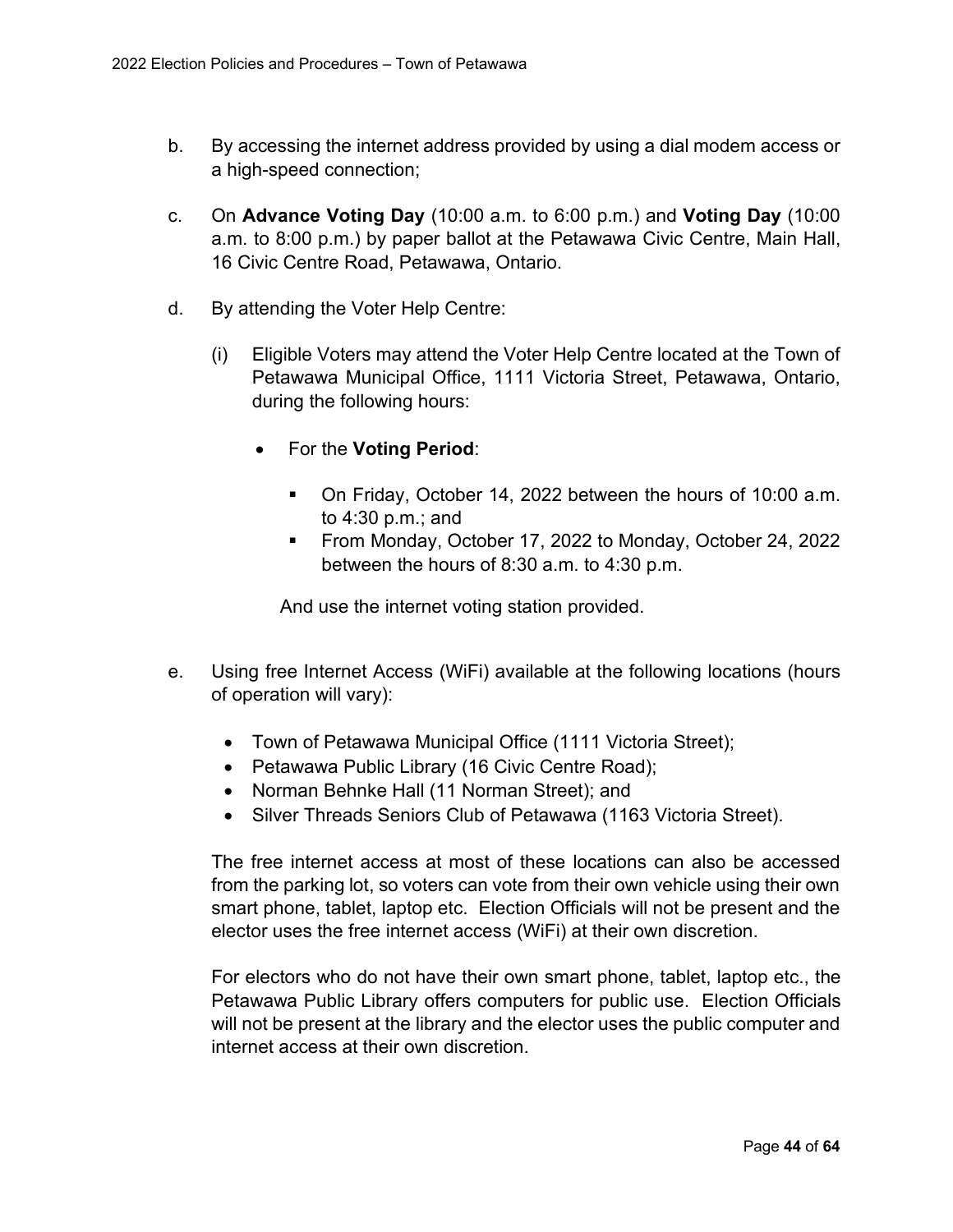- f. By attending at the Voter Help Centre during hours identified in paragraph (d) with a support person, taking the appropriate oath(s) [Form EL27] and having a support person vote using the internet voting station provided. In the absence of a support person, the voter may request the assistance of the Election Official, who may provide assistance only after the appropriate oath, if required, has been taken;
- g. By attending the Help Centre during hours identified in paragraph (d) with an interpreter, taking the appropriate oral oath(s) [Form EL27] and voting using the internet voting station provided;
- h. By proxy using the paper ballot voting method only on **Advance Voting Day** and on **Voting Day**. **Section 44** of the *Act* states that a person who is entitled to be an elector in a local municipality may appoint another person who is also so entitled as their voting proxy, using the prescribed form [Form 3].
	- § A person shall not,
		- (i) Appoint more than one voting proxy;
		- (ii) Act as a voting proxy for more than one person.
	- The restriction in clause (ii) above does not apply if the proxy and the other person are spouses or siblings of each other, parent and child, or grandparent and grandchild.
	- § A person shall not appoint a voting proxy for an election until the later of,
		- (i) The time for the withdrawal of nominations has expired for all offices for which the election is being conducted; and
		- (ii) The time when the Clerk has certified all persons qualified to be nominated.
	- An appointment under the above section does not remain in effect after voting day of the election.
	- § A person who has been appointed a voting proxy shall,
		- (i) Complete an application in the prescribed form [Form 3], including a statutory declaration that they are the person appointed as a voting proxy; and
		- (ii) Present the application and the appointing document to the Clerk at the Clerk's office, or any place designated by the Clerk, in person.
	- The application may be presented at any time when the Clerk's office or other place designated by the Clerk is open; on the day of an advance vote the Clerk's office and any other place designated by the Clerk shall be open for this purpose from noon to 5:00 p.m.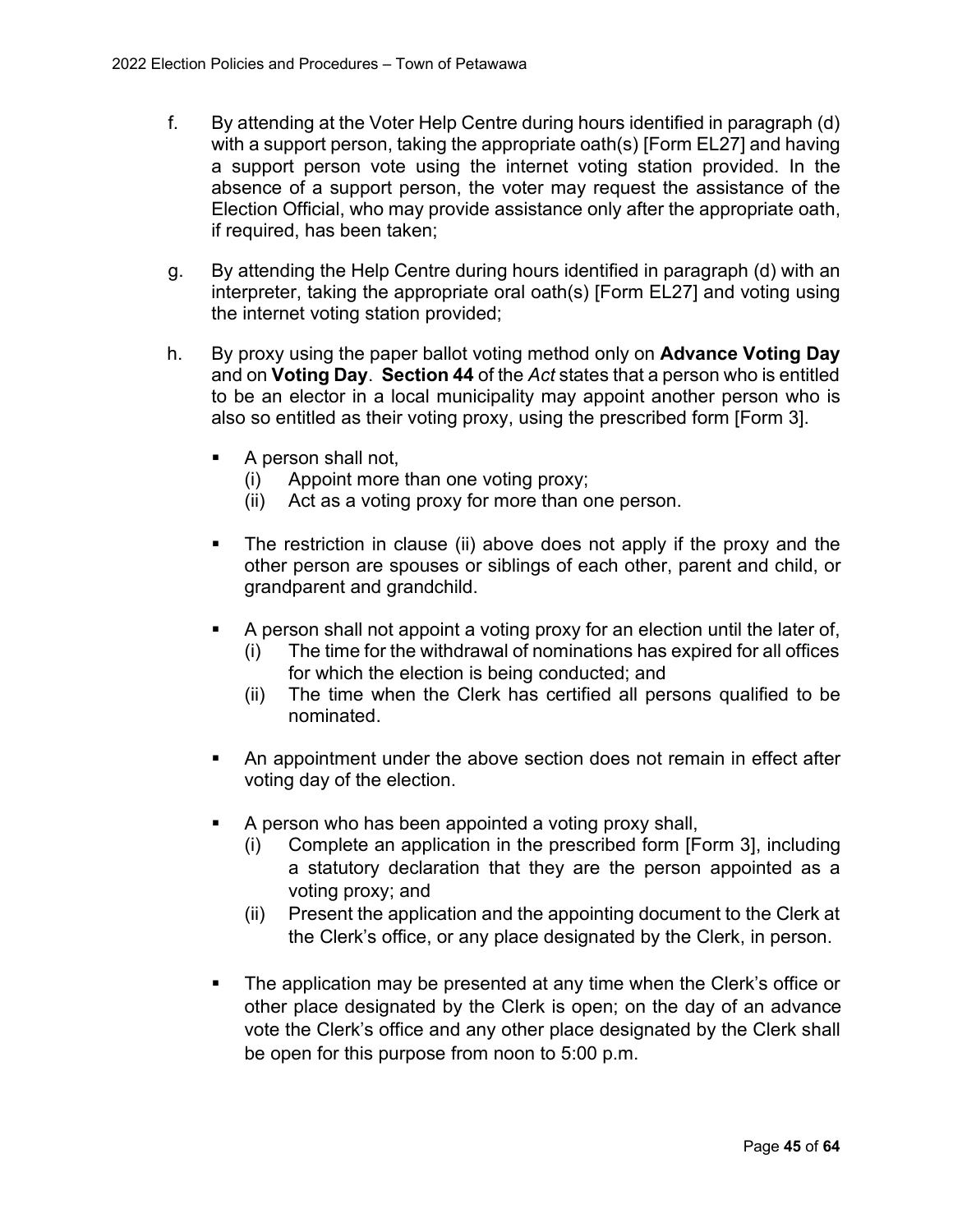- If satisfied, after considering the application, that the person who appointed the voting proxy is entitled to do so and that the person appointed is entitled to act as the other's voting proxy, the Clerk shall apply a certificate in the prescribed form to the appointing document.
- § A person may vote as a voting proxy only if they,
	- (i) Produce to the deputy returning officer the appointing document with the Clerk's certificate; and
	- (ii) Take the prescribed oath.
- A person who votes as a voting proxy is also entitled to vote in their own right.

#### <span id="page-45-0"></span>**18. Scrutineers**

- 1. Scrutineers may be appointed, in writing by the candidate, as stated under **Section 16** of the *Municipal Elections Act, 1996*. If appointed, scrutineers will be entitled to the following:
	- a. Upon request and after producing the properly signed "Appointment of Scrutineer" [Form EL12A], and prescribing to the oath(s) of secrecy [Form EL12B], they will be provided access to the Voatz Canada Ltd. showing voter sequence number and/or voter name that correspond to the list of voters, allowing them to determine all electors who have voted. Scrutineers may login to the system anytime after the election has started and voters have cast ballots and determine who has voted;
	- b. Upon request and after producing the properly signed appointment of scrutineer form [Form EL12A] including prescribing to the oath(s) of secrecy [Form EL12B], they may attend at the Voter Help Centre during hours of operation to observe the process. Scrutineers who do not follow the instructions of the Election Official(s) or who attempt to interfere, influence and to determine how an elector is voting will be requested to leave the Voter Help Centre immediately and their appointment will be revoked and will not be permitted to re-attend at the Voter Help Centre;
	- c. To be present at the time and place where results are received by the Clerk including signing the results report indicating the final results and votes cast.
- 2. Scrutineers and Candidates are prohibited from the following:
	- From attempting, directly or indirectly to interfere with how an elector votes, and prohibited from attempting to campaign or persuade an elector to vote for a particular candidate;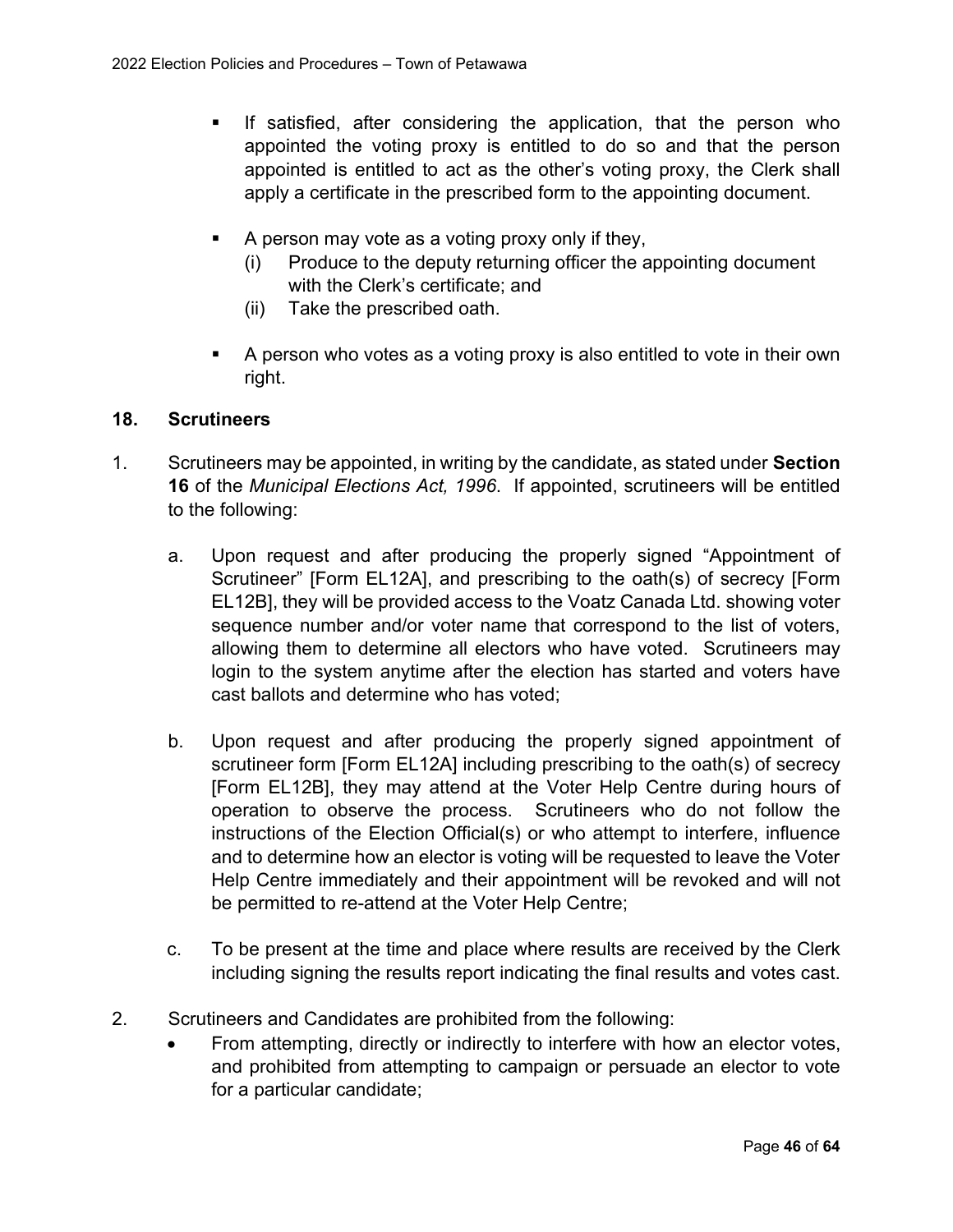- · Displaying a candidate election campaign material in a voting place or at the Help/revision Centre;
- Compromise the secrecy of voting;
- Interfere or attempt to interfere with an elector who is voting;
- · Obtain or attempt to obtain in a voting place any information about how an elector intends to vote or has voted;
- · Communicate any information obtained at a voting place about how an elector intends to vote or has voted.

Use of a cellular telephone shall **not be permitted** within the Voter Help Centre or Voting Place by any candidate or scrutineer.

Any person failing to abide by the above shall be directed to leave the Voting Place, Revision/Voter Help Centre or any other facility designated by the Clerk/Returning Officer.

#### <span id="page-46-0"></span>**19. System**

- 1. The integrity of the voting process shall be the responsibility of the Clerk of the Town of Petawawa and shall be preserved by:
	- a. Ensuring that every eligible elector on the Voters' List is mailed, using first class mail, a sealed Voter Information Letter which contains the voter's unique PIN;
	- b. Ensuring that no one except Voatz Canada Ltd., including the Clerk of the Town of Petawawa, maintains a list of Personal Identification Numbers that matches each voter's name and address; and
	- c. Providing an opportunity for eligible electors who do not appear on the Voters' List to be added to the list or to make amendments to the list, up to and including election day, October 24, 2022 at 8:00 p.m.
- 2. The voting system shall be tested on several occasions. The test(s) shall include, but not be limited to the following:
	- a. Checking the wording of the script;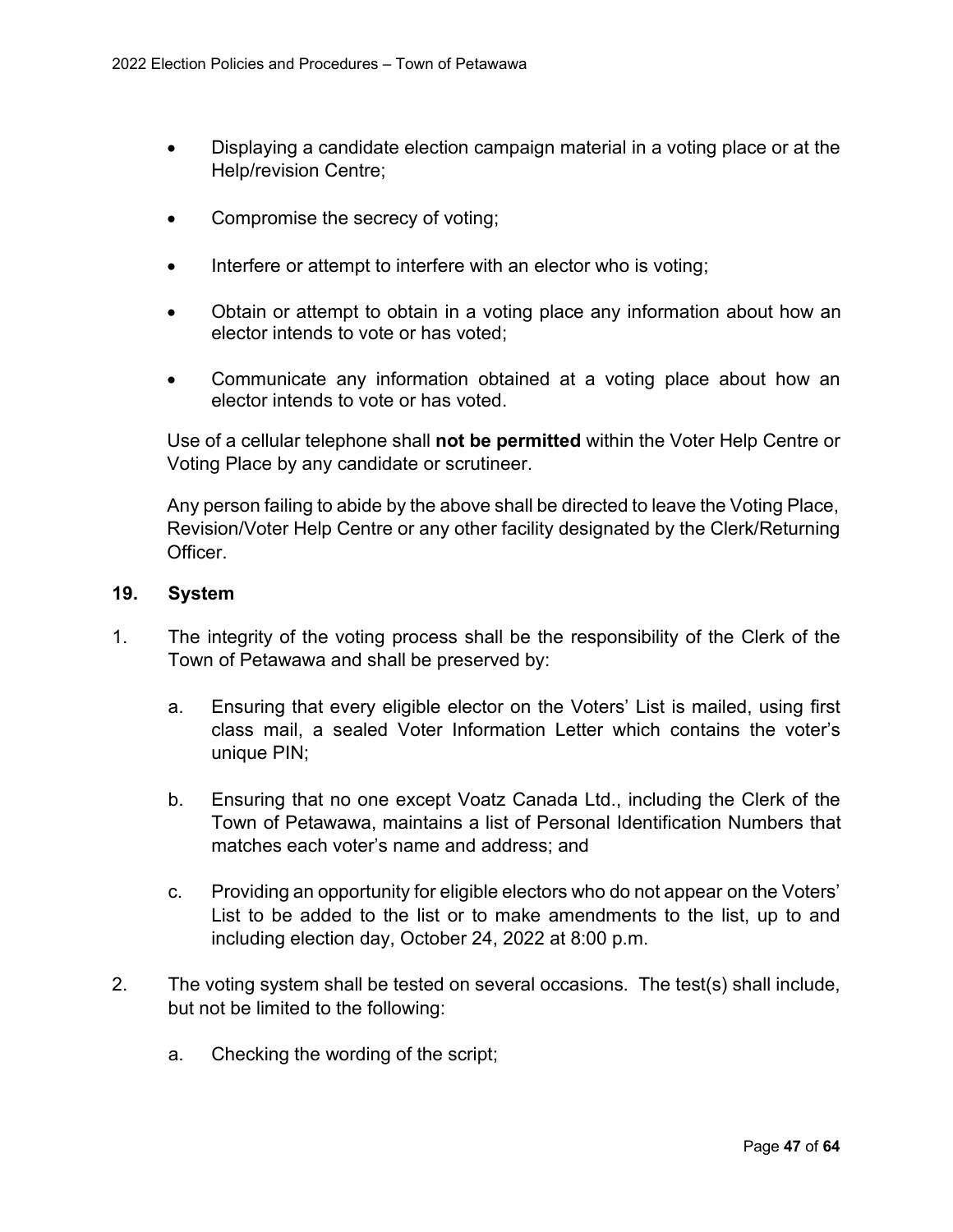- b. Checking the Voter Help Centre and Revision Centre telephones and internet access;
- c. Checking the script and input timing;
- d. Attempting to use a PIN more than once;
- e. Logic and Accuracy;
- f. Checking the system which is used for activating PINs through the revision process; and
- g. Deliberately entering the wrong information.
- 3. All certified candidates are to provide to the Clerk the proper pronunciation of their name, in English, and in French if applicable, no later than Friday, September 2, 2022 at 2:00 p.m.

#### <span id="page-47-0"></span>**20. Corrupt Election Practices – Provincial Offence and Prosecution**

- 1. **Sections 89** and **90** of the *Municipal Elections Act* provides for penalties and enforcement of corrupt practices and other offences during an election process.
- 2. Although the Town of Petawawa will be using an alternative voting method, being Telephone/Internet Voting, the principles and the integrity of the election process will remain and is enforceable.
- 3. **Section 89** of the *Municipal Elections Act* continues by stating:

"A person is guilty of an offence and liable, on conviction, to a fine of not more than \$5,000, if he or she:

- a. votes without being entitled to do so;
- b. votes more times than this *Act* allows;
- c. votes in a voting place in which he or she is not entitled to vote;
- d. induces or procures a person to vote when that person is not entitled to do so;
- e. having appointed a voting proxy that remains in force, votes otherwise than by the proxy;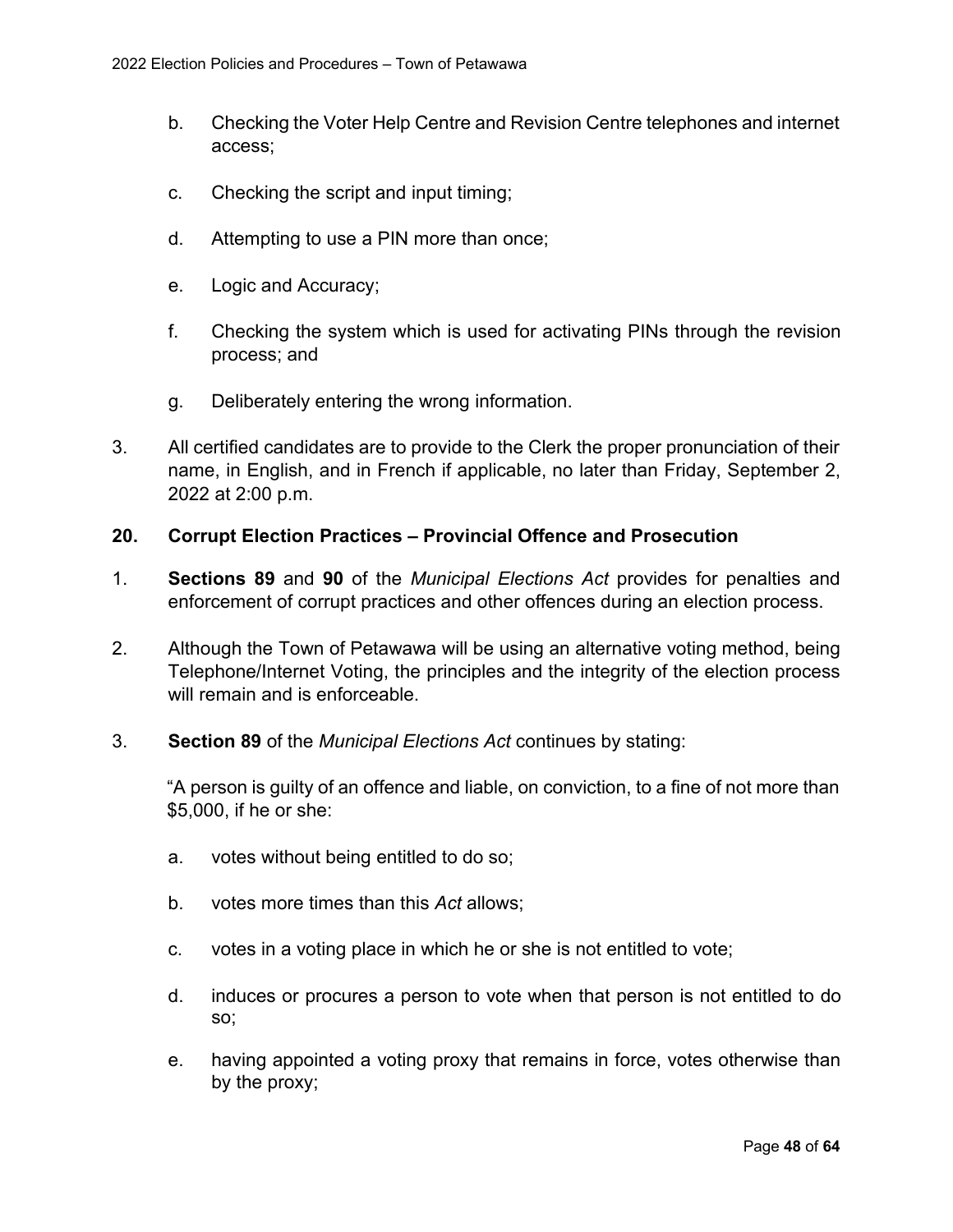- f. having been appointed a voting proxy, votes under the authority of the proxy when the elector has cancelled the proxy, is no longer entitled to vote or has died;
- g. before or during an election, publishes a false statement of a candidate's withdrawal;
- h. furnishes false or misleading information to a person whom this *Act* authorizes to obtain information;
- i. without authority, supplies a ballot to anyone;
- j. delivers to the deputy returning officer to be placed in a ballot box a paper other than the ballot the deputy returning officer gave him or her;
- k. takes a ballot away from the voting place;
- l. at an election, takes, opens or otherwise deals with a ballot, a ballot box, or a book or package of ballots without having authority to do so;
- m. attempts to do something described in clauses (a) to (l)."
- 4. No person(s) shall solicit a Voter Information Letter from an eligible elector. All valid complaints or knowledge of solicitation shall be reported immediately to the Ontario Provincial Police for investigation of corrupt practices.
- 5. In addition, under the provisions of **Section 90** of the *Municipal Elections Act*, if a person is convicted of an offence and the offence was committed knowingly, the offence also constitutes a corrupt practice and the person is liable, in addition to any other penalty, for a term of imprisonment not more than six (6) months.
- 6. Although many provisions of the *Municipal Elections Act* also deal with voting places, ballots and ballot boxes, etc. the same must be used interchangeably with the "alternative form" of voting since the principle of the *Act* must be maintained and is therefore enforceable and subject to penalties.
- 7. As such, the Clerk of the Town of Petawawa in this alternative form of voting, has agreed to the following rules and regulations:
	- a. That all complaints about actions which may contravene the provisions of the *Municipal Elections Act*, either verbally or written, will be investigated by the Clerk;
	- b. That all such valid complaints, once investigated to the extent and knowledge of the Clerk, will be submitted to the Ontario Provincial Police;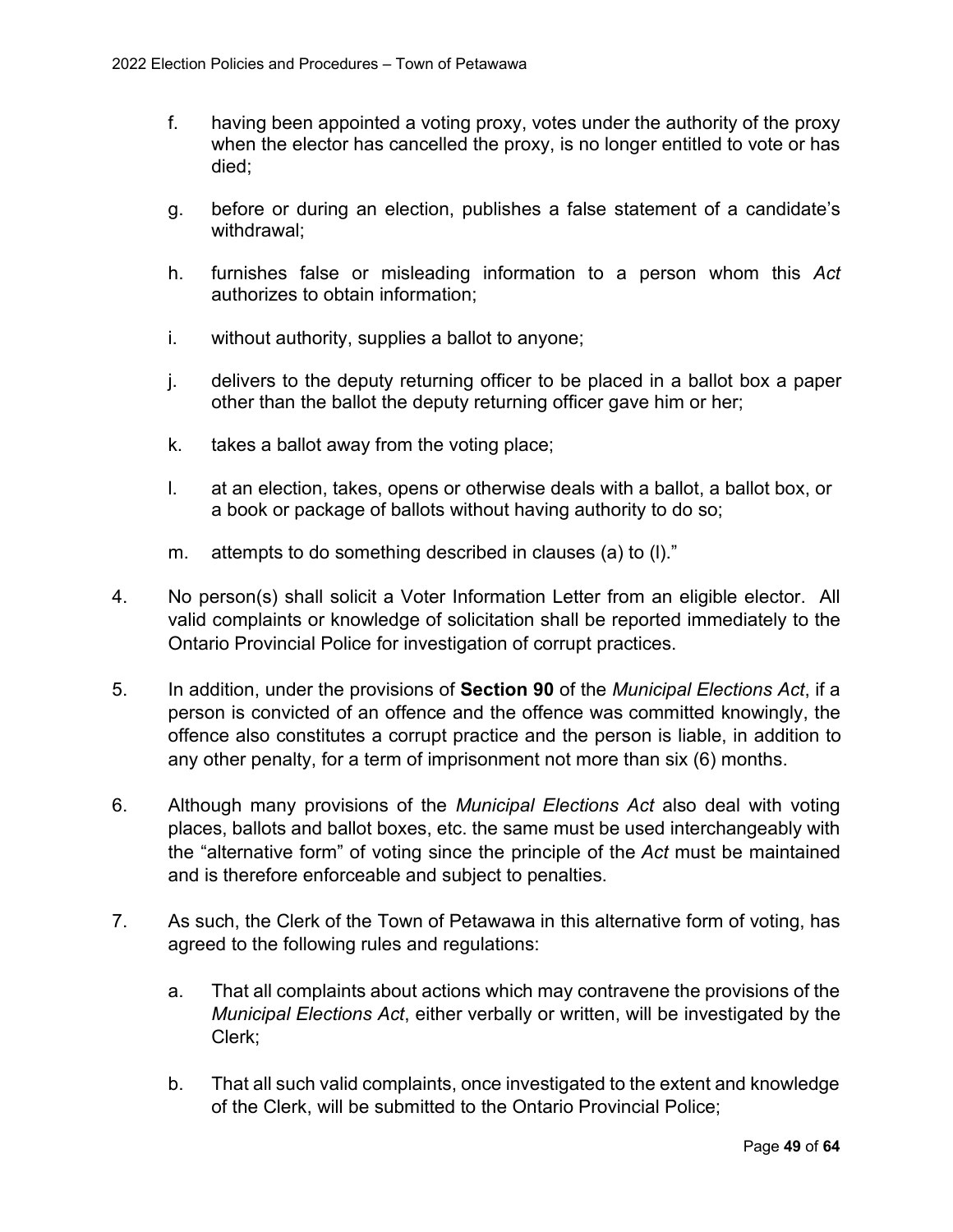- c. The Detachment Commander of the Ontario Provincial Police has been advised that all such complaints will be turned over to their office for further investigation;
- d. The Detachment Commander of the Ontario Provincial Police, once the investigation is completed will communicate with the Crown Attorney's Office to determine if an individual(s) will be prosecuted;
- e. The Clerk or any Election Official will not attempt to intervene in the prosecution and may be called to give evidence during prosecution.

#### <span id="page-49-0"></span>**21. Mail Tampering – Criminal Offence and Prosecution**

- 1. The *Criminal Code of Canada* states that tampering with the mail of an individual is a criminal offence and a person(s) found guilty is liable to a term of imprisonment not exceeding ten (10) years.
- 2. Since the Town of Petawawa will be using an alternative-voting method, that being Telephone/Internet Voting, and the notification of the voting process and how electors can access the voting system in order to exercise their right to vote will be completed through the mail, mail tampering is a criminal offence under the *Criminal Code of Canada*.
- 3. As such and in order to ensure the integrity and confidence of the voting process for all electors and the candidates, the Clerk of the Town of Petawawa in this alternative form of voting has agreed to the following rules and regulations:
	- a. That all complaints about actions which may contravene the provisions of the *Criminal Code of Canada* with respect to mail tampering, either verbally or written, will be investigated by the Clerk;
	- b. That all such valid complaints, once investigated to the extent and knowledge of the Clerk, will be submitted to the local detachment of the Ontario Provincial Police;
	- c. The Detachment Commander of the Ontario Provincial Police has been advised that all such complaints will be turned over to their office for further investigation;
	- d. The Detachment Commander of the Ontario Provincial Police, once the investigation is completed, will communicate with the Crown Attorney's Office to determine if an individual(s) will be prosecuted;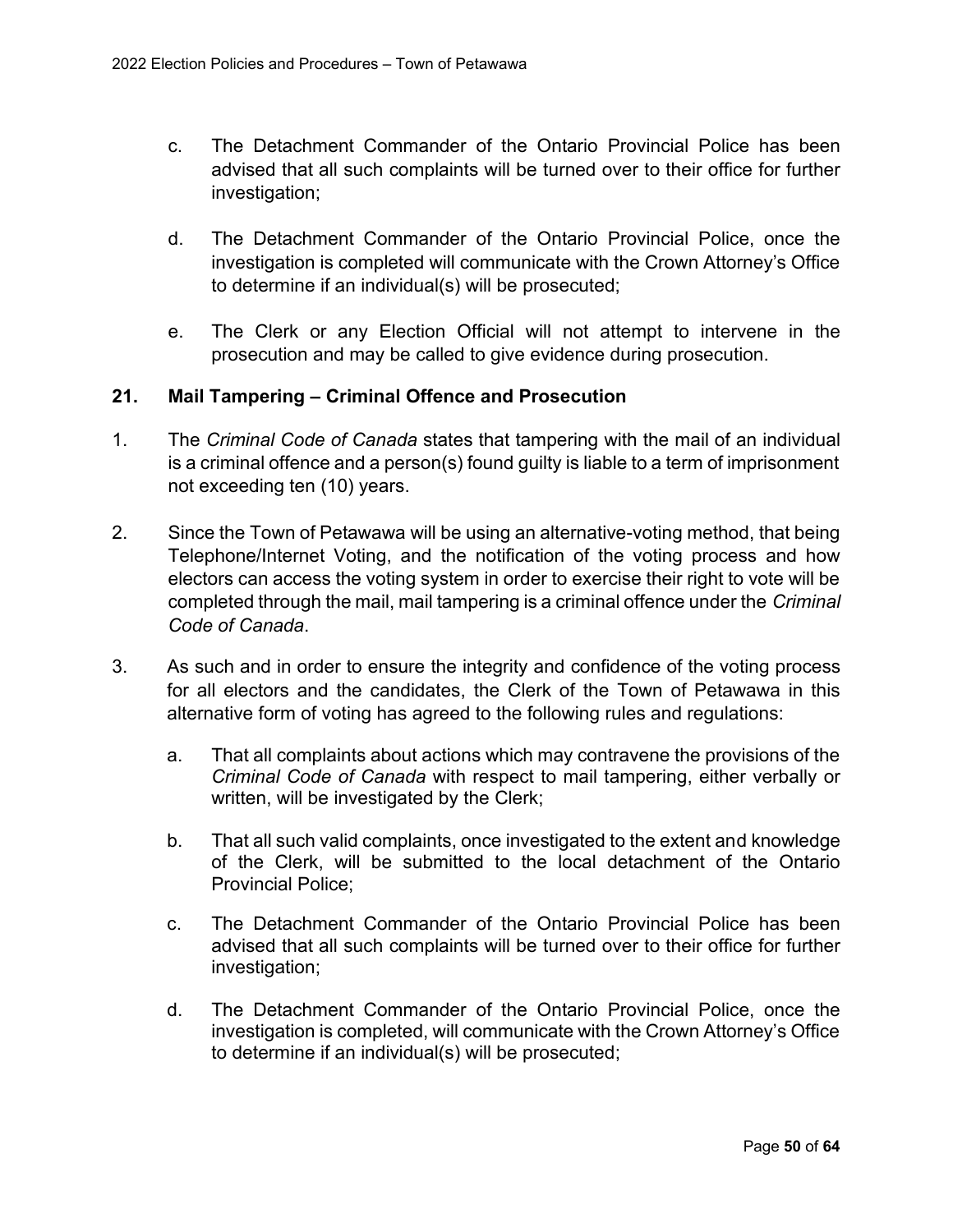e. The Clerk or any Election Official will not attempt to intervene in the prosecution and may be called to give evidence during prosecution.

#### <span id="page-50-0"></span>**22. Results**

- 1. The Town of Petawawa shall keep its public voting access open until 8:00 p.m. Monday, October 24, 2022 and its Voter Help Centre access opened at the Petawawa Civic Centre until the Clerk confirms that all eligible voters in the Voter Help Centre at 8:00 p.m. Monday, October 24, 2022 have completed voting.
- 2. The Clerk of the Town of Petawawa, at 8:00 p.m. Monday, October 24, 2022, providing that all eligible electors within the Voting Place have voted, shall request the close and deactivation of the Telephone/Internet Voting service and shall also request the tabulation of the results for each candidate.
- 3. The Clerk shall report the "unofficial" combined results when received from Voatz Canada Ltd. and the Voting Place as soon as practical after 8:00 p.m. on Monday, October 24, 2022 at Election Headquarters located at the Petawawa Civic Centre, Main Hall, 16 Civic Centre Road, Petawawa, Ontario, and shall post the "Unofficial Results" on the Municipal Website.
- 4. In accordance with By-law 550/09 (Town of Petawawa Procedural By-law) the candidate for Councillor who receives the most votes is deemed to be the Deputy Mayor. Should that member decline the position, or resign from the position of Deputy Mayor during the term, then the member with the next highest number of votes at the Municipal Election for the position of Councillor would be offered and so on until the position is accepted. Should this process fail, the Deputy Mayor will be selected by lot draw.
- 5. Pursuant to **Section 55 (4)** and subject to the provisions of **Section 56** of the *Municipal Elections Act* concerning "Recount", the Clerk shall on Tuesday, October 25, 2022 at the Town of Petawawa Municipal Office located at 1111 Victoria Street, Petawawa, Ontario
	- · declare the candidate or candidates, as the case may be, who received the highest number of votes to be elected.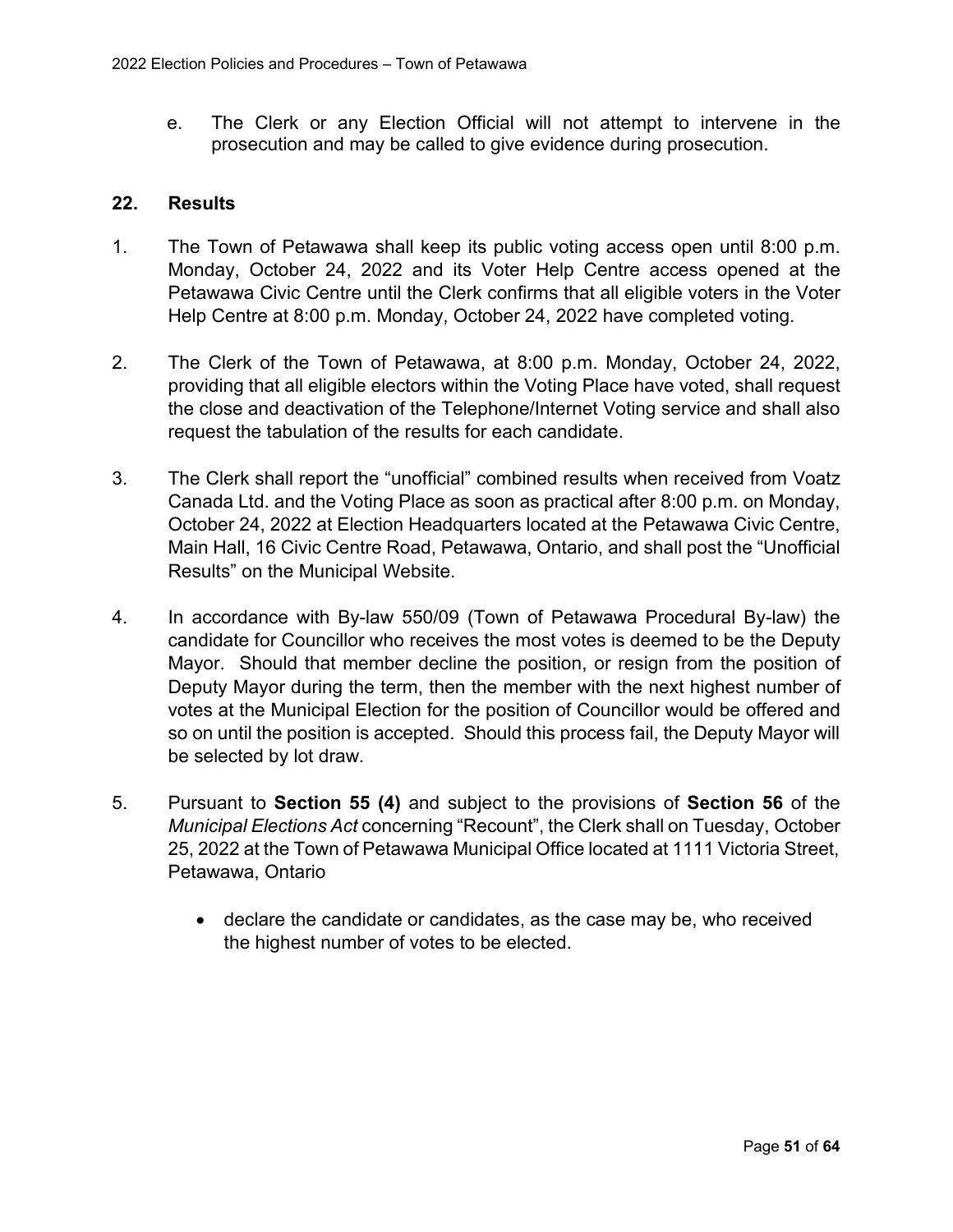# <span id="page-51-0"></span>**23. Tie Vote – Recount Procedures [Section 56 to 64]**

#### 1. **Manner in Which a Recount is Conducted**

A recount shall be conducted in the same manner as the original count, whether manually or by vote counting equipment [**Section 60 (1)**], unless ordered otherwise by a judge as per **Section 60 (3)**.

#### **Internet/Telephone:**

This shall be done by requesting from Voatz Canada Ltd. a re-tabulation of the votes cast to be conducted in the same manner as the original vote tabulation.

Voatz Canada Ltd. shall send the results of the recount by fax and/or by e-mail, along with any documentation, if required, to support the integrity, security and accuracy of the electronic voting system, and these results will be compared to the results tabulated by the Clerk.

A recount is required when:

- · there is a tie vote where both or all candidates cannot be declared elected (Automatic)
- the votes for the affirmative and negative on a by-law are equal (Automatic)
- the votes for two or more answers to a question are equal (Automatic)

Within 30 days after the declaration of the results:

- · by resolution of Council (for Council offices or questions or by-laws submitted by Council)
- by resolution of local board (for offices on a local board or questions or by-laws submitted by a local board)
- by order of the Minister (for questions submitted by the Minister)
- by order of the Superior Court of Justice

#### 2. **Recount in Accordance with Policies**

The Clerk shall hold a recount in accordance with any policy adopted with respect to the circumstances in which the municipality or local board requires the Clerk to hold a recount of the votes cast in an election if the by-law or resolution is passed on or before May 1 in the year of an election.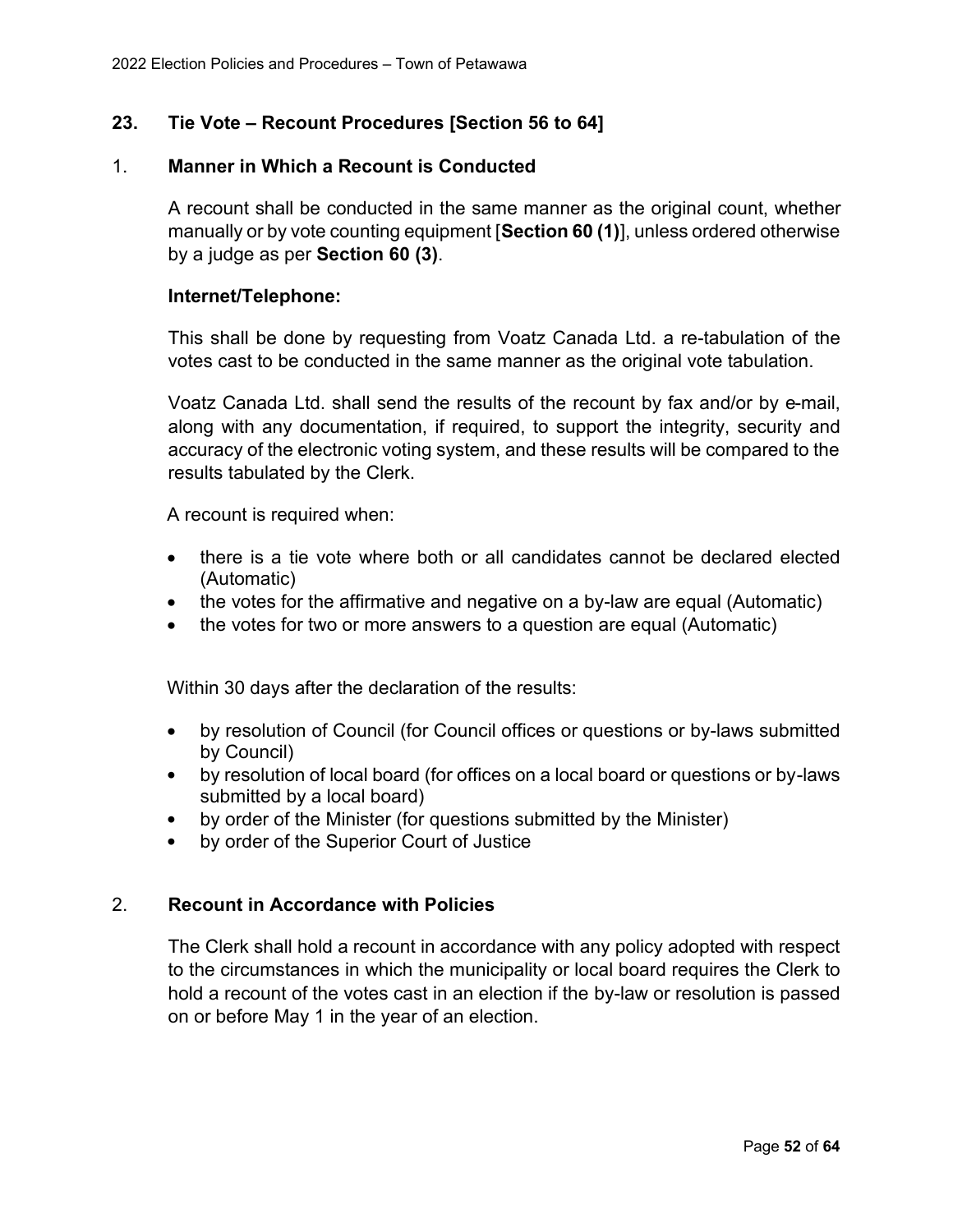#### 3. **Time for Recount**

The recount shall be held within 15 days after the Clerk's declaration of the results of the election or resolution or order to hold a recount is passed or made.

#### 4. **Who Conducts Recount [Section 56, 63]**

The Clerk shall conduct all recounts for elections for which they are responsible except recounts conducted by the Superior Court of Justice upon appeal.

#### 5. **Votes for Candidates to be Included in a Recount [Section 56, 57, 58]**

#### **Traditional Paper Ballot**

The votes to be included in the recount are as follows:

- in a recount for a tied vote, the votes cast for candidates who are tied:
- in a recount being conducted under the authority of a council or local board resolution, the votes cast for candidates named in the resolution (all or specified candidates, for all or specified answers to a question, or for and against a by-law);
- in a recount being conducted under the authority of a court order, the votes cast for candidates named in the order (all or specified candidates, or for all or specified answers to a question).

The Clerk may include the votes for any other candidate(s) for the office for which the recount is being conducted. The practical application of this provision would be for the Clerk to include any candidate whose vote total was, in the Clerk's opinion, close enough to possibly be affected by the recount.

#### **Internet/Telephone:**

All votes for all candidates in the contested race, or answers to a question or bylaw will be counted.

#### 6. **Persons Entitled to be Present at Recount [Section 61]**

- the Clerk and any other election official appointed to assist with the recount;
- · every certified candidate for the office involved;
- the applicant, if any, who applied for the recount;
- · legal counsel for any of the above;
- one scrutineer for each recount station established by the Clerk for every certified candidate for the office involved and the applicant, who applied for the recount;
- · where the recount applies to a by-law or question, the scrutineers as appointed by Council, a local/school board or the Minister;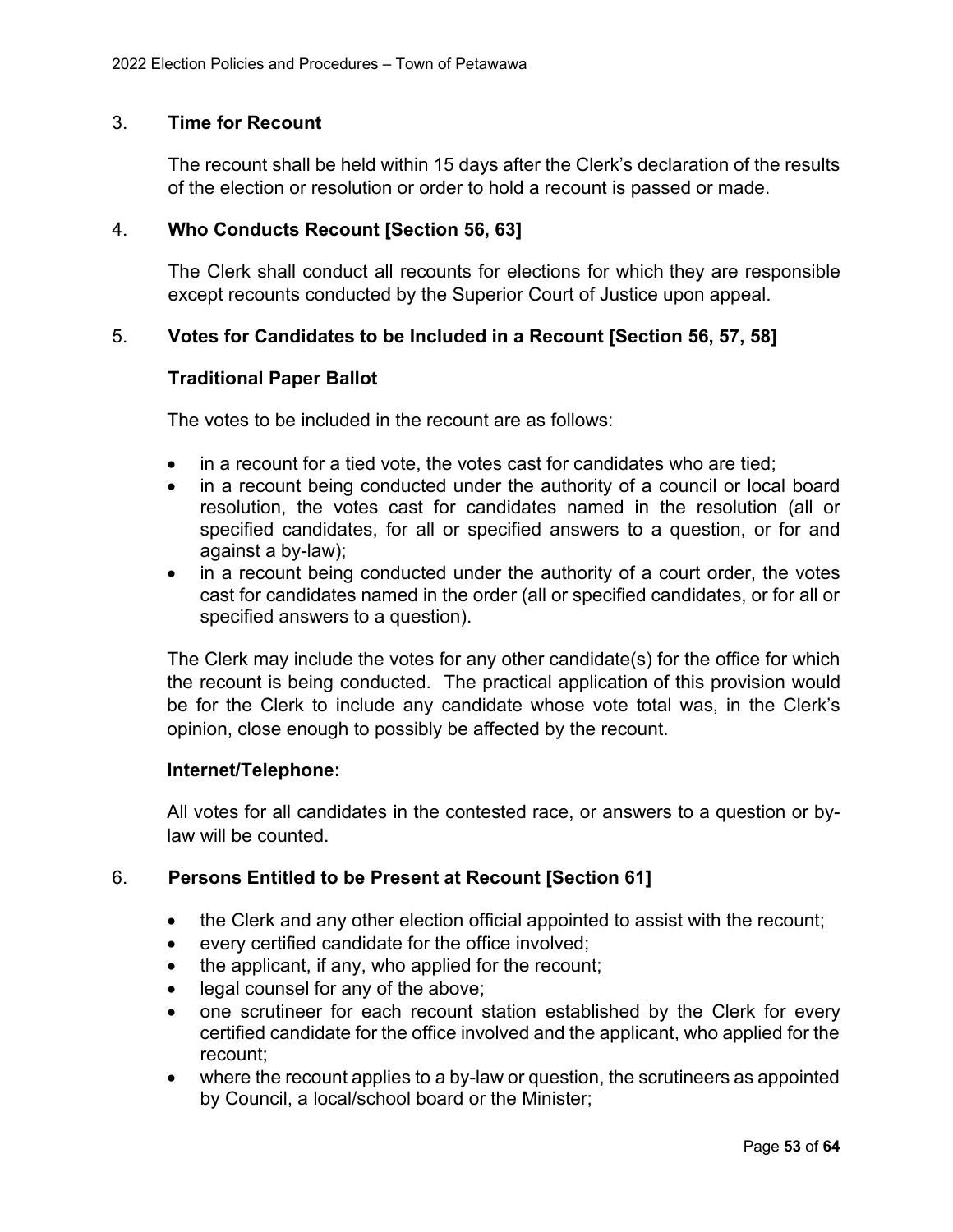- · where scrutineers are appointed under **Sections 61 (3) or (4)**, an equal number must be appointed to represent supporters and opponents of the bylaw and for each possible answer to the question;
- any other person may be present with the Clerk's permission.

# 7. **Notification of Recount Date, Time, Place [Sections 56, 57, 58 and** *O. Reg. 101/97***]**

The Clerk shall give notice of the recount date, time and place to the following:

- all certified candidates for the office which is the subject of the recount;
- · where a resolution is involved, the Council or local/school board which passed the resolution;
- the Minister when an order has been made:
- · the applicant in the case of a court order.

#### 8. **Process at Recount [Sections 61, 62 and** *O. Reg. 101/97***]**

At the time set for the recount to commence, the Clerk should outline the procedures as follows:

- the ballot boxes will be distributed to the counting stations as they are required throughout the count;
- the rules prescribed by the Minister or established by the Clerk are to be followed and should be explained to everyone present for the recount;
- disputed ballots will be shown to the Clerk who, after any representation by a candidate, their legal counsel or scrutineer, will determine if the ballot and the votes are to be counted.

#### **Traditional Paper Ballot**

Once the recount process has commenced, it must continue to completion.

The Clerk is to conduct the recount in accordance with the recount procedure as follows:

The Clerk shall open the ballot boxes and count,

- in the case of a recount in an election for an office, the number of votes for each candidate who is subject to the recount under **Section 56, 57, 58 or 59** of the *Act*,
- · in the case of a recount in an election to obtain the assent of the electors to a by-law, the number of votes in favour of the by-law and the number opposed, and
- in the case of a recount in an election to obtain the opinion of the electors on a question, the number of votes for each possible answer to the question.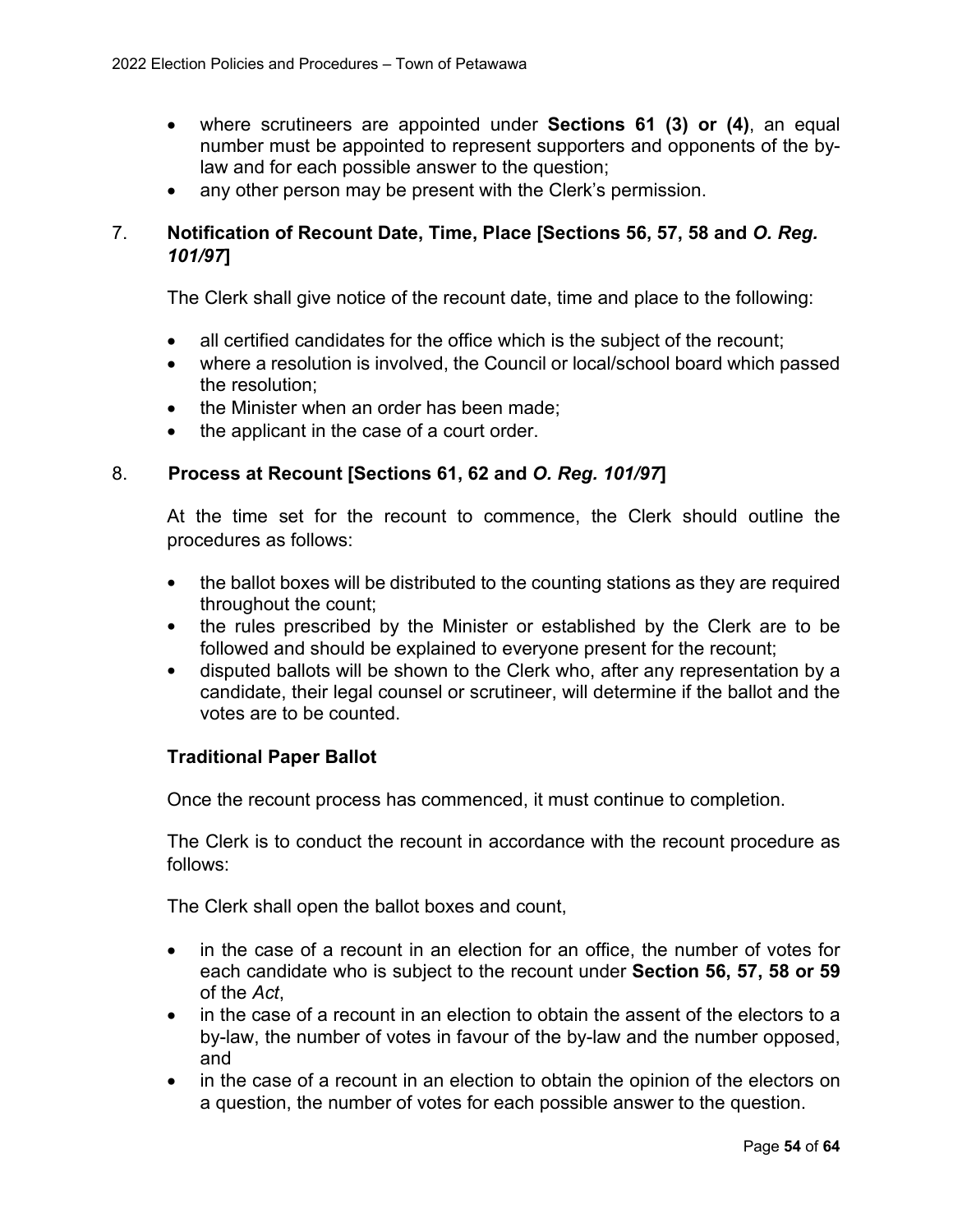The Clerk shall reject from the count all ballots and votes in a ballot that do not comply with the rules set out in **Section 3 (2)** of *O. Reg. 101/97*.

The Clerk may conduct the recount by adding the votes from the statements of results prepared by the Deputy Returning Officers under **Section 55 (1)** of the *Act*, rather than by following rules 2 and 3 in *O. Reg. 101/97*, if a recount under those rules is waived by:

- · each certified candidate subject to the recount under **Section 56, 57, 58 or 59** of the *Act* who is present, in the case of a recount in an election for office;
- the Council that submitted the by-law, in the case of a recount in an election to obtain the assent of the electors to a by-law;
- · the Minister, Council or local board that submitted the question, in the case of a recount in an election to obtain the opinion of the electors on a question; and
- the applicant, if they are present, in the case of a recount ordered under **Section 58** of the *Act*.

#### **Internet/Telephone:**

Upon completion of the recount, the Clerk shall announce the results of the recount.

# **Traditional Paper Ballot**

Upon completion of the recount, the Clerk shall announce the results of the recount and if there are any disputed ballots:

- announce the number of them:
- announce the results if the disputed ballots were excluded;
- mark the number of the Voting Place (subdivision number) on the back of each disputed ballot and initial it; and
- · place the disputed ballots in a separate envelope clearly marked as to its contents and seal the envelope.

Persons authorized to be in attendance at the recount may also be at the announcement of the results of the recount.

# 9. **Continuing Tie Vote – After Recount Procedures [Section 62 (3) and 63 (10)]**

Pursuant to **Section 62 (3)** in a case of a tied vote following the recount the Clerk shall determine the result by conducting a lot as follows:

The Clerk shall write the name of each candidate on equal-sized pieces of paper. They are then put in a "hat". The Clerk shall announce, prior to the draw, "that the candidate to be elected shall be the candidate whose name is written on the first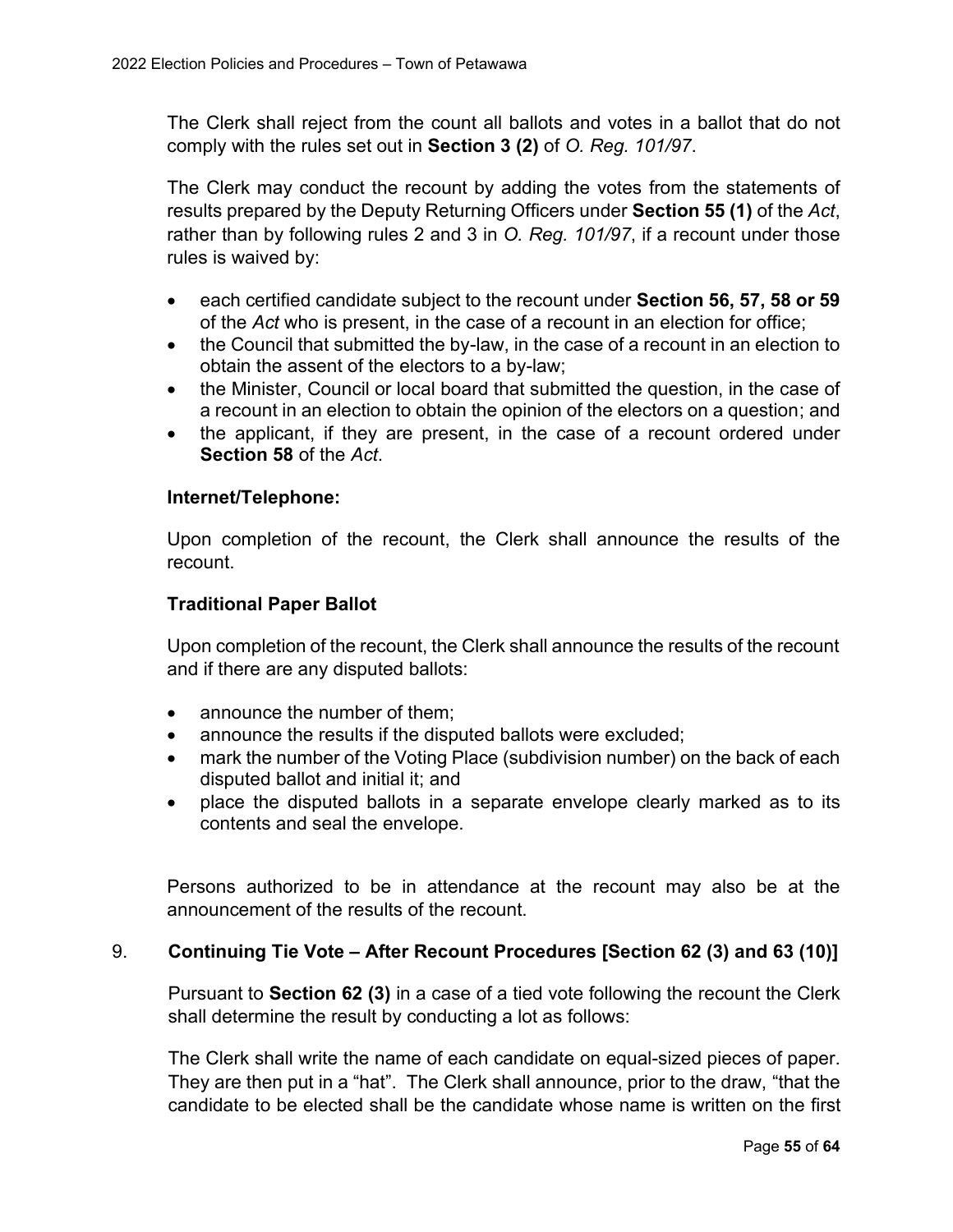piece of paper I draw out of the hat." The paper is pulled from the hat and the candidate elected is announced.

### 10. **Declaration by Clerk [Section 62 (4)]**

Unless an application has been made for a judicial recount, the Clerk, on the 16th day after the recount is completed, shall declare the successful candidate or candidates elected or will declare the result of the vote with respect to a by-law or a question.

The results of the recount shall be posted, at a minimum, in the Municipal Office and on the municipal website by noon, the day following the recount being completed using the "Declaration of Recount Results" [Form EL41]. The Clerk will notify everyone notified of the recount, of the results of the recount in writing.

Such Declaration shall be sent to everyone previously given notice of the recount.

# 11. **Costs of Recount [Section 7 (3), (4)]**

The costs incurred by the Clerk to conduct a recount are to be paid by the municipality, local board, upper-tier municipality or the Minister as soon as possible after the Clerk has signed a certificate verifying the amount. The municipality is to be reimbursed for its reasonable costs in the following situations:

- a regular election when the recount is for:
	- an office on a local board or an upper tier municipality;
	- a by-law or question submitted by an upper-tier municipality; or
	- a question submitted by a local board or by the Minister
- a by-election for a local board or for an upper tier municipality; or for the Minister, or a recount in such a by-election.

Any expenses incurred by a candidate will be the responsibility of the candidate (ie: legal counsel in attendance on behalf of the candidate).

#### <span id="page-55-0"></span>**24. After Voting Day**

- 1. At no time after voting day shall any information regarding the voter, PINs and ballots come together to allow anyone to know how an elector voted.
- 2. All election materials shall be destroyed in accordance with the principles of **Section 88** of the *Municipal Elections Act, 1996*.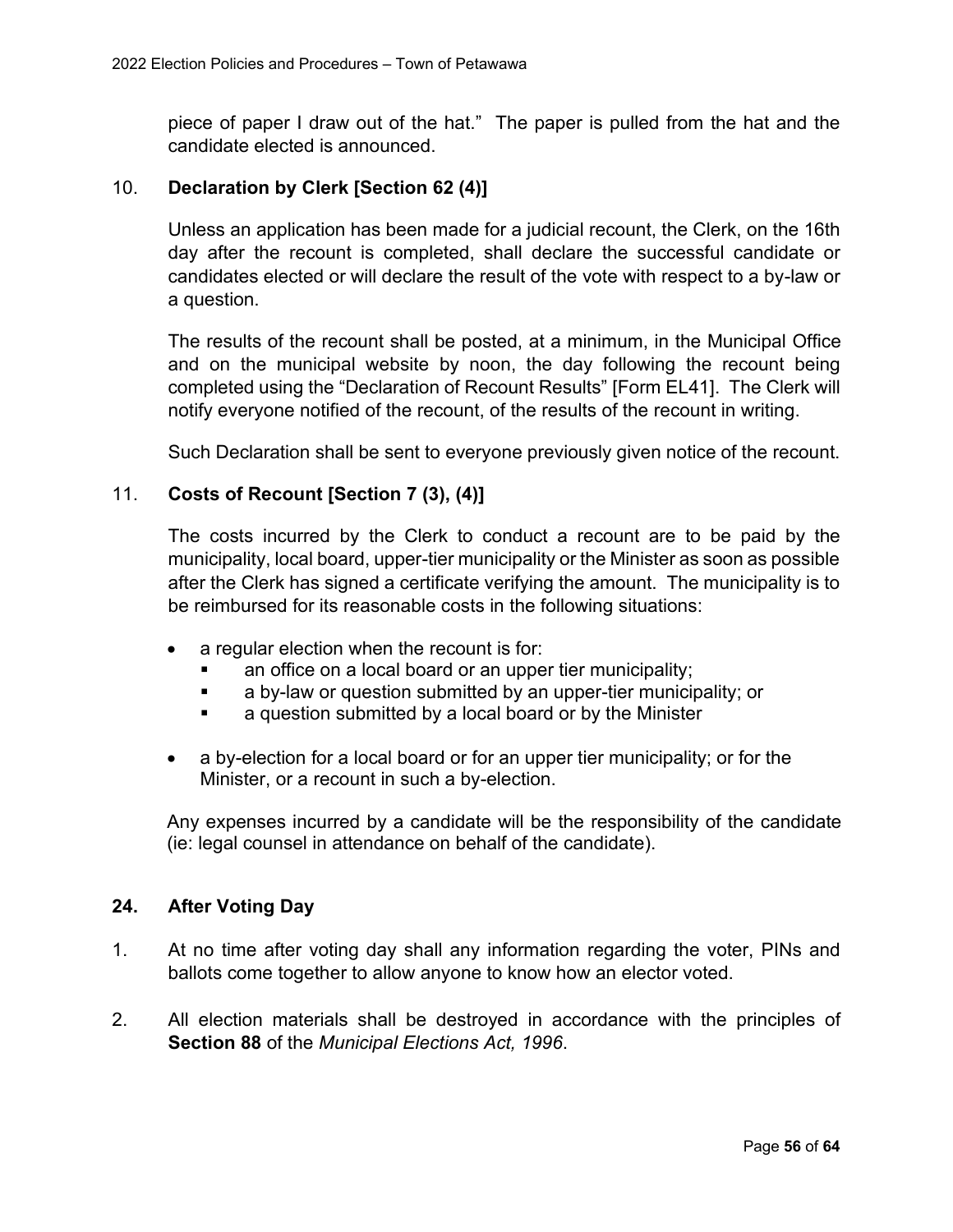# <span id="page-56-0"></span>**25. Emergencies [Section 53]**

The Clerk may declare an emergency if they are of the opinion that circumstances have arisen that are likely to prevent the election being conducted in accordance with this *Act*.

On declaring an emergency, the Clerk shall make such arrangements as they consider advisable for the conduct of the election.

The arrangements made by the Clerk, if they are consistent with the principles of this *Act*, prevail over anything in this *Act* and the regulations made under it.

The emergency continues until the Clerk declares that it has ended.

If made in good faith, the Clerk's declaration of emergency and arrangements shall not be reviewed or set aside on account of unreasonableness or supposed unreasonableness.

It shall be the policy that in the event of an emergency, as determined by the Clerk, that the Clerk shall to the best of their ability provide notice of such emergency. In the event of an emergency, the Clerk shall advertise on radio and television stations if possible, and post notices to the extent possible, that the election has been delayed.

In the event of an emergency, the Clerk/Returning Officer, shall stop the Voatz Canada Ltd. voting system from accepting calls via a telephone and connections from the Internet, thus preventing the election from continuing, or starting, as the case may be. Alternatively, the Clerk/Returning Officer may extend the time period for voting by telephone and internet, depending on the circumstances of the emergency.

In the event the Clerk/Returning Officer or Assistant Returning Officer is unable to be present to conduct procedures on voting day, there shall be a substitute qualified person appointed or available to attend to the election details.

#### <span id="page-56-1"></span>**26. Candidates – Financial Disclosure**

1. All Candidates shall file with the Clerk, the "Financial Statement – Auditor's Report" [Form 4] on or before 2:00 pm on March 31, 2023, reflecting the Candidate's election campaign finances as of December 31 in the year of the election. The earliest the "Financial Statement – Auditor's Report" [Form4] can be filed is the first day the Municipal Office is open in January 2023.

At least 30 days before the filing date, but no later than March 1, 2023, the Clerk shall give every candidate whose nomination was filed notice of:

• all the filing requirements of this section;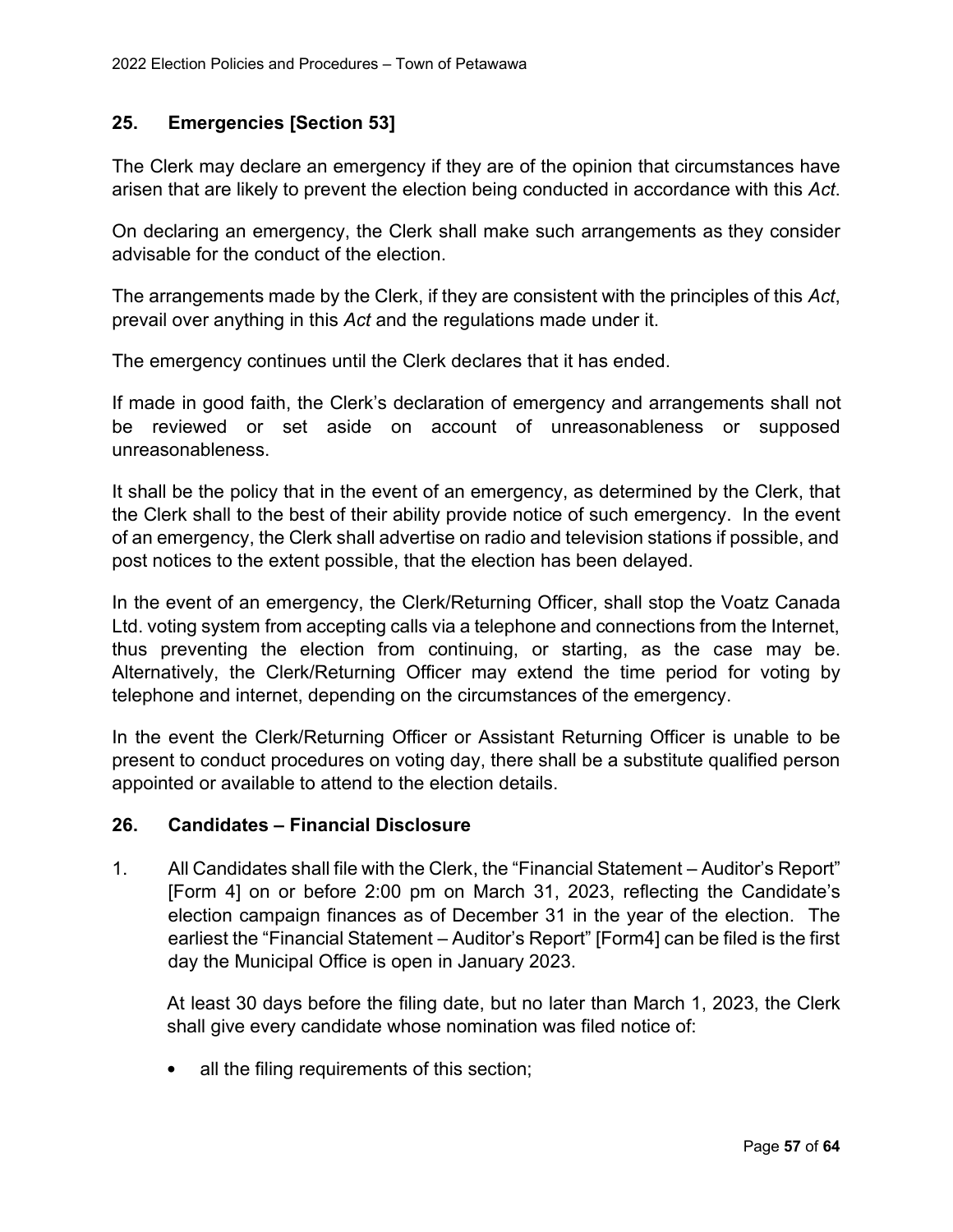- the candidate's entitlement to receive a refund of the nomination filing fee if they meet the requirements of **Section 34** (Refund); and
- the penalties set out in **Sections 88.23 (2) and 92 (1) to (3)**.

The notice shall be given on "Notice to Candidate of Filing Requirements" [Form EL42A].

# 2. **Notice of Default [Section 88.23 (1) - (3), 88.25]**

A "Notice of Default" [Form EL43A] shall be given to the candidate in writing, and if the candidate was elected, to the relevant council or local board, in the event that a candidate has not submitted the "Financial Statement – Auditor's Report" [Form 4] on or before 2:00 pm on March 31, 2023.

The Clerk shall make available to the public the name of the candidate and a description of the nature of the default.

As soon as possible after April 30th in the year following a regular election, and 90 days after Voting Day in a by-election, the Clerk shall make available to the public on a website or in another electronic format a report setting out all candidates in an election and indicating whether each candidate complied with **Section 88.25** (Candidates' Financial Statements, etc.).

For questions regarding campaign finances, the Clerk should direct the candidate to **Sections 88.22 – 88.25, 88.30 – 88.32**.

The penalties identified in **Section 88.23 (2)** for a default described in **Section 88.23 (1) (a)** do not take effect if, no later than 2:00 p.m. on the day that is 30 days after the applicable day for filing the "Financial Statement – Auditor's Report" [Form 4], the candidate files the relevant Form 4 as required and pays the Clerk a late filing fee of \$500.00. The late filing fee is the property of the municipality.

# 3. **Extension of Time Period to File Form 4 [Section 88.23 (6) to (8)]**

For further information, refer to the *Municipal Elections Act, 1996*.

# 4. **Refund of Nomination Filing Fee [Section 34]**

A candidate is entitled to receive a refund of the nomination filing fee if they,

· files the Financial Statement and Auditor's Report, each in the prescribed form, on or before 2:00 p.m. as of March 31, 2023.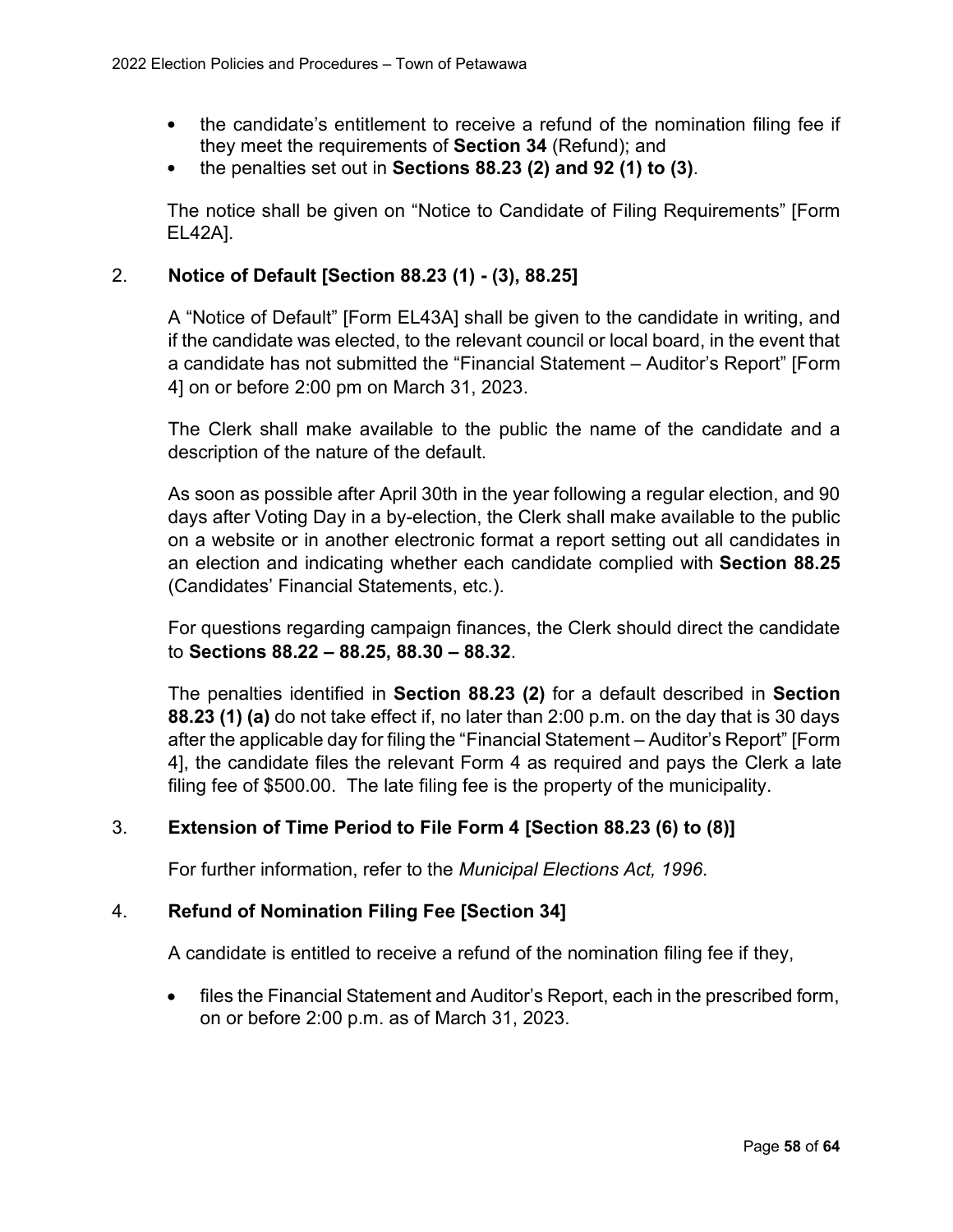# <span id="page-58-0"></span>**27. Third Party Financial Statements [Section 88.29 (1) and (7)]**

1. All Registered Third Parties shall file with the Clerk, the "Financial Statement – Auditor's Report" [Form 8] on or before 2:00 p.m. on March 31, 2023, reflecting the Registered Third Party's campaign finances in relation to third party advertisements as of December 31 in the year of the election. The earliest the "Financial Statement – Auditor's Report" [Form 8] can be filed is the first day the Municipal Office is open in January 2023.

At least 30 days before the filing date, but no later than March 1, 2023, the Clerk shall give every registered third party that registered in the municipality, in writing, notice of:

- all the filing requirements of this section; and
- · the penalties set out in **Sections 88.27 (1) and 92 (4) to (6)**.

The notice shall be given on "Notice to Registered Third Party of Filing Requirements" [Form EL42B].

# 2. **Notice of Default [Section 88.27 (1) and (2), 88.29]**

A "Notice of Default – Registered Third Party" [Form EL43B] shall be given to the registered third party in writing, if they have not submitted the "Financial Statement – Auditor's Report" [Form #] on or before 2:00 pm on March 31, 2023.

The Clerk shall make available to the public the name of the registered third party and a description of the nature of the default.

As soon as possible after March 1st in the year following a regular election, or 75 days after Voting Day in a by-election, the Clerk shall make available to the public on a website or in another electronic format, a list of all registered third parties for the election, along with an indication of whether each has filed a financial statement and auditor's report under **Section 88.29 (1)** (Financial Statements, etc. of Registered Third Parties).

For questions regarding third party finances, the Clerk should direct the registered third party to **Sections 88.26 – 88.29, 88.30 – 88.32**.

The penalties identified in **Section 88.27 (1)** for a default described in **Section 88.27 (1) (a)** do not take effect if, no later than 2:00 p.m. on the day that is 30 days after the applicable day for filing the "Financial Statement – Auditor's Report" [Form 8], the candidate files the relevant Form 8 as required and pays the Clerk a late filing fee of \$500.00. The late filing fee is the property of the municipality.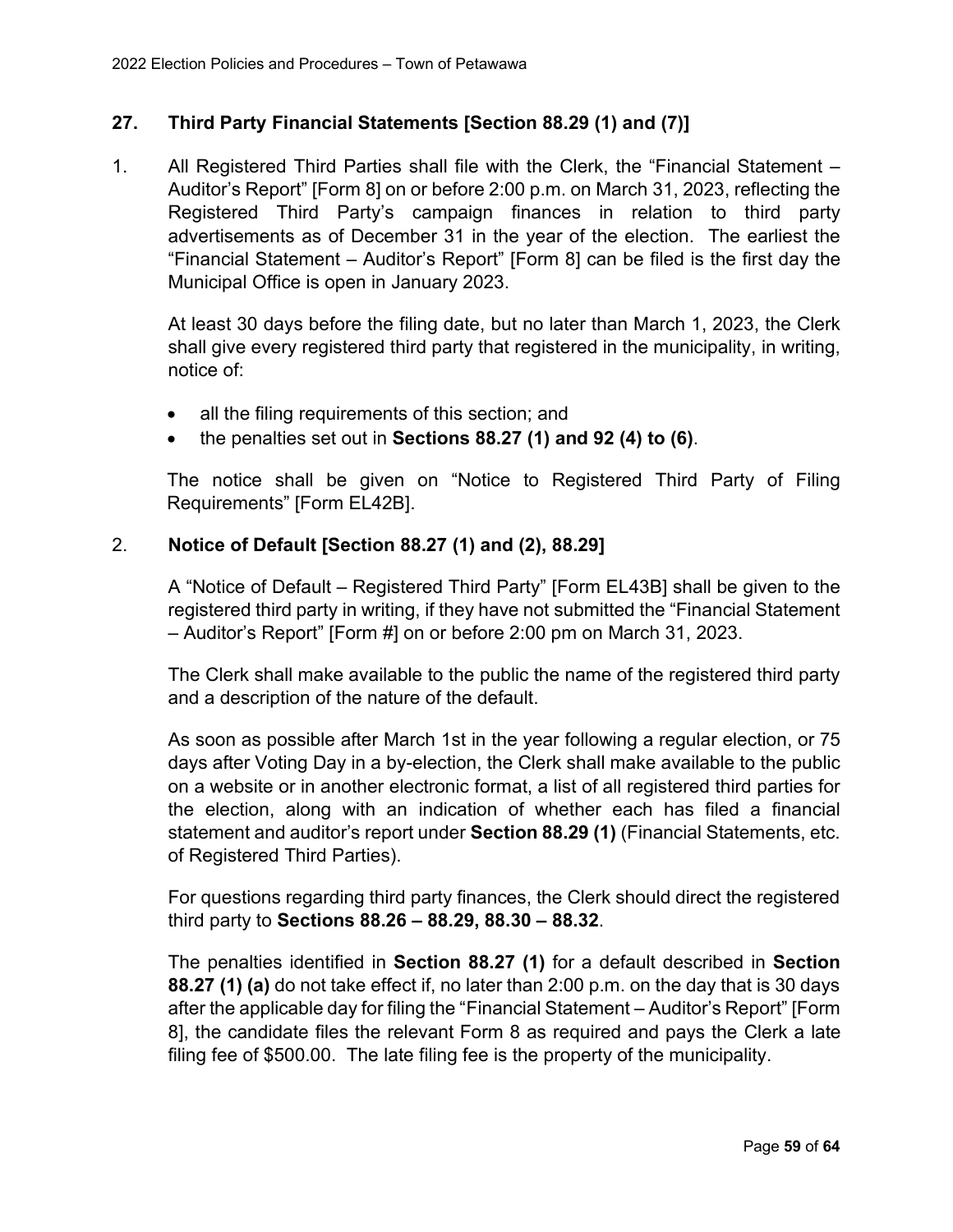# 3. **Extension of Time Period to File Form 8 [Section 88.27 (3) to (5)]**

<span id="page-59-0"></span>For further information, refer to the *Municipal Elections Act, 1996*.

### **28. Compliance Audit Committee [Section 88.37]**

The *Municipal Elections Act*, as amended, requires that every municipality appoint a Compliance Audit Committee prior to October 1<sup>st</sup> of an election year.

The Terms of Reference of the Compliance Audit Committee are adopted by by-law and available from the Clerk.

Any elector who is entitled to vote in an election and believes on reasonable grounds that a candidate or third party advertiser has contravened a provision of the *Act* pertaining to election campaign finances, may apply in writing to the Clerk for a compliance audit, even if the candidate or third party advertiser has not filed a financial statement. The application must be made within 90 days of the financial statement filing date.

The Clerk has 10 days to forward the request to the Compliance Audit Committee. Within 30 days of receiving the request, the Committee must decide whether it should be granted or rejected. The decision of the Committee to grant or reject the application shall include written reasons for the decision. If the Committee decides to grant the request, it appoints an outside auditor to conduct the audit. The auditor then prepares a report which is submitted to the candidate or third party advertiser, the Clerk, and the applicant. Within 10 days of receiving the report, the Clerk must forward the report to the Committee. Within 30 days of receiving the auditor's report, the Committee must consider it.

If the report concludes that the candidate or third party advertiser appears to have contravened a provision of the *Act* relating to election campaign finances, the Committee must determine whether to commence legal proceedings against the candidate or third party advertiser. The decision of the Committee to commence a legal proceeding or not shall include written reasons for the decision.

The *Act* requires the Clerk to review the contributions reported on the financial statements submitted by a candidate or third party advertiser to determine whether any contributor appears to have exceeded any of the contribution limits. As soon as possible following the day that is 30 days after the filing date or supplementary filing date, the Clerk shall prepare a report identifying each contributor to a candidate or third party advertiser who appears to have contravened any of the contribution limits. Within 30 days of receiving a report from the Clerk outlining a contravention of the contribution limits for a candidate and/or third party advertiser, the Committee shall consider it and decide whether to commence a legal proceeding against a contributor for an apparent contravention. The decision of the Committee to commence a legal proceeding or not shall include written reasons for the decision.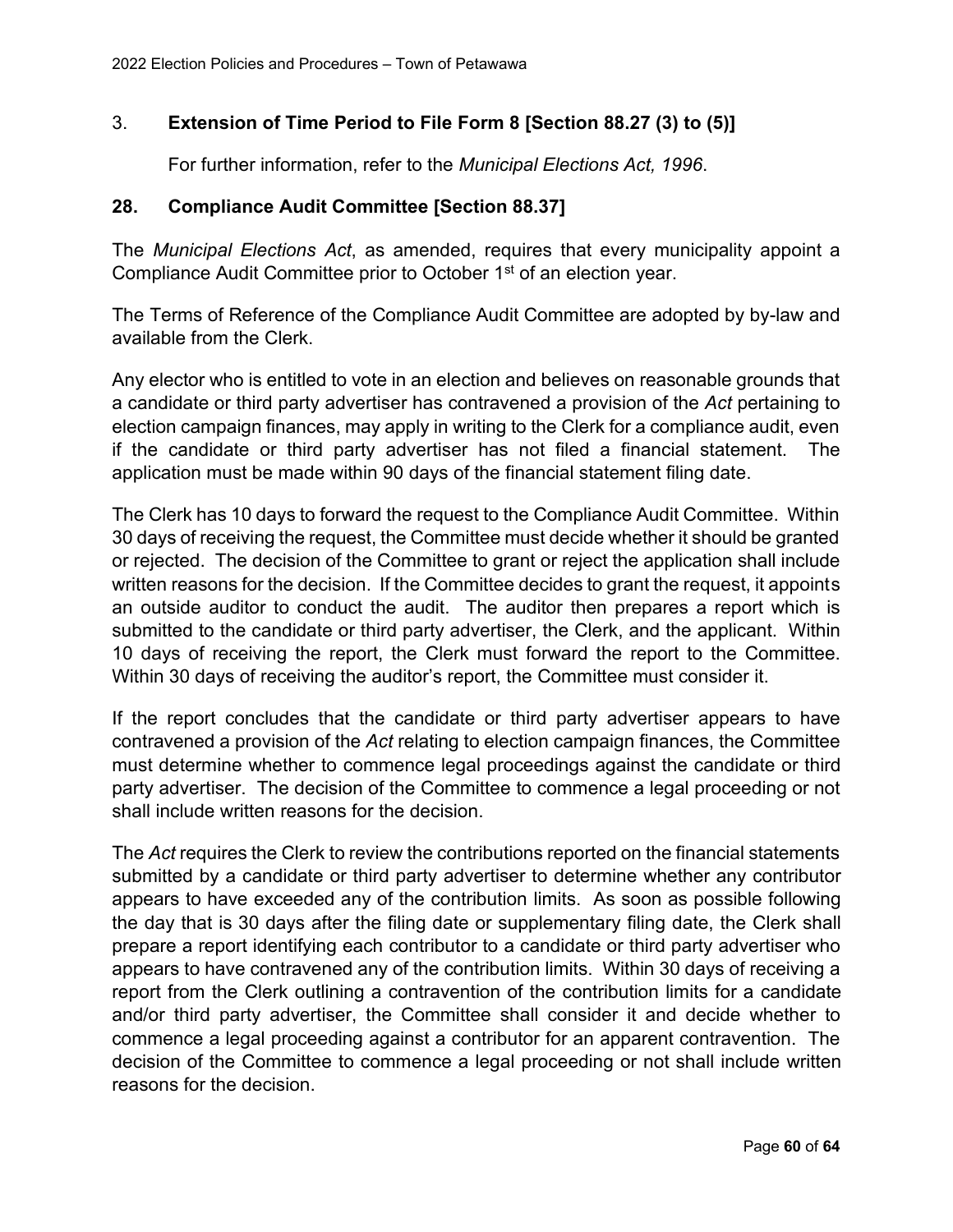The municipality is responsible for paying the auditor's costs of performing the audit and all costs in relation to the Committee's operation and activities. The Committee shall consist of between three and seven members and cannot include any employees or officers of the municipality, or any members of Council, or any candidate in the election for which the Committee is established, or any persons who are registered as third parties in the municipality in the election for which the Committee is established. The term of office is the same as that of Council.

# <span id="page-60-0"></span>**29. Election Records**

# 1. **Public Records [Section 88 (5), (10), (11)]**

Despite anything in the *Municipal Freedom of Information and Protection of Privacy Act* (MFIPPA), documents and materials filed with or prepared by the Clerk or any other election official under the *Municipal Elections Act, 1996* are public records, and until their destruction, may be inspected by any person at the Clerk's Office at a time when the office is open.

#### 2. **Restrictions**

No person shall use information obtained from public records described above, except for election purposes.

#### 3. **Access to the Voters' List**

The Voters' List shall not be posted in a public place and can be used only for election purposes.

Due to MFIPPA, details about another person, other than the person an Election Official is speaking with, should not be provided, including whether or not the individual is on the Voters' List.

#### 4. **Candidate's Election Records**

Use of online, electronic and paper versions of the Voters' List, Interim List of Changes to the Voters' List, Voter Participation Status reports and all other information containing personal voter information shall be protected by the Candidate and shall not be used for any purpose other than the 2022 Municipal Election. All Voter information obtained by the Candidate during the 2022 Municipal Election shall be destroyed by the Candidate after the election, either by returning same to the Clerk for destruction with other election material or by deleting it completely from the candidate's computer hardware. If records are shared by the candidates with others (campaign workers) an oath administered by the Candidate, similar to the one taken by the Candidate shall be administered and all shared records shall also be protected and destroyed.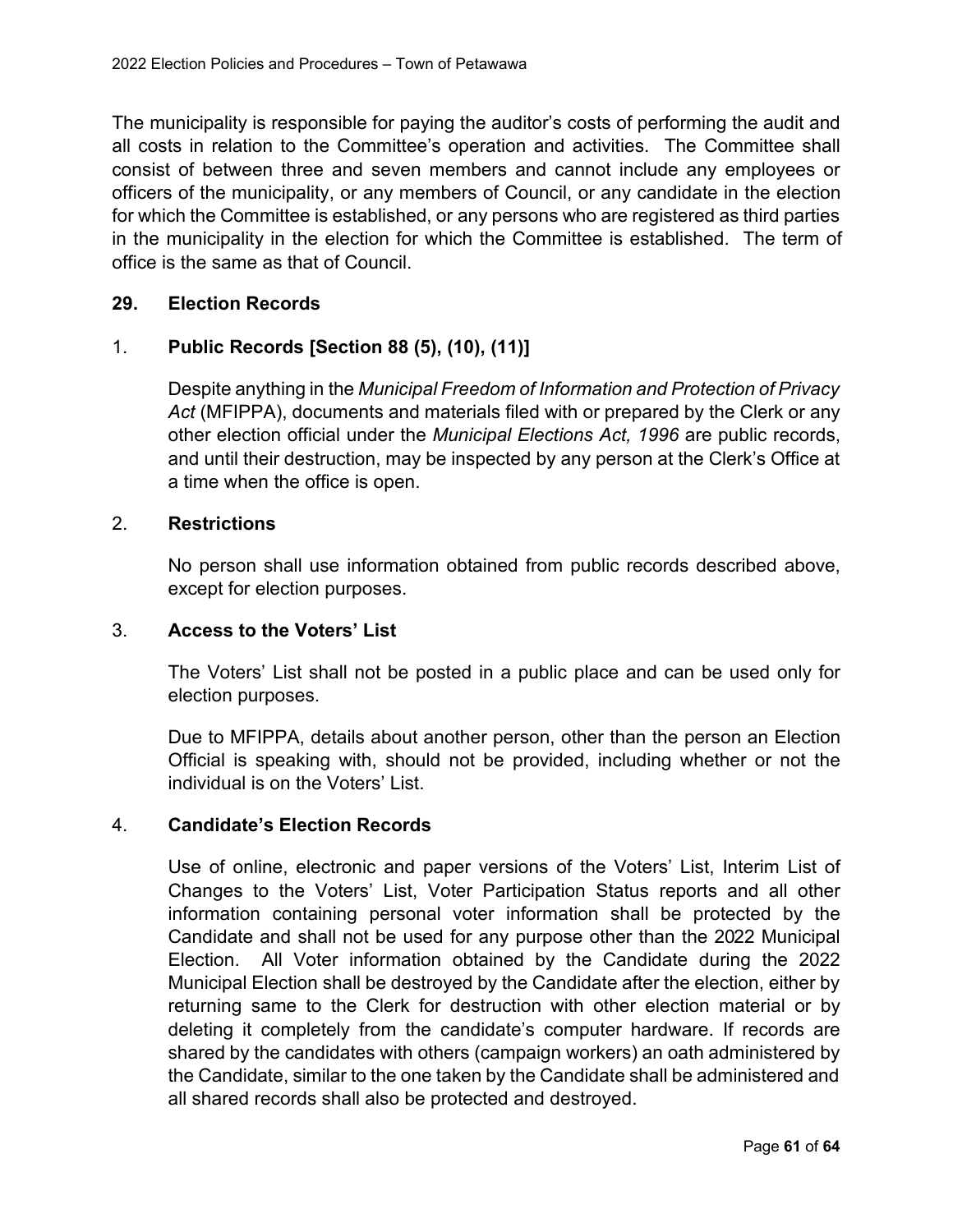# 5. **Municipal Election Records [Section 88]**

#### **Destruction of Records**

After 120 days from declaring the results of the election under Section 55, the Clerk shall destroy the ballots in the presence of **two witnesses**. The Clerk may also destroy any other documents and materials related to the election except those listed below under the Retention of Records section of the manual.

The witnesses shall complete the "Witness Statements as to Destruction of Ballots" [Form EL38].

#### **Retention of Records**

The ballots and any other documents or materials shall not be destroyed if:

- · a court orders that they be retained; or
- · a recount has been commenced and not finally disposed of.

In addition, documents filed under **Sections 88.25** (candidates' financial statements, etc.), **88.29** (financial statements, etc. of registered third parties) and **88.32** (return of surplus for subsequent expenses) shall not be destroyed until the members of the council or local board elected at the next regular election have taken office.

#### <span id="page-61-0"></span>**30. Accessibility**

#### 1. **Electors and Candidates with Disabilities [Section 12.1 (1)]**

The Clerk shall have regard to the needs of electors and candidates with disabilities.

#### 2. **Plan re Barriers [Section 12.1 (2)]**

The Clerk shall prepare a plan regarding the identification, removal and prevention of barriers that affect electors and candidates with disabilities and shall make the plan available to the public before Voting Day in a regular election. The Town of Petawawa's Election Accessibility Plan for the 2022 Municipal Election will be posted when available.

#### 3. **Location – Accessibility [Section 45 (2)]**

In establishing the locations of Voting Places or Help Centres/Revision Centres, the Clerk shall ensure that each Voting Place or Help Centre/Revision Centre is accessible to electors with disabilities.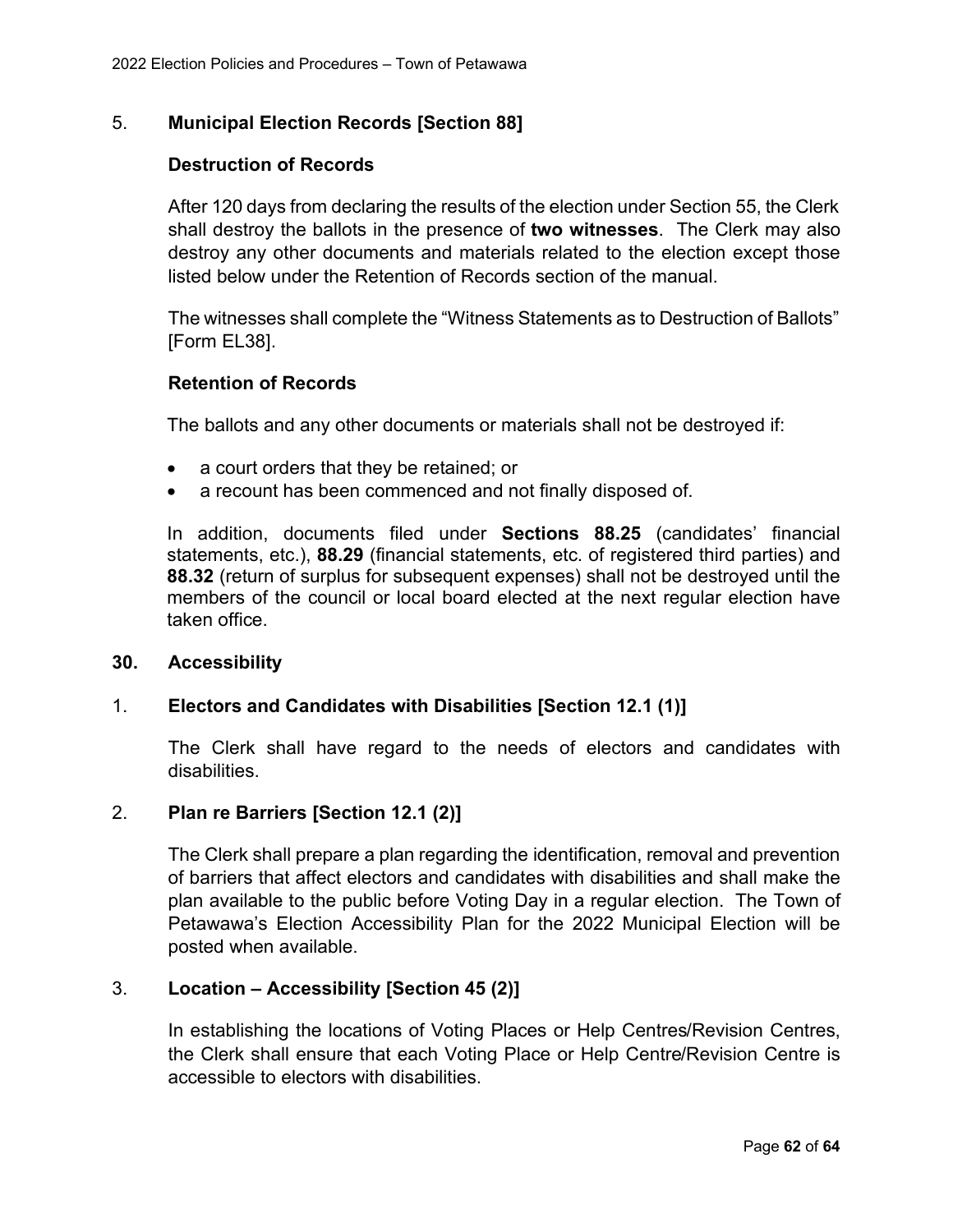# 4. **Attendance on Electors with Disabilities [Section 45 (9)]**

To allow an elector with a disability to vote, an Election Official shall attend on the elector anywhere within the area designated for voting. This includes the parking lot of the voting place.

### 5. **Electors Needing Assistance [Section 52 (1) 4.]**

The Election Official may permit an elector who needs assistance in voting to have such assistance as the Election Official considers necessary.

# 6. **Report [Section 12.1 (3)]**

Within 90 days after Voting Day in a regular election but no later than Monday, January 23, 2023, the Clerk shall prepare a report about the identification, removal and prevention of barriers that affect electors and candidates with disabilities and shall make the report available to the public.

#### <span id="page-62-0"></span>**31. Required Training**

Once elected to Petawawa Town Council, all Councillors (including Mayor and Deputy Mayor) will be required to take the following mandatory training within six months of taking the Oath of Office:

- 1. Accessible Customer Service Training (employees and members of Council need to re-take this training every five years in accordance with the Town's training program);
- 2. Occupational Health and Safety Awareness and Training for Supervisors (as mandated by O.Reg. 297/13) (employees and members of Council need to retake this training every three years in accordance with the Town's training program);
- 3. WHMIS 2015 for Workers
- 4. Drinking Water Standard of Care Training for Municipal Councils

The above-noted training will be coordinated through the Clerk's office.

If members of Council have already taken such training courses through their employer, a copy of the certificates will be required to be submitted to the Clerk's office within six months of taking the Oath of Office.